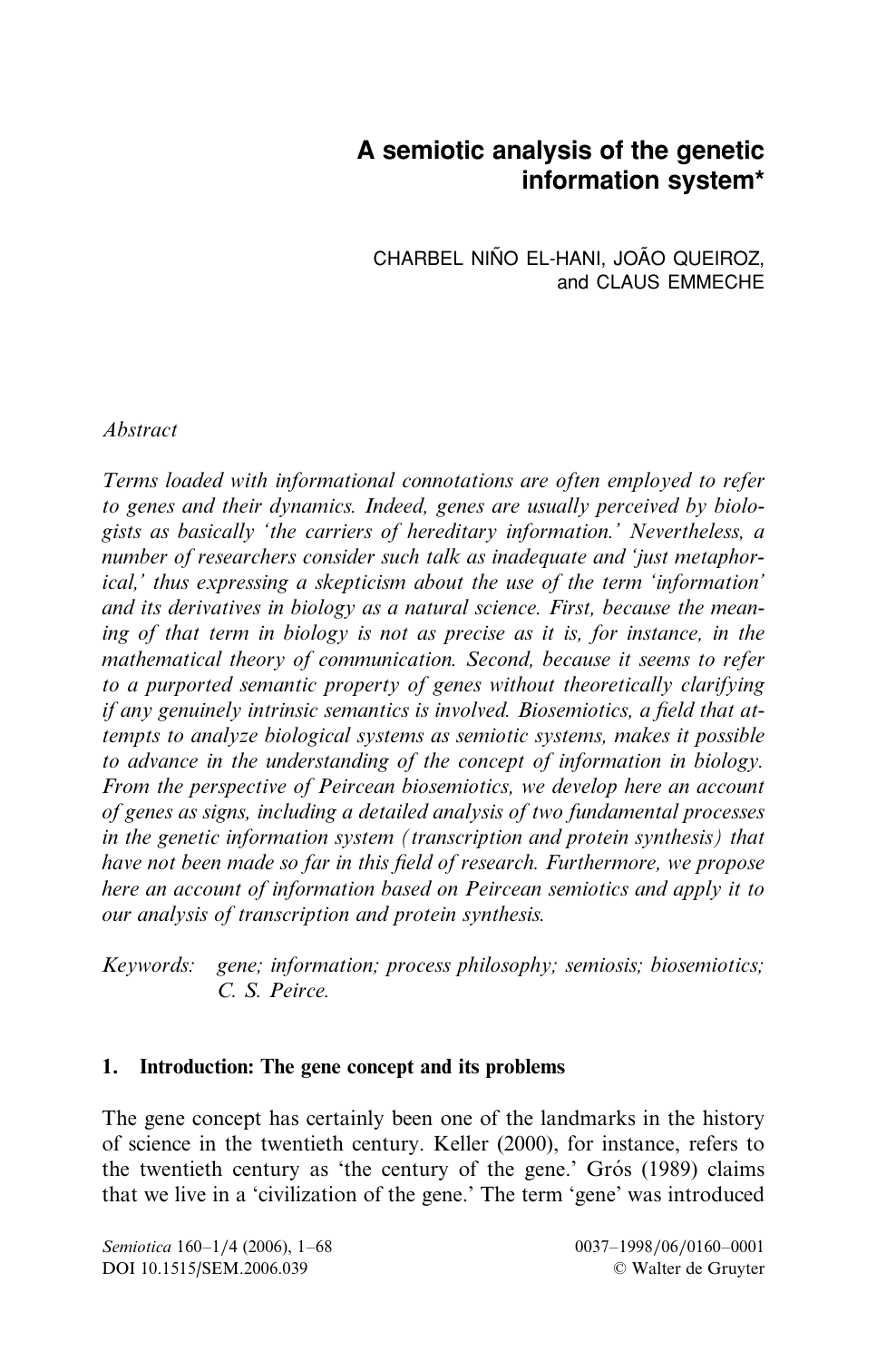by the Danish geneticist W. L. Johannsen, who regarded it as a kind of accounting or calculating unit; a very handy term but with no material counterpart that could be related to it with any degree of confidence (Johannsen 1909; cf. Falk 1986). Indeed, in the beginnings of genetics, an instrumentalist view about the status of 'gene,' as a theoretical concept prevailed (Falk 1986). The 'gene' was often regarded as nothing but a useful abstract concept to express regularities in the transmission of phenotypic traits.

Nevertheless, a realist, material view about the status of 'gene' was also found in classical Mendelian genetics. Herman J. Muller, for example, advocated the idea that genes were material units in their own rights, even though they could only be recognized through their effects. As Falk (1986) convincingly argued, the tension between instrumentalist and realist attitudes towards the status of the gene concept resulted in a fertile dialectics, described by him as a development on the pattern of 'Russian dolls,' in which discoveries about the chemical nature of the gene led, in turn, to the elaboration of new functional definitions, which, in turn, led to the investigation of a deeper structural meaning, which, in turn, led to a still deeper level of functional meaning, and so on.

Genes were regarded in classical genetics as units of recombination, function, and mutation. However, as a result of the development of the understanding of the gene on the pattern of 'Russian dolls,' it became eventually clear that genes were not units of either recombination or mutation. In the end, the prevailing meaning of the term in the twentieth century was that of a gene as a 'unit of function.' But, after the proposal of the double helix model and the flourishing of molecular biology, the gene was redefined as a material entity, concretely existent in DNA, and it became widely accepted to think of the gene also as a structural unit. Finally, the introduction of an informational vocabulary in molecular biology and genetics resulted in the so called 'information talk,' and genes came to be often regarded also as informational units, leading to what has been called the informational conception of the gene, a very popular notion in textbooks, in the media, and in public opinion. What is meant by 'information' in this case is merely sequence information in DNA or proteins (Sarkar 1998), an idea we will challenge throughout this paper.

With the proposal of the double helix model of DNA by James Watson and Francis Crick in 1953, a realist view about the gene prevailed. DNA was established as the material basis of inheritance, and the road to the so-called classical molecular gene concept was paved. Indeed, the classical molecular gene concept, according to which a gene is a sequence of DNA that encodes a functional product, a polypeptide or an RNA, can be seen as an outgrowth of the advances of molecular biology in the 1950s and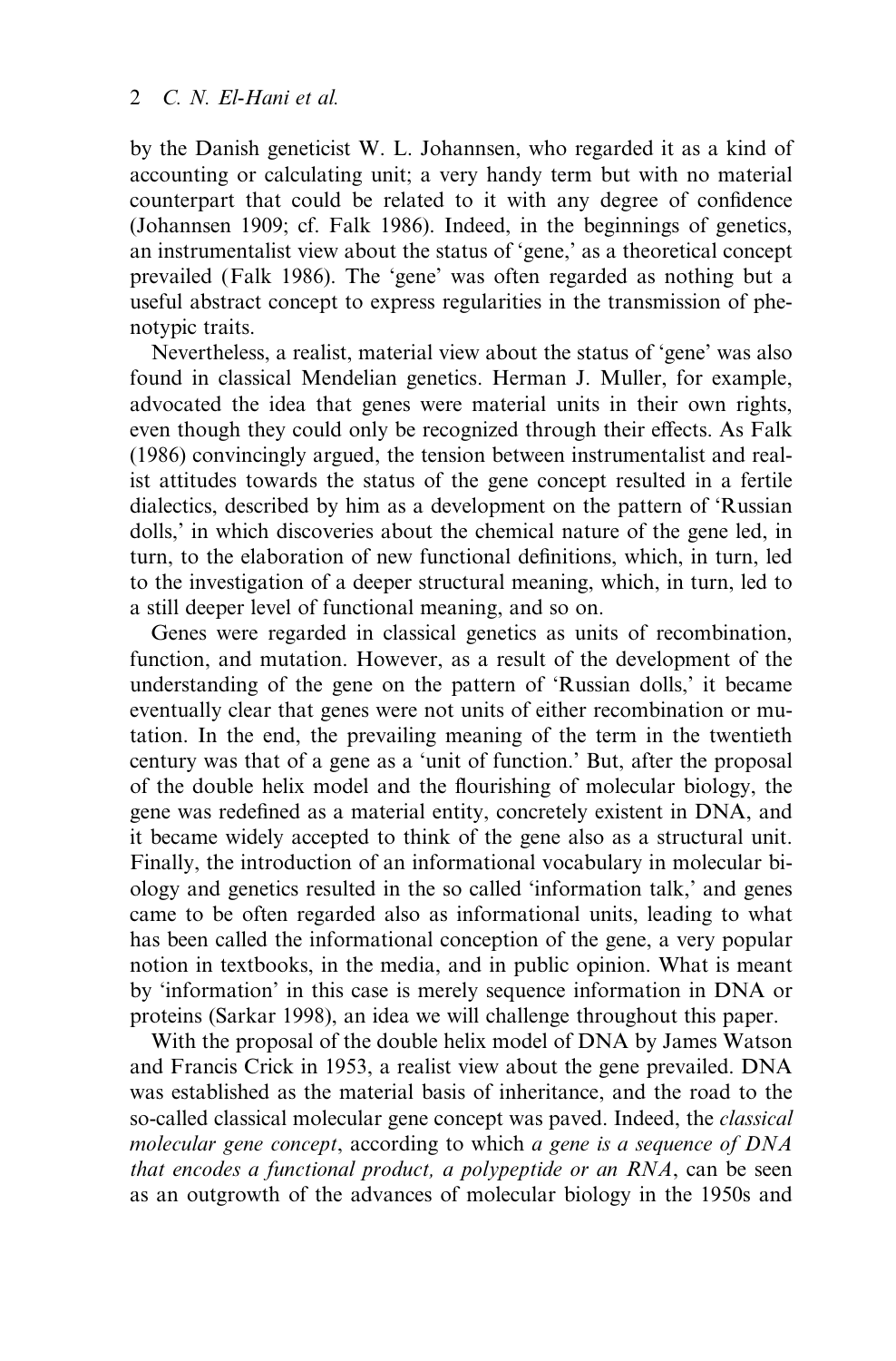1960s. Genes seemed to be reducible, then, to concrete entities at the molecular level, namely, strings of DNA, and the structural and functional definitions of the gene were focused on a single entity (Stotz et al. 2004), resulting in a model with remarkable heuristic power.

The classical molecular gene concept is closely connected with the 'central dogma of molecular biology,' conceived as a statement about the 'flow' of 'information' in a cell. In a manner that dramatically shows the strong reductionist tendency that marked molecular biology since its beginnings (although this science seems to be gradually adopting a less reductionist view in recent years), the very idea of the dogma was that DNA makes RNA, RNA makes proteins, and proteins make the organism (see Crick 1958). But Crick also expressed the dogma more carefully as follows: 'once [sequential] information has passed into protein, it cannot get out again' (Crick 1958: 152–153). This 'dogma' became one of the elements in the hard core of molecular biology as a research program. In this context, the problem that no clear conception of 'information' is available in biological thought becomes quite central to molecular biology.

Since the beginnings of molecular biology, 'information' was conflated or simply identified with a string of DNA constituting a 'gene.' When information is conceived as sequences of nucleotides in DNA, we find ourselves in a difficult position to identify other kinds of information in a cell or even in the organism as a whole. Even if we point out to other 'informational' molecules, such as RNAs and proteins, the 'information' they allegedly 'contain' or 'carry' can be directly traced down, through the central dogma of molecular biology, to DNA. When information is conceptualized this way, DNA becomes a sort of reservoir from where all 'information' in a cell flows and to which it must be ultimately reduced. Our understanding becomes, so as to say, seduced by this purported 'information reservoir' and we tend, then, to overplay the role of DNA in cell systems, turning it into a complete 'program for development' or an all-powerful 'controller' of cell metabolism. But, as we are enchanted by this quite controversial picture of the role of  $DNA<sub>1</sub><sup>1</sup>$  we simply forget that DNA seems to play the role of a set of data rather than that of a program in cell systems (Atlan and Koppel 1990); or, to put it differently, that DNA is a source of materials for cells, playing a role that is *obviously im*portant, but cannot be correctly described as that of a sort of master agent (or master molecule) in cell processes (Nijhout 1990). It is not DNA that does things to the cell; rather, it is the cell that does things with DNA.

The widespread usage of the informational conception of the gene makes the consequences of the understanding of genetic information as just sequential information in DNA go far beyond conceptual issues in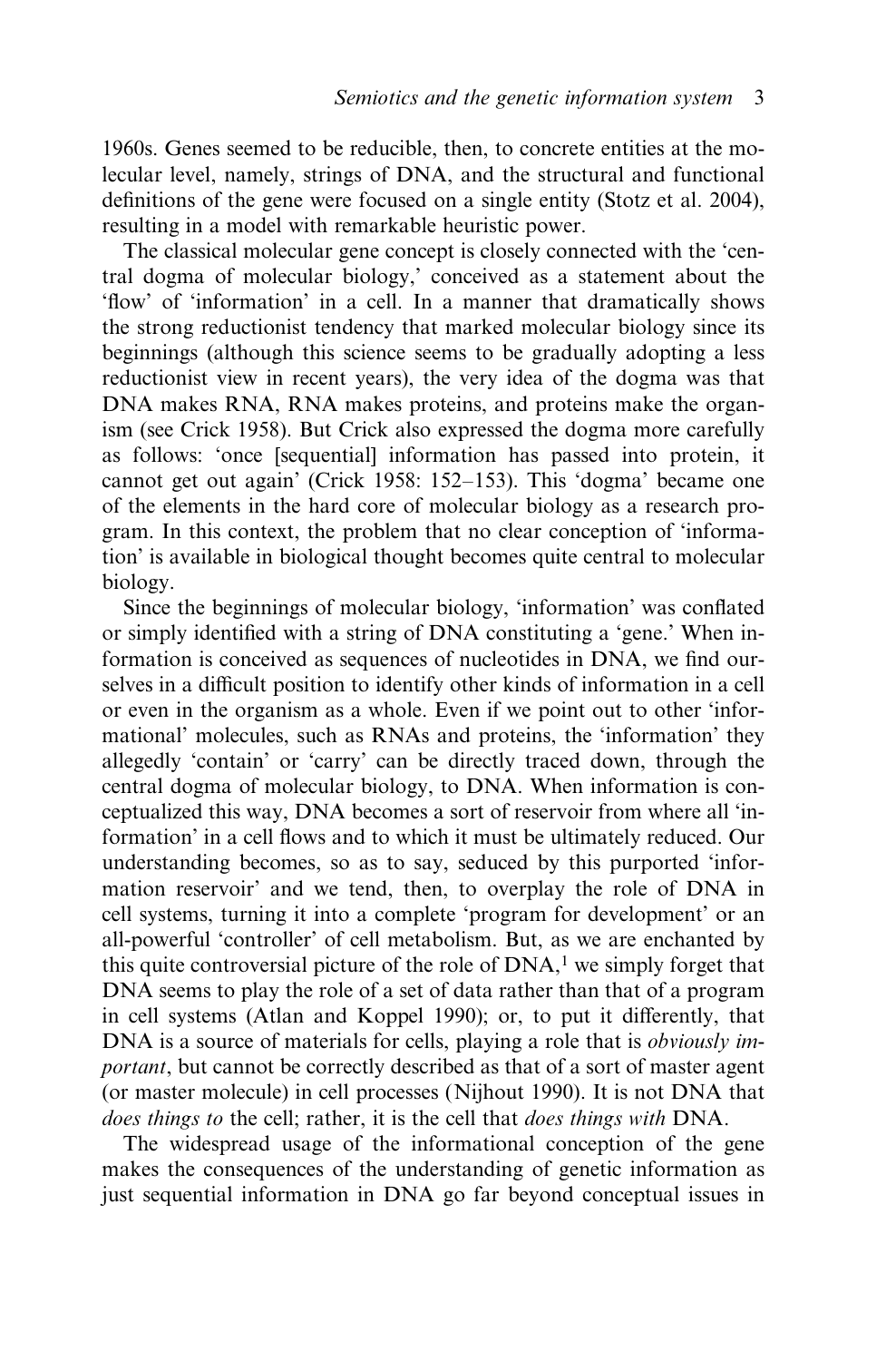genetics and molecular and cell biology. Oyama (2000 [1985]) identifies a connection between the typical way of rendering the notion of 'genetic information' and genetic determinism, which has important consequences for the public understanding of science and a whole series of social, economical, and political issues related to the knowledge and applications in the fields of genetics and molecular biology.

In sum, it is an important task to clarify the concept of information in biology. But to reach any worthy result in this task, we should employ appropriate conceptual and methodological tools. Biosemiotics (for introductions to biosemiotics, see, e.g., Hoffmeyer 1996; Kull 1999), still a somewhat neglected perspective in current debates about the gene concept, offers a theoretical 'toolbox' for dealing with the notion of information in biology that can help us reach a precise and coherent understanding of this central notion. We also believe biosemiotics makes it possible to formulate the notion of genetic information in a manner that does not lend support to genetic determinism.

As regards the gene concept, several discoveries in molecular biology, including transposons, split genes, alternative splicing, consensus sequences, overlapping and nested genes, mRNA editing, transplicing, etc., posed very difficult problems to the generic or consensus view of genes, much in line with the classical molecular gene concept. These discoveries led, in Falk's (1986: 164) words, to '... an age of anarchy in the instrumental formulation of genetic entities,' in which a great number of heterodox entities was admitted into the 'expanding zoo of genetic units.' It was realized that the gene is neither discrete (there are overlapping and nested genes), nor continuous (there are introns within genes). It does not necessarily have a constant location (there are transposons), and it is neither a unit of function (there are alternatively spliced genes and genes coding for multifunctional proteins), nor a unit of structure (there are many kinds of *cis*-acting sequences affecting transcriptions [promoters, enhancers, terminators, etc.], split genes, and so on [cf. Falk 1986: 169; Fogle 1990: 356–363]). In this scenario, the question 'What is a gene, after all?' became a topic of strong debate in the philosophy of biology (for reviews about these discoveries and the problems they bring to the gene concept, see, for example, Falk 1986; Portin 1993; Keller 2000; Fogle 1990, 2000).

But it is not only in the philosophy of biology where we find a growing recognition of the problems surrounding the gene concept. Doubts about the status of this concept are also found in empirical papers within molecular biology (possibly indicating a crisis in molecular biology as a 'normal science'). To quote just two recent examples, we find Wang et al. (2000), in a study of the origin of a particular gene and the complex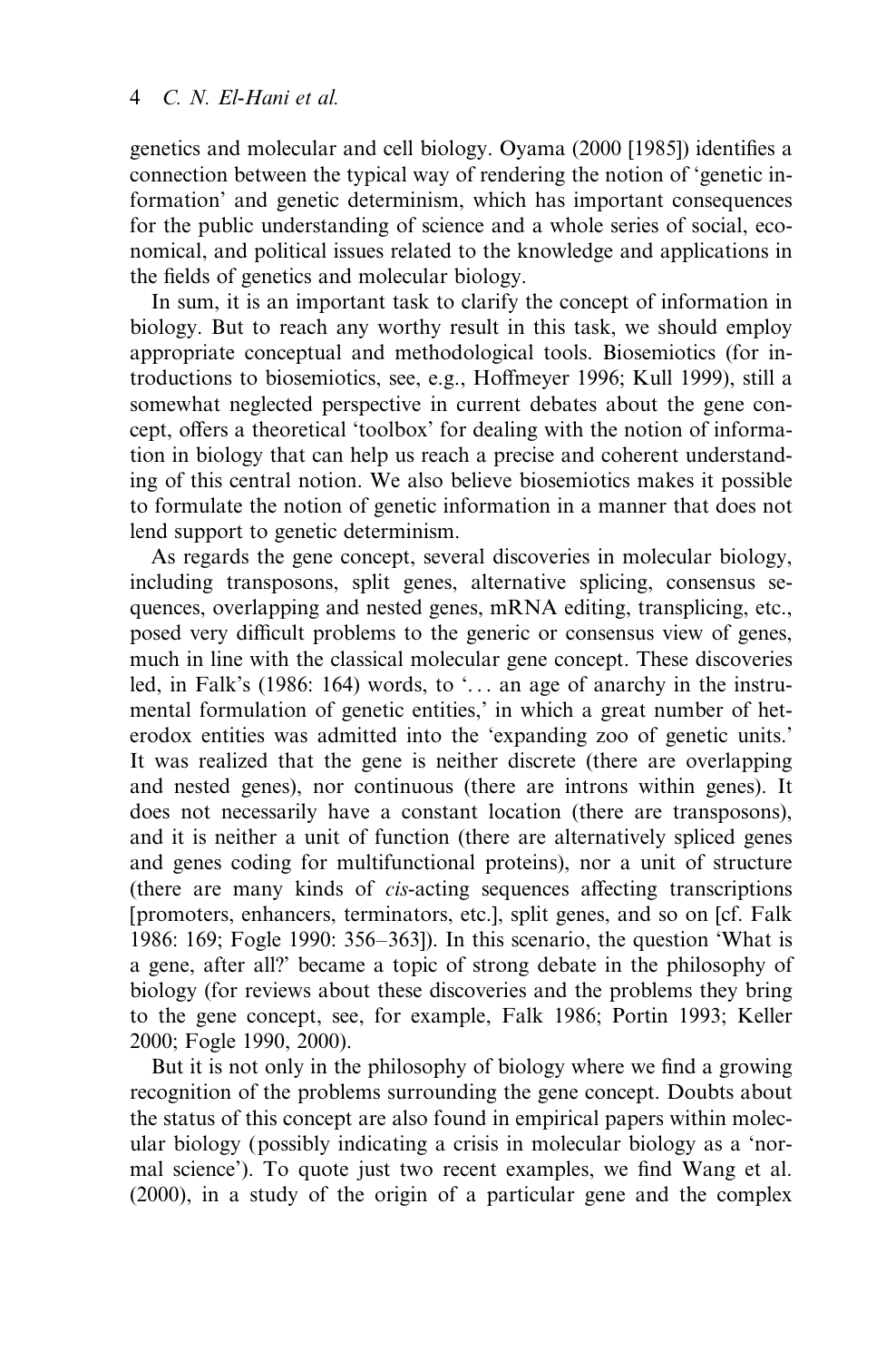modular structure of its parental gene, claiming that this structure '... manifests the complexity of the gene concept, which should be considered in genomic research' (Wang et al. 2000: 1294), for example, when one tries to predict a gene from genome data (Wang et al. 2000: 1300). Kampa et al. (2004) considers that their findings in an in-depth analysis of the transcriptome (the set of all transcripts of a cell) of human chromosomes 21 and 22  $\ldots$  strongly support the argument for a reevaluation of the total number of human genes and an alternative term for ''gene'' to encompass these growing, novel classes of RNA transcripts in the human genome' (Kampa et al. 2004: 331; emphasis added). Although they do not suggest that we should abandon the term 'gene' altogether (as, for instance, Keller 2000; see below), they comment that '. . . the use of the term ''gene'' to identify all the transcribed units in the genome may need reconsideration, given the fact that this is a term that was coined to denote a genetic concept and not necessarily a physical and measurable entity. With respect to the efforts to enumerate all functional transcribed units, it may be helpful to consider using the term ''transcript(s)'' in place of gene' (Kampa et al. 2004: 341).

In the last three decades, a realist, material view of the gene has been superseded by a pluralist view that was captured by Falk in the following statement: 'Today the gene is not *the* material unit or *the* instrumental unit of inheritance, but rather  $a$  unit,  $a$  segment that corresponds to  $a$ unit-function as defined by the individual experimentalist's needs' (Falk 1986: 169). Ambiguities have been, however, a feature of the gene concept throughout its whole history (Kitcher 1982; Falk 1986) and they even have been heuristically useful in the past. Even though Falk is uncertain as to whether or not the current ambiguities will also be helpful, he does not seem to consider the sort of attitude he describes in current scientists as a reason to lose our hope as regards the status of the gene concept (see Falk 1986, 2000, 2001). Other researchers, however, consider that the conceptual variation currently observed in the case of the gene can lead to confusion (e.g., Fogle 1990, 2000).

As the twentieth century came to a close and we entered what seems to be a whole new era in biological research, the future of the gene didn't look bright for some thinkers. Keller (2000), for instance, considered the gene a concept 'in trouble' and suggested that maybe the time was ripe to forge new words and leave that concept aside (see also Portin 1993; Gelbart 1998). Although some authors agreed with Keller's proposal (e.g., Rios 2004), it has not found wide acclaim; rather, it was rejected by many reviewers of her book, such as Coyne (2000), Magurran (2000), Maynard Smith (2000b), Hall (2001), and Wilkins (2002). Symptomatically, other philosophers of biology and also practicing scientists foresee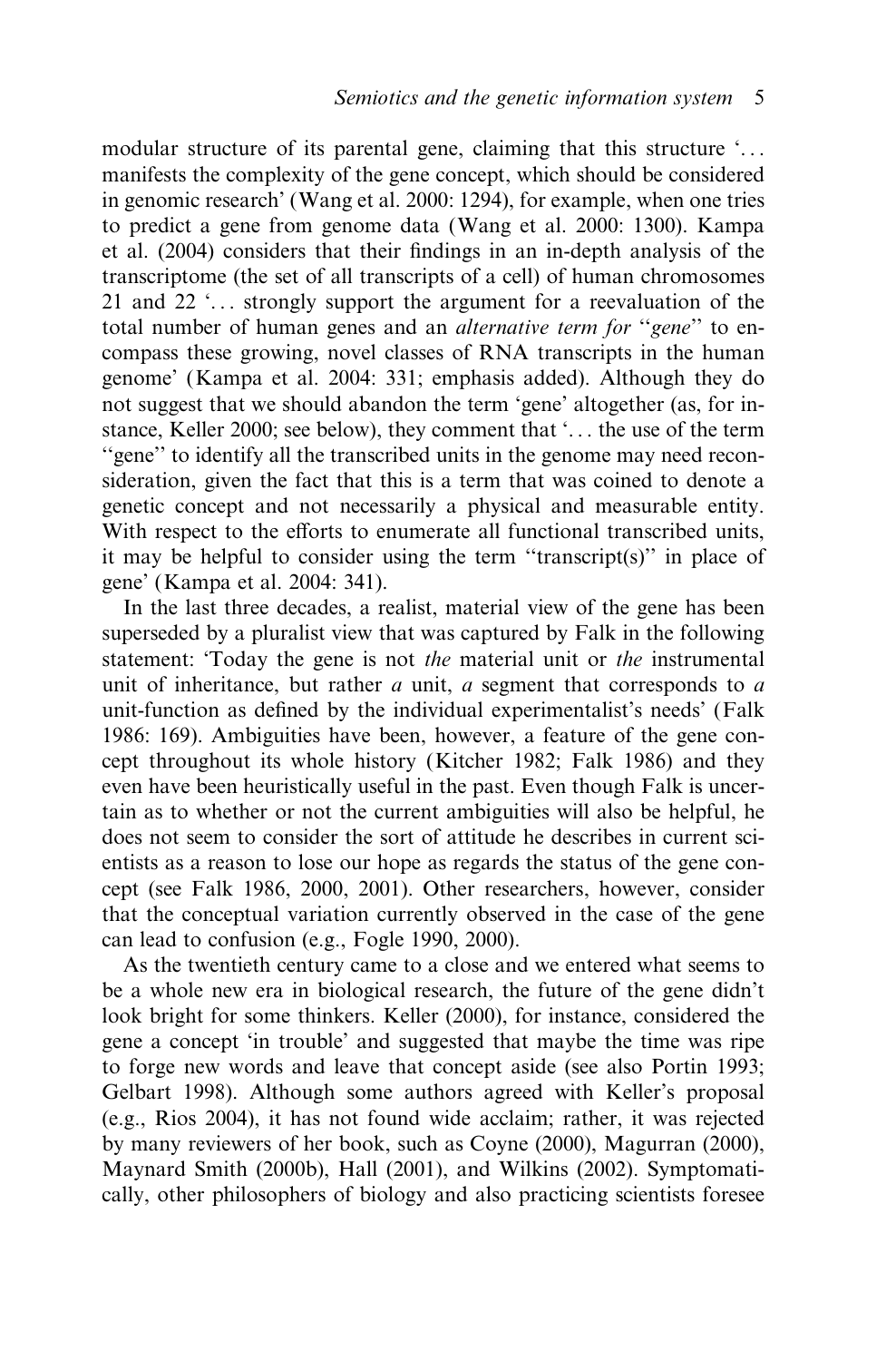a brighter future for the gene concept. Falk, for instance, takes a more optimistic view: while admitting that the gene is a concept 'in tension' (Falk 2000), he seeks ways to 'save' it (Falk 2001). Waters is even more optimistic, considering that different definitions of the gene can be unified by a concept with a number of 'open' clauses, such as that of 'a gene for a linear sequence in a product at some stage of genetic expression' (Waters 1994: 178). Hall (2001) is also optimistic, arguing that, despite published obituaries (Gray 1992; Neumann-Held 1999; Keller 2000), the gene is not dead, but alive and well, even though 'orphaned,' 'homeless,' and seeking a haven from which to steer a course to its 'natural' home, the cell as a fundamental morphogenetic unit of morphological change in development and of evo-devo (the interface between evolution and development).

The attempts to save the gene also led to distinctions between different concepts, as, for instance, Griffiths and Neumann-Held's (1999) distinction between the 'molecular gene' and the 'evolutionary' gene, and Moss' (2001, 2003) distinction between gene-P (the gene as a determinant of phenotypes or phenotypic differences) and gene-D (the gene as a developmental resource).<sup>2</sup> Moss forcefully argues that genes can be productively conceived in these two different ways, 'albeit with nothing good resulting from the conflation of the two' (Moss 2001: 85). Gene-P, on the one hand, is the '... expression of a kind of instrumental preformationism' (Moss 2001: 87), showing its usefulness due to the epistemic value of its predictive power and its role in some explanatory games of genetics and molecular biology. In these terms, Moss doesn't attack the much criticized construct of the 'gene for' one or another phenotypic trait, recognizing its value for some theoretical and empirical tasks. Rather, the focus of his criticism is on the tendency to conflate this first conceptualization of the gene with a second one, that of gene-D. A gene-D is conceived, in a more realist tone, as a developmental resource defined by a specific molecular sequence and functional template capacity, which plays an entirely different explanatory role, in comparison to that of gene-P. Gene-P and gene-D are, in short, distinct concepts with different conditions of satisfaction for what it means to be a gene.

We will be specifically interested in gene-D in the present paper. Our task here is to begin the construction of a theoretical framework for a semiotic analysis of the concepts of 'gene' and 'information,' on the grounds of a case study about protein-coding genes.<sup>3</sup> We should emphasize the originality of this approach, not only in the specific context of molecular biology, but also in the general context of biosemiotics. We think it is important to develop biosemiotics by providing new sets of modeling tools and some exemplars or case studies to understand the precise sense in which specific life processes can be conceived as involving the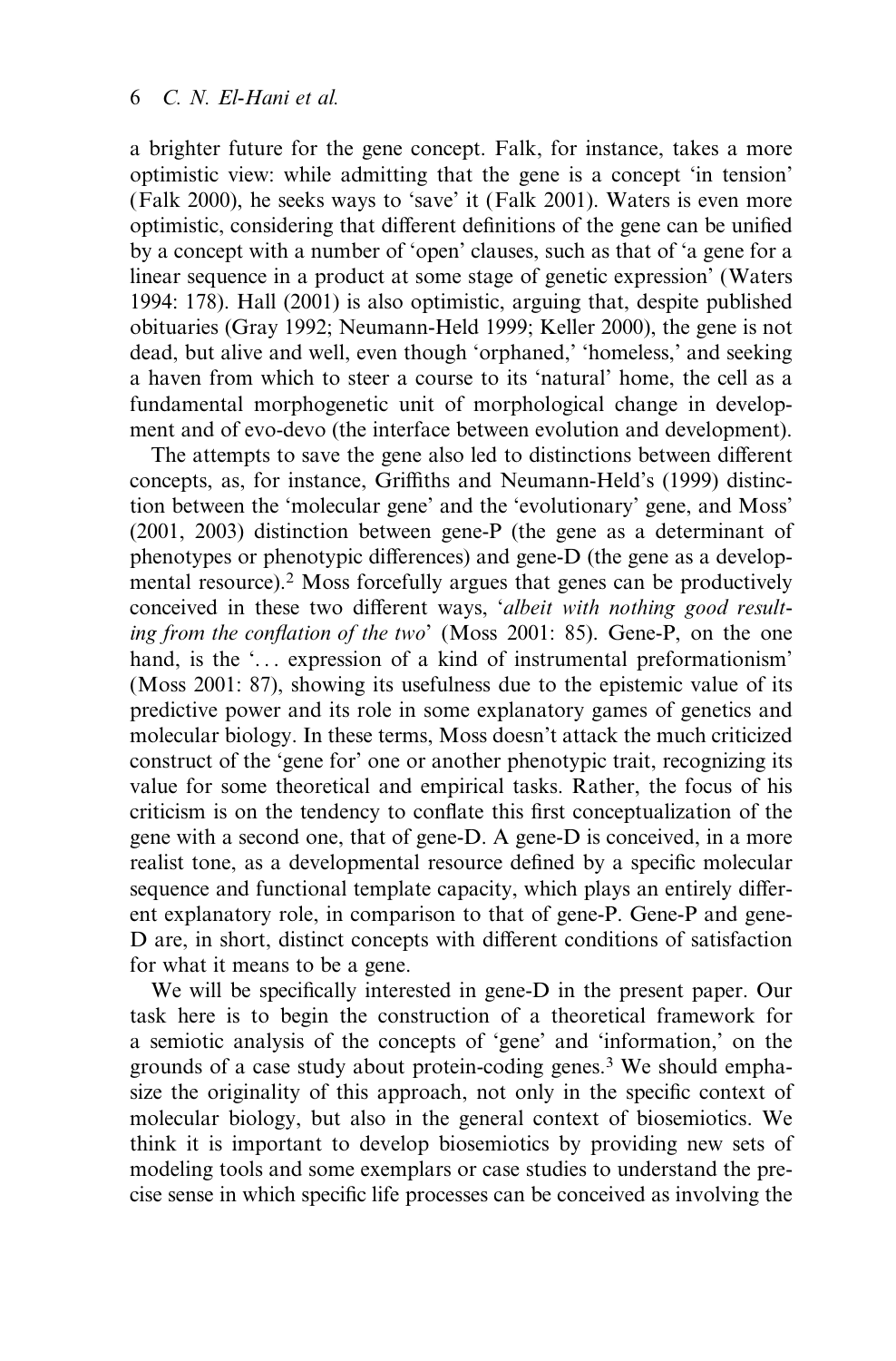action of signs, as generally claimed by biosemioticians. Furthermore, by applying the formal notion of semiosis to model some aspects of the genetic information system, we intend to produce a radically new explanation of 'genetic information' as a semiotic process. In this effort, we will move towards a reinterpretation of what is information in a cell that hopefully avoids a number of problems detected in information talk not only in biology but also in science as a whole.

#### 2. Biosemiotics and information talk in biology

During the 1950s and 1960s, genetics and cell and molecular biology were swamped by terms borrowed from information theory. This 'information talk' still pervades these fields, including widely used terms such as 'genetic code,' 'messenger RNA,' 'transcription,' 'translation,' 'transduction,' 'genetic information,' 'chemical signals,' 'cell signaling' etc. As the concept of information and its plethora of associated notions were introduced in biology, so did several problems with which the tradition of biology was unprepared to cope. Instead of deepening the discussion about the problems involved in information talk, the trend in the biological sciences was one of treating 'information' as merely sequence information in DNA or proteins (Emmeche and Hoffmeyer 1991; Sarkar 1998).

As a result, 'information' turned into one of the most important but problematic concepts in biology (see Oyama 2000 [1985]; Stuart 1985; Sarkar 1996; Griffiths 2001; Jablonka 2002). The concept of information in biology has been recently a topic of substantial discussion (see, for example, Maynard Smith 2000a; Godfrey-Smith 2000; Sarkar 2000; Sterelny 2000; Wynnie 2000; Jablonka 2002; Adami 2004). Furthermore, the evolution of new kinds of information and information interpretation systems in living beings has received a great deal of attention recently (see, for example, Jablonka 1994; Jablonka and Szathmáry 1995; Maynard Smith and Szathmáry 1995, 1999; Jablonka, Lamb, and Avital 1998). The evolution of different ways of storing, transmitting, and interpreting 'information' can even be regarded as a major theme in the history of life (Maynard Smith and Szathmáry 1995, 1999; Jablonka 2002).

Shannon and Weaver's highly influential 1949 book The Mathematical Theory of Communication showed how one can define the amount of information as the measure of the probability of selection of a particular message among the set of all possible messages. The probabilistic measure of information provided by this theory is non-semantic, indifferent to meaning (Shannon and Weaver 1949: 31; Cover and Thomas 1999; Jablonka 2002). There is controversy about the prospects of such a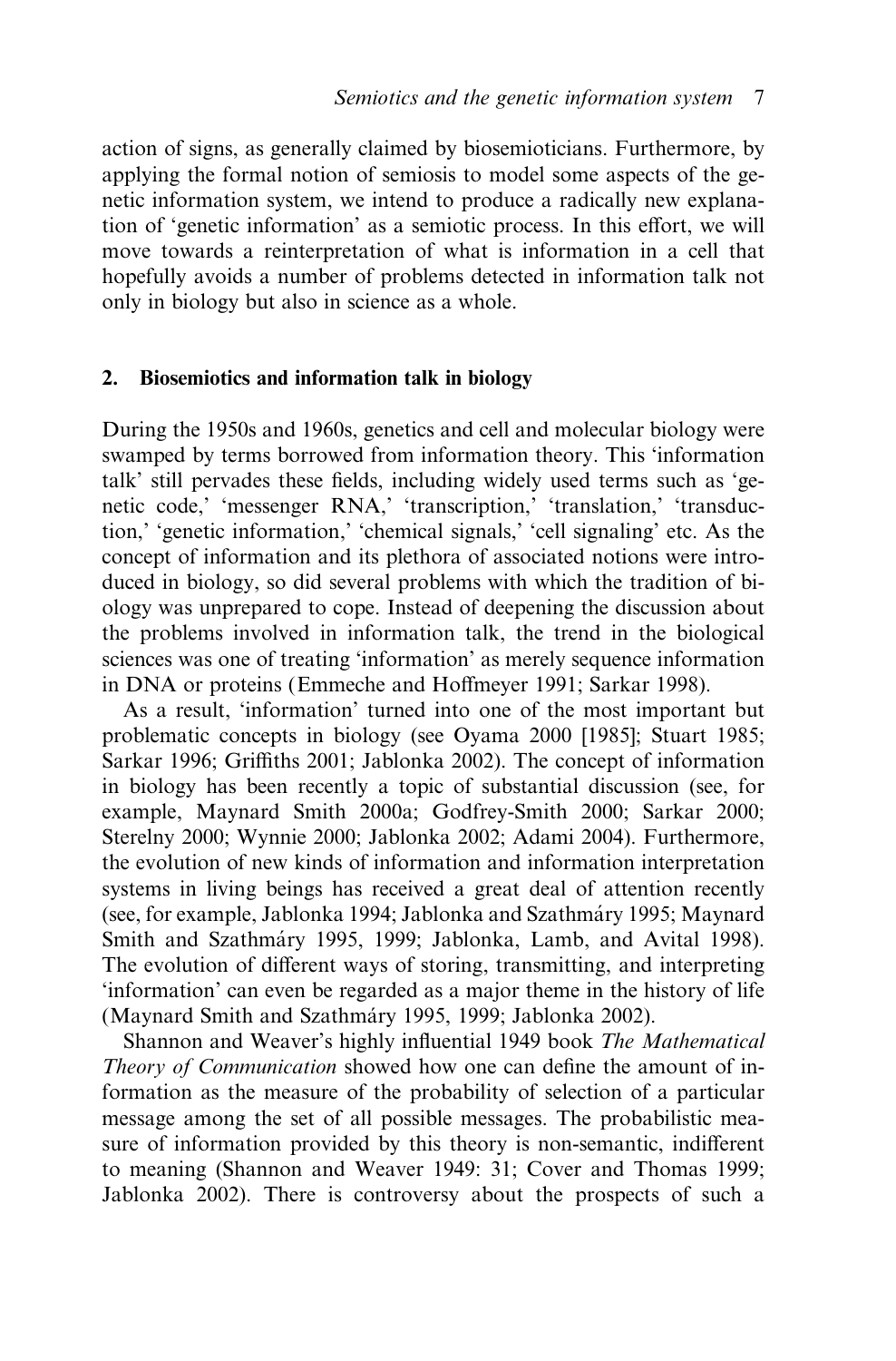non-semantic understanding of information in biology. Jablonka (2002), for instance, argues that the meaning-free concept of information theory is not sufficient for the understanding of information in biology by pointing out that, for instance, a DNA sequence encoding a functional enzyme and a same-length sequence coding for a completely non-functional enzyme would contain, according to the above-mentioned measure, the same amount of information. In biology, a semantic and pragmatic concept of information is necessary. Nevertheless, while in the case of the gene, a number of definitions have been coined and discussed, semantic and pragmatic concepts of information have been rarely defined in biology (Jablonka 2002). Moreover, several authors, particularly Susan Oyama (2000 [1985]), argued that the usual way of applying the concept of information to biological systems raises a number of important problems (see above).

A number of researchers consider information-talk as inadequate and 'just metaphorical,' thus expressing a skepticism about the use of the term 'information' and its derivatives in biology as a natural science. First, exactly because the meaning of that term in biology is not as precise as it is, for instance, in the mathematical theory of communication. Second, because it seems to refer to a purported semantic property of genes without theoretically clarifying if any genuinely intrinsic semantics is involved. Stuart (1985) and Sarkar (1996), for instance, argued that information talk should be eliminated from biology, since 'information' is a foreign metaphor in this science and its use may lead to erroneous views of explanation in fields such as molecular biology.

By assuming a biosemiotic point of view, we disagree with this position, claiming instead that the notion of information and other related ideas grasp some fundamental features of biological systems and processes that might be otherwise neglected. The concepts of 'code,' 'information,' 'signals,' 'message,' 'signaling,' 'transduction' and so on can be seen as necessary to understand the organization of relations in living beings in such a way that makes it clear that what happens in such beings is much more than simple chemistry.

For instance, Bray, in a symposium about reductionism in 1997, argued that as 'about fifty percent of the genome of a multicellular organism may code for proteins involved in cell signaling,... organisms can be viewed as complex information-processing systems, where molecular analysis alone may not be sufficient' (cited in Williams 1997: 476– 477). Similarly, Nurse argues that 'there's a need to realize that information may be transmitted in ways that may be lost by studying molecules alone,' and, furthermore, that 'it may not be possible or even necessary to explain all cellular phenomena in terms of precise molecular interactions'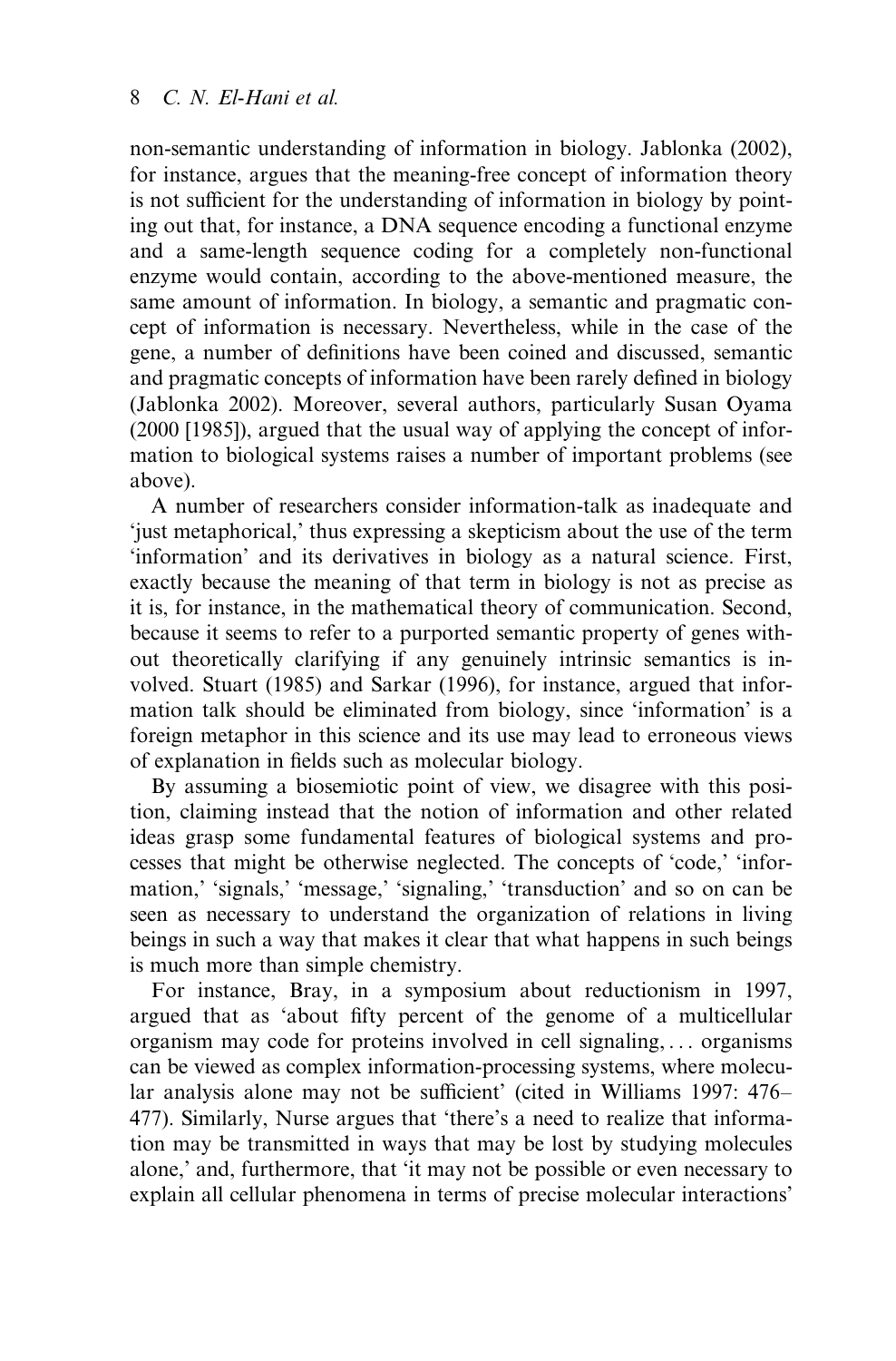(cited in Williams 1997: 476–477). These statements indicate that a reason why we can say that more than just chemistry is taking place in living beings lies in the fact that these systems process 'information' in quite complex ways, as Signs are produced, communicated, interpreted, translated, etc. In other words, biological meaningfulness is emerging all the time in such systems.

It is not surprising, then, that biologists felt the need to talk about 'information' as they were delving more and more into the molecular microstructure of living systems. It was just the case that they needed a way of conveying the idea that, even though all cellular processes have physicalchemical properties, more than just physics and chemistry is going on there. In this context, it is quite difficult to see what would be the real advantage of stripping off biology of information talk, instead of making it more precise and exploring its consequences in more depth.

The concept of information and related notions in biology should not only be taken seriously, but also clarified by employing appropriate conceptual tools. The use of semiotic concepts and theories to interpret information talk can significantly contribute to a precise and coherent formulation of the notion of information in biology. A semiotic treatment of information talk in biology can significantly contribute to an understanding of the role of genes in biological systems which avoids the reference to notions much criticized such as genetic 'blueprints' and 'programs,' while preserving the concept of 'information,' albeit radically reinterpreted. As we will see below, such a treatment lends support to the now widely accepted idea that there is more to information in living systems than just genes (see, for example, Jablonka 2002).

As Griffiths (2001) sums up, 'genetic information' is a metaphor in search of a theory. In this paper, we intend to make a contribution for the construction of this theory, by developing an account of genes as Signs and a semiotic modeling of information in biological systems. Both steps are fundamental, in our view, to the construction of a theory of information in biology.

We will concentrate our efforts in this paper on genetic information simply for methodological reasons. Although there are several other information systems in living beings, the genetic information system offers a good starting point for a semiotic treatment of information in biology, given its central role in biological thinking. Nevertheless, we should not simply extrapolate the conclusions taken from an analysis of this peculiar system for all other types of information systems in living beings. As Jablonka (2002: 579) argues, the genetic system, despite its importance, is highly specific and unusual, and, therefore, should not be taken as a prototype for thinking about information in biology. Accordingly, we do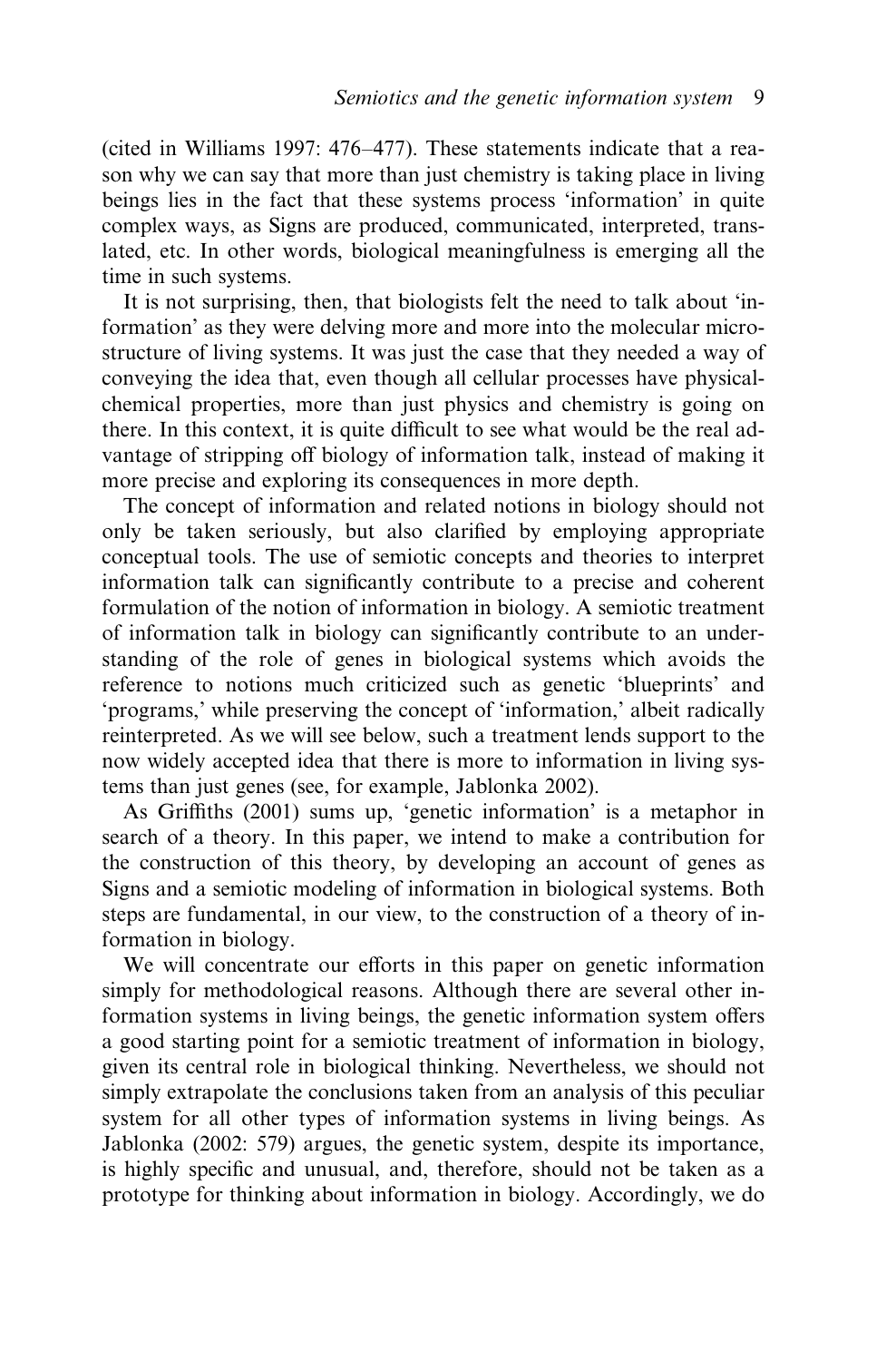not intend here to take the genetic information system as a prototype for other biological information systems. Rather, we consider its analysis just a first step in a research program aiming at a general semiotic analysis of information systems in living beings. Our intention is to proceed in subsequent works with semiotic analyses of other biological information systems, using the theoretical framework built here, but adapted to each specific case under analysis.

#### 3. Information, meaning, and semiosis

When Peircean semiotics is used as a theoretical framework for case studies of specific meaning processes in biology, one should remember that the notion of Sign in Peirce is not the same as a simple 'unit' of information or communication as these terms are often used in several fields of research. It is a notion related to formal attempts to describe inferential processes in general, and it is not equivalent to the dyadic concept of representation in linguistics.

It is our primary aim here to apply some central general notions of Peirce's semiotics to understand the nature of genetic information. Nevertheless, such an application necessarily involves interpretation and, thus, decisions about how to see, for example, the relationship between what molecular biologists and biophysicists call forms of information processing (i.e., production and interpretation of Signs) in a complex living system such as the cell and forms of causality in that system. The analysis of the genetic information system given below is obviously not the only way to apply Peircean semiotics to this particular case; and some might object to the particular way we addressed the problem. In any case, we think that we have been faithful both to the basic insights and concepts of semiotics and to the findings of molecular biology, and that the few changes we have made in specific semiotic conceptions (as we shall explicate below) are necessitated by the growth of scientific knowledge about the system analyzed.

Peirce's conception of Semiotics as the 'formal science of signs' has had a deep impact in philosophy, psychology, theoretical biology, and cognitive sciences (see Freadman 2004; Fetzer 2001; Hookway 2002; Violi 1999; Houser 1997; Deacon 1997; Brunning and Forster 1997; Hoffmeyer 1996; Tiercelin 1995; Colapietro 1989; Freeman 1983; Jakobson 1969). Peircean semiotics is based on a theory of categories, including a list of categories (Firstness, Secondness, Thirdness) which can be logically described as an exhaustive system of hierarchically organized classes of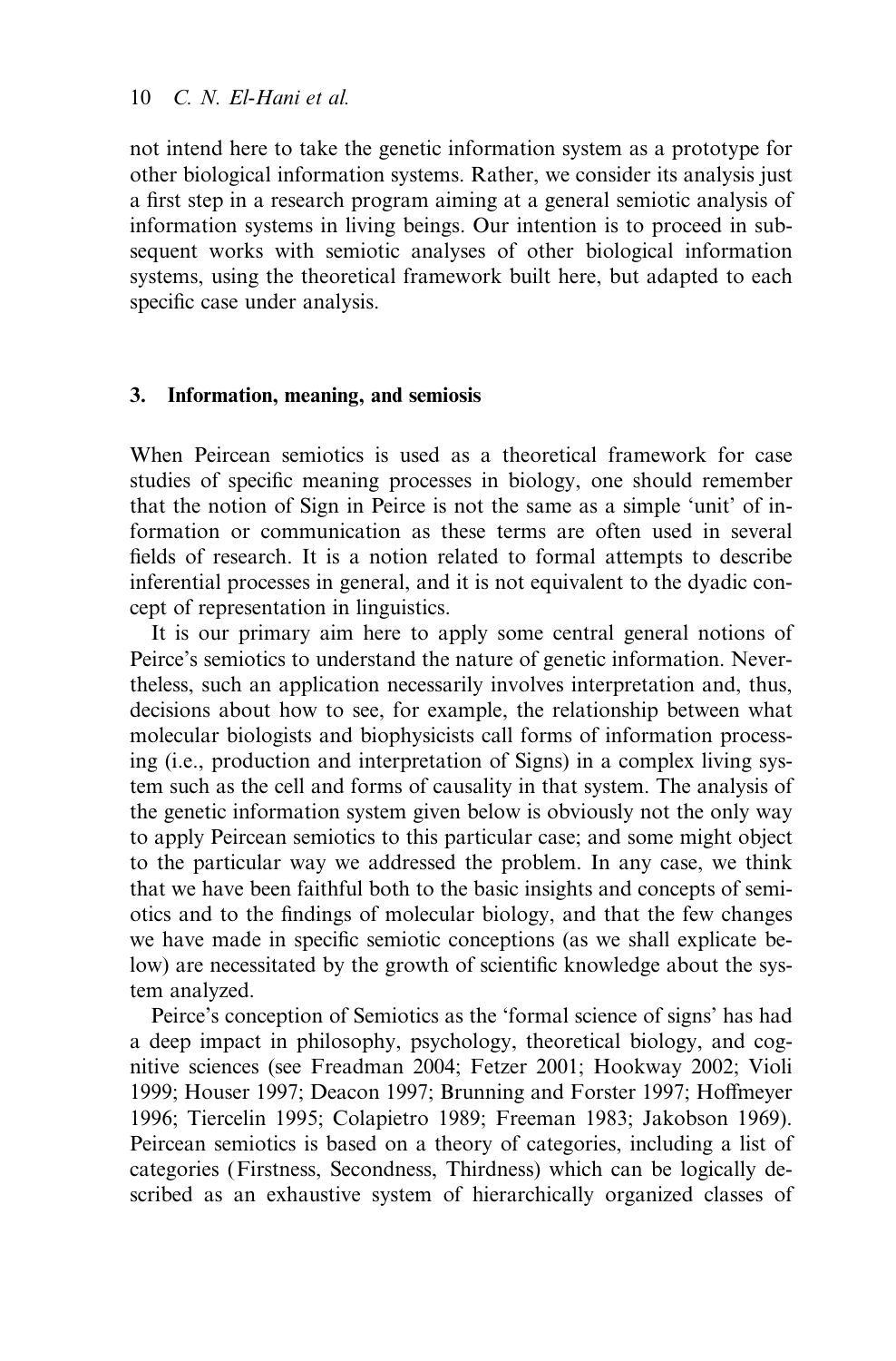relations (monadic, dyadic, triadic) (Houser 1997; Brunning 1997). This system is the formal foundation of his 'architectonic philosophy' (Parker 1998) and of his model of semiosis (Sign action) (Murphey 1993: 303– 306).

Peirce defined semiosis as an irreducible triadic relation between Sign-Object-Interpretant (S-O-I) (EP 2 2.171, CP 2.274; see Savan 1987–1988; Hookway 1992: 121). That is, according to Peirce, any description of semiosis involves a relation constituted by three irreducibly connected terms, which are its minimal constitutive elements (MS 318:81):

My definition of a sign is: A Sign is a Cognizable that, on the one hand, is so determined (i.e., specialized, *bestimmt*) by something *other than itself*, called its Object, while, on the other hand, it so determines some actual or potential Mind, the determination whereof I term the Interpretant created by the Sign, that that Interpreting Mind is therein determined mediately by the Object.  $(CP 8.177)$ 

Peirce conceives a 'Sign'<sup>4</sup> or 'Representamen' as a 'First' which stands in such a genuine triadic relation to a 'Second,' called its 'Object,' so as to be capable of 'determining a Third,' called its 'Interpretant,' to assume the same triadic relation to its Object in which it stands itself to the same Object (CP 2.274. See also CP 2.303, 2.92, 1.541). This triadic relation was regarded by Peirce as *irreducible*, in the sense that it is not decomposable into any simpler relation:

... by 'semiosis' I mean ... an action, or influence, which is, or involves, a cooperation of three subjects, such as a sign, its object, and its interpretant, this tri-relative influence not being in any way resolvable into actions between pairs. (CP 5.484)

One of the most remarkable characteristics of Peirce's theory of Signs is its dynamical nature. According to Merrell (1995: 78), 'Peirce's emphasis rests not on content, essence, or substance, but, more properly, on dynamics relations. Events, not things, are highlighted.' The complex S-O-I is the focal factor of a dynamical process (Hausman 1993: 72). Peirce was a truly process thinker (see Rescher 1996).

Sign processes are relationally extended within the spatiotemporal dimension, so that something physical has to instantiate or realize them. This means that Signs cannot *act* unless they are spatiotemporally realized (see Emmeche 2003; Ransdell 2003). If a Sign is to have any active mode of being, it must be materially embodied.

It is also important to avoid losing sight of the distinction between the interpreter, which is the system which interprets the Sign, and the Interpretant. The interpreter is described by Peirce as a 'Quasi-mind' (CP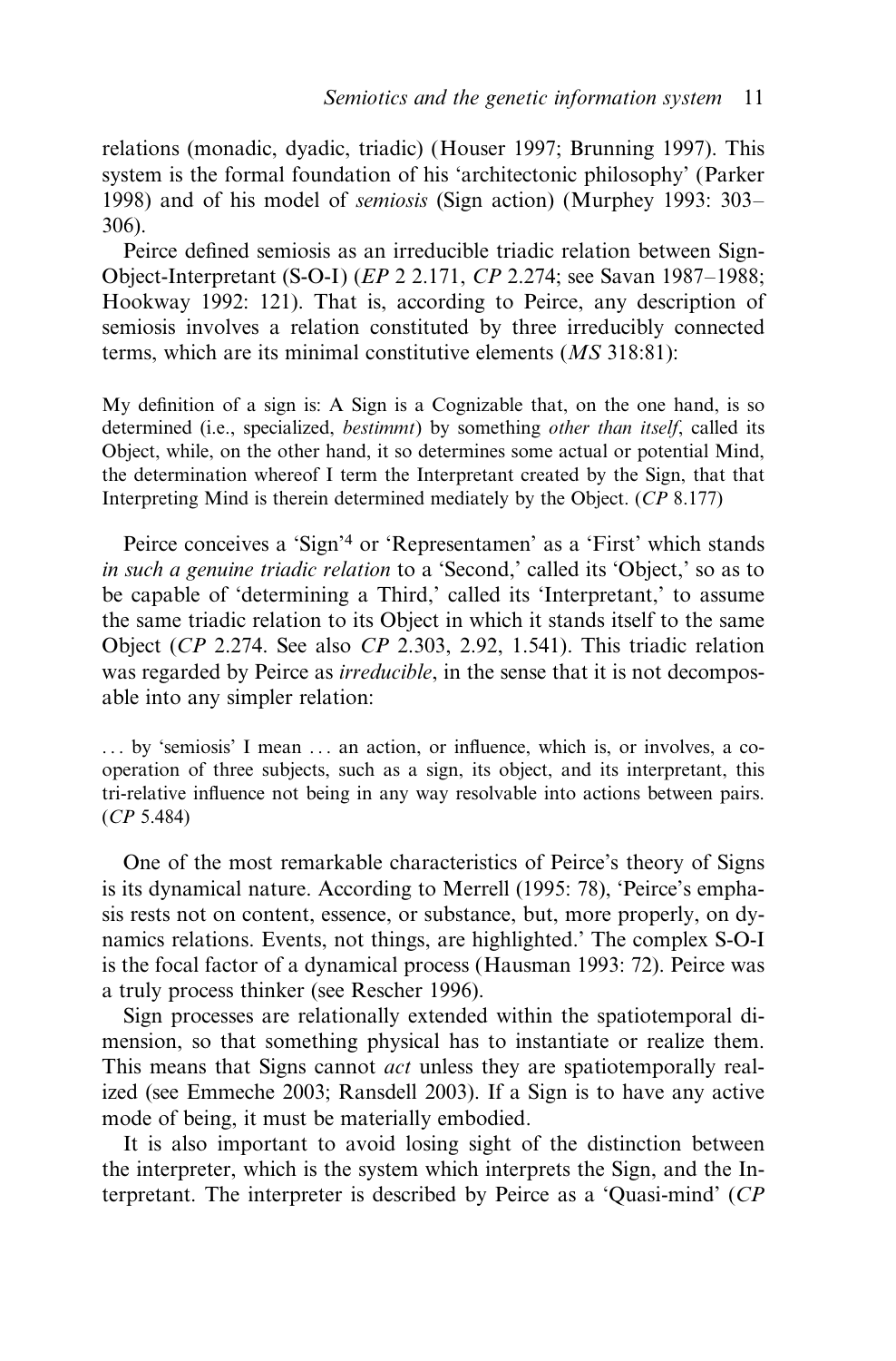4.536), a description which demands, for its proper interpretation, a clear recognition of Peirce's broad concept of 'mind' (Ransdell 1977; Santaella-Braga 1994). It is far from being the case that only conscious beings can be interpreters in a Peircean framework. Rather, a transcription machinery synthesizing RNA from a string of DNA or a membrane receptor recognizing a given hormone can be regarded as an interpreter in such a framework. A basic idea in a semiotic understanding of living systems is that these systems are interpreters of Signs; that is, that they are constantly responding to selected signs in their surroundings. The interpreter does not have to be a conscious being, not even an organism, as it may be some part or subsystem within an organism, or a humanly-designed product.<sup>5</sup>

We also need to consider here Peirce's distinctions regarding the nature of Objects and Interpretants (For a review of these topics, see Savan 1987–1988; Liszka 1990; Short 1996). He distinguishes between the Immediate and the Dynamical Objects of a Sign as follows:

We must distinguish between the Immediate Object  $-$  i.e., the Object as represented in the sign — and ... the Dynamical Object, which, from the nature of things, the Sign *cannot* express, which it can only *indicate* and leave the interpreter to find out by collateral experience. (CP 8.314)

Or else:

. . . we have to distinguish the Immediate Object, which is the Object as the Sign itself represents it, and whose Being is thus dependent upon the Representation of it in the Sign, from the Dynamical Object, which is the Reality which by some means contrives to determine the Sign to its Representation. (CP 4.536)

And we should also take into account his distinction between the following two kinds of interpretants:<sup>6</sup>

The *Immediate Interpretant* is the immediate pertinent possible effect in its unanalyzed primitive entirety ... The *Dynamical Interpretant* is the actual effect produced upon a given interpreter on a given occasion in a given stage of his consideration of the Sign. (MS 339d: 546–547).

Let us first consider Peirce's distinction between the Immediate and the Dynamic Objects of a sign. The Immediate Object of a Sign is the Object as it is immediately given to the Sign, the Dynamical Object in its semiotically available form. The Dynamical Object is something in reality that determines the Sign to its representation, and which the Sign can only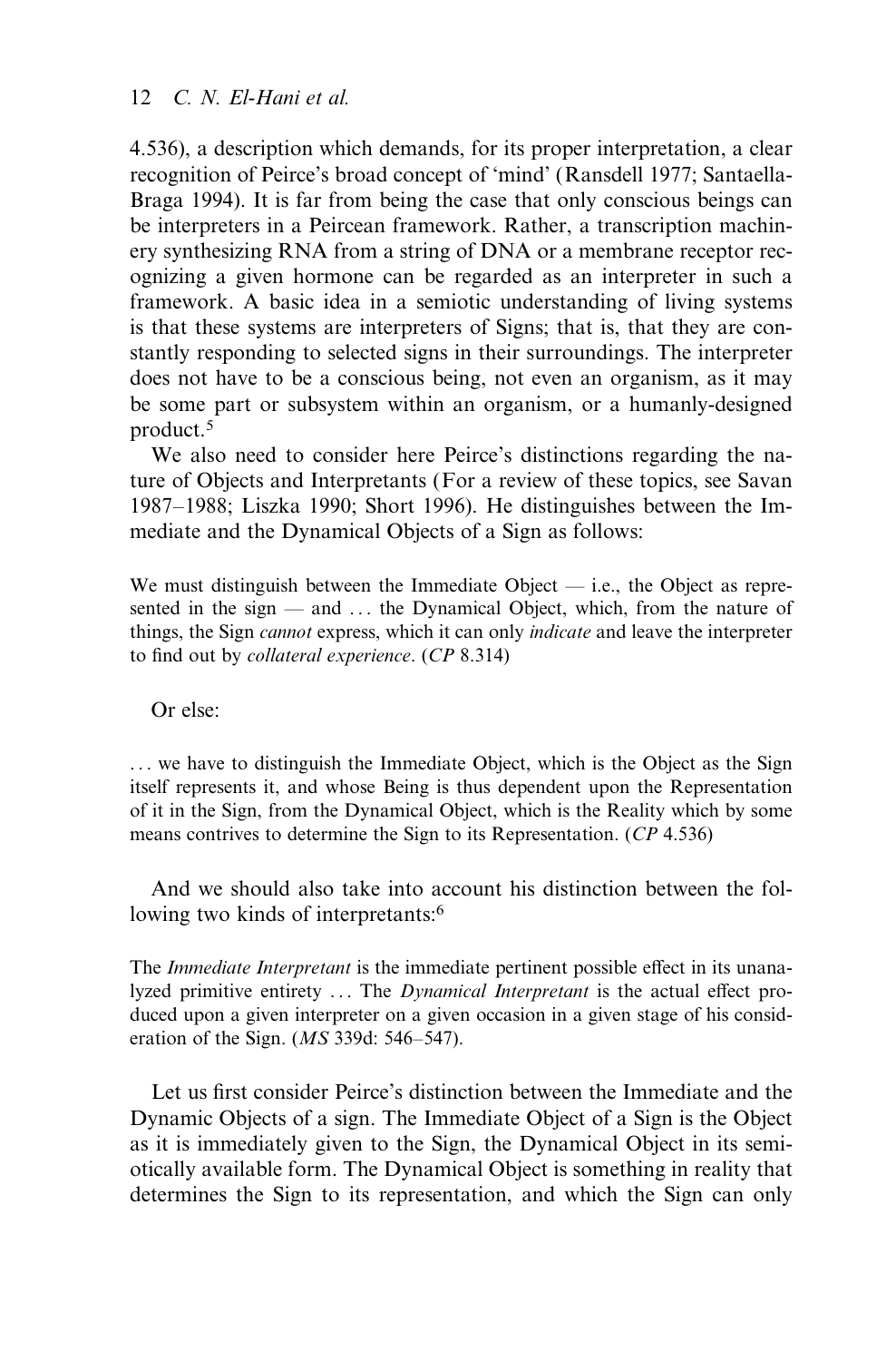indicate, something that the interpreter should find out by collateral experience (EP 2 2.498).

In turn, Peirce defines the Dynamical Interpretant as the actual effect of a Sign, while the Immediate Interpretant is its 'range of interpretability' the range of possible effects that a sign is able to produce (see Johansen 1993: 166–167). The Dynamical Interpretant is the instantiation of one of the possible effects established in the Immediate Interpretant. As the effect of the Sign upon the interpreter, the Dynamical Interpretant can be treated as being essentially equal to the significance of the Sign when seen in a dynamic and process-oriented perspective.

Peirce (see Fitzgerald 1966: 84; Bergman 2000) defined meaning as connected to the triadic relation as a whole  $(EP \ 2 \ 2:429)$ , as well as to different correlates of a triad — e.g., Object (*MS* 11, *EP* 2 2:274), Interpretant (EP 2 2:496, EP 2 2:499, CP 4:536). The notions of 'meaning,' 'information,' and 'semiosis' intersect and overlap in different ways (see Johansen 1993). For Debrock (1996), Peirce defined 'information' at least ordinarily (CP 2.418), metaphysically (CP 2.418), as a connection between form and matter, and logically  $(W 1.276)$ , as the product of extension and intension of a concept. In this paper, we systematically refer to information as the communication of a *form* from O to I through S. The communication of a form amounts to the transference of a habit embodied in the Object to the Interpretant, so as to constrain (in general) the Interpretant as a Sign or (in biological systems) the interpreter's behavior. It should also be clear at this point that by 'communication' we mean more than mere transmission of a form.

Or, to put it in more detailed terms, the production of an effect of the Sign on the interpreter results from the communication of the form of the Object (as a regularity), via Sign, to the Interpretant. The Interpretant then becomes itself a Sign which refers to the Object in the same manner in which the original Sign refers to it (i.e., there is an invariance in the reconstruction of the form of the Object by the interpreter).

According to this approach, 'information' can be strongly associated with the concepts of 'meaning' and 'semiosis.' Peirce spoke of Signs as 'conveyers,' as a 'medium' (MS 793), as 'embodying meaning.' In short, the function of the Sign is to convey the form  $E_{P}$  2 2:391):

. . . a Sign may be defined as a Medium for the communication of a Form . . . As a medium, the Sign is essentially in a triadic relation, to its Object which determines it, and to its Interpretant which it determines ... That which is communicated from the Object through the Sign to the Interpretant is a Form; that is to say, it is nothing like an existent, but is a power, is the fact that something would happen under certain conditions. (*MS* 793:1–3. See *EP* 2:544, note 22, for a slightly different version)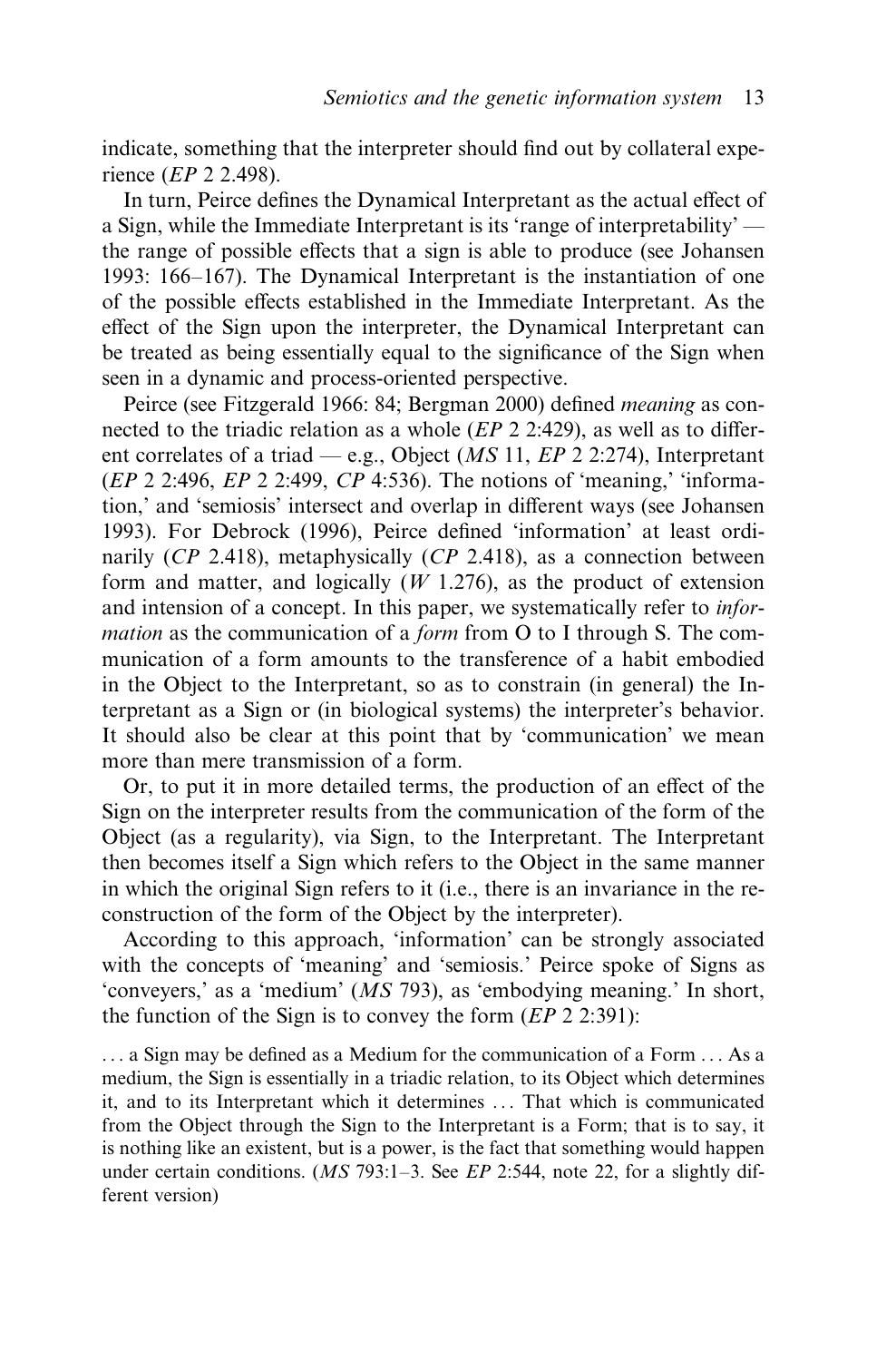What is a Form? There is a movement in Peirce's writings from 'form as firstness' to 'form as thirdness.' Form is defined as having the 'being of predicate' (EP 2 2.544) and it is also pragmatically formulated as a 'conditional proposition' stating that certain things would happen under specific circumstances (EP 2 2.388). It is nothing like a 'thing' (De Tienne 2003), but something that is embodied in the object  $E_{P}$  2 2.544, note 22) as a habit, a 'rule of action' ( $CP$  5.397), a 'disposition' ( $CP$  2.170), a 'real potential' (EP 2 2.388) or, simply, a 'permanence of some relation' (CP 1.415).

We can say that Peirce follows a *via media* in which 'form' has the characteristics of both firstness and thirdness. This is in accordance with Bergman's (2000: 236) proposal of communicated *form* as a *First* of a Third. He based his proposal on the modalities associated with Firstness (possibility), Secondness (existence), Thirdness (habit, law), and on the principle of the interdependence of categories (see Potter 1997).

Peirce defines a Sign, in the passage quoted above, both as 'a Medium for the communication of a Form' and as 'a triadic relation, to its Object which determines it, and to its Interpretant which it determines.' If we consider both definitions of a Sign, we can then say that semiosis is a triadic process of communication of a form from the Object to the Interpretant by the Sign mediation (figure 1). Therefore, in this framework, we can say that semiosis is information, if we define this latter concept as above.7 And, as meaning is also defined by Peirce as something communicated in semiosis (NEM 4: 309), it is plausible to also explain it as being associated with the interpretant, which, after all, will embody the reconstructed form of the Object.

Peirce (CP 8.177) writes that a Sign determines an Interpretant in some 'actual' or 'potential' Mind (in other passages, a 'quasi-mind.' See



Figure 1. Semiosis as the communication of a form from the Object to the Interpretant through the mediation of the sign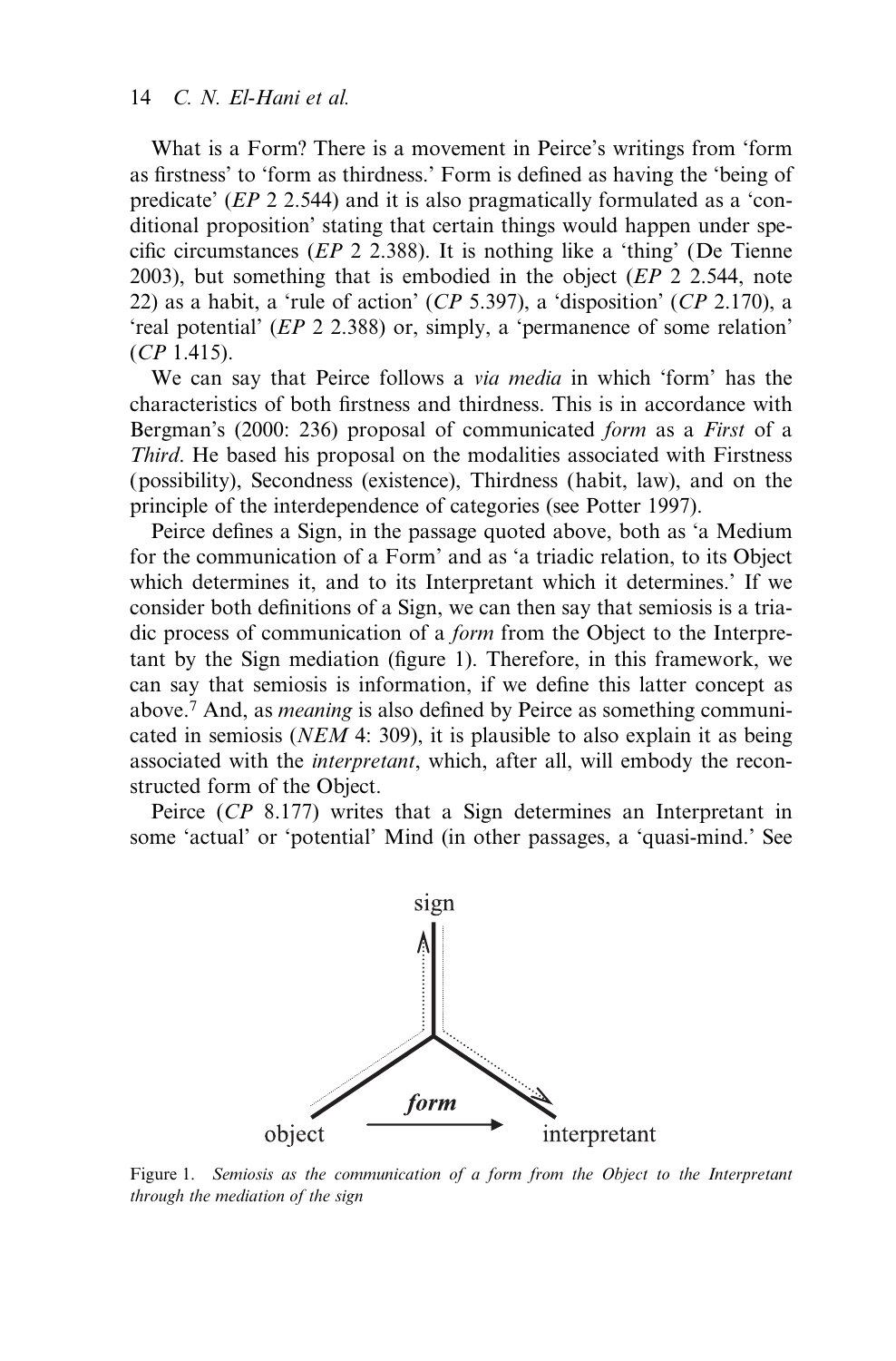$CP$  4.536). It is indeed possible to differentiate between 'potential' and 'effective' semiosis. Potential semiosis is defined as a triadically-structured process which is not taking place, which is only in potency. Effective semiosis, in turn, is a Sign in effective action, i.e., a Sign that, by being actualized, has an actual effect on the interpreter.

Following the distinction between potential and effective semiosis, we can define potential information as a process of communicating a form that could be realized in a given moment, while effective information is the communication of a form from an Object to an Interpretant through the Sign, i.e., a Sign in effective action.

The notion of information as form communicated from O to I through the mediation of S allows us to conceive it in a processual way, as a constraining factor of possible patterns of interpretative behavior. When applying this general semiotic approach to biological systems, information will most often be an *interpreter-dependent objective* process. It cannot be dissociated from the notion of a situated (and actively distributed) communicational agent (potential or effective). It is interpreter-dependent in the sense that information triadically connects representation (Sign), Object, and an effect  $(Interpretant)$  on the interpreter (which can be an organism or a part of an organism). The form — as a regularity in the Object — acts as a constraint on the interpreter's behavior, but the interpreter always reconstructs the form of the Object when interpreting a Sign. Nevertheless, the interpreter does so in such a manner that an invariance is retained, which makes possible, in fact, the very act of interpretation.

In sum, information in a biological system depends on both the interpreter and the Object (in which the form communicated in information is embodied as a constraining factor of the interpretative process). According to our interpretation of Peirce's remarks quoted above, information has a processual nature: information is the process of communicating a form from the Object to the Interpretant through the Sign.

As a way of stressing the difference between this account and more usual explanations about what is information, consider, for instance, Maynard Smith and Szathmáry's (1999: 9–10) argument that information is 'that something' which is conserved throughout a series of changes in the material medium underlying a communication process. We see this as resulting from a tendency to substantialize information. According to the account developed above, 'that conserved something' is not information, but rather an invariance in the reconstructed form. Information is rather the process by which a form is communicated through several different media (Signs) in such a way that an invariance is conserved throughout the process, even though the Object's form is continually reconstructed.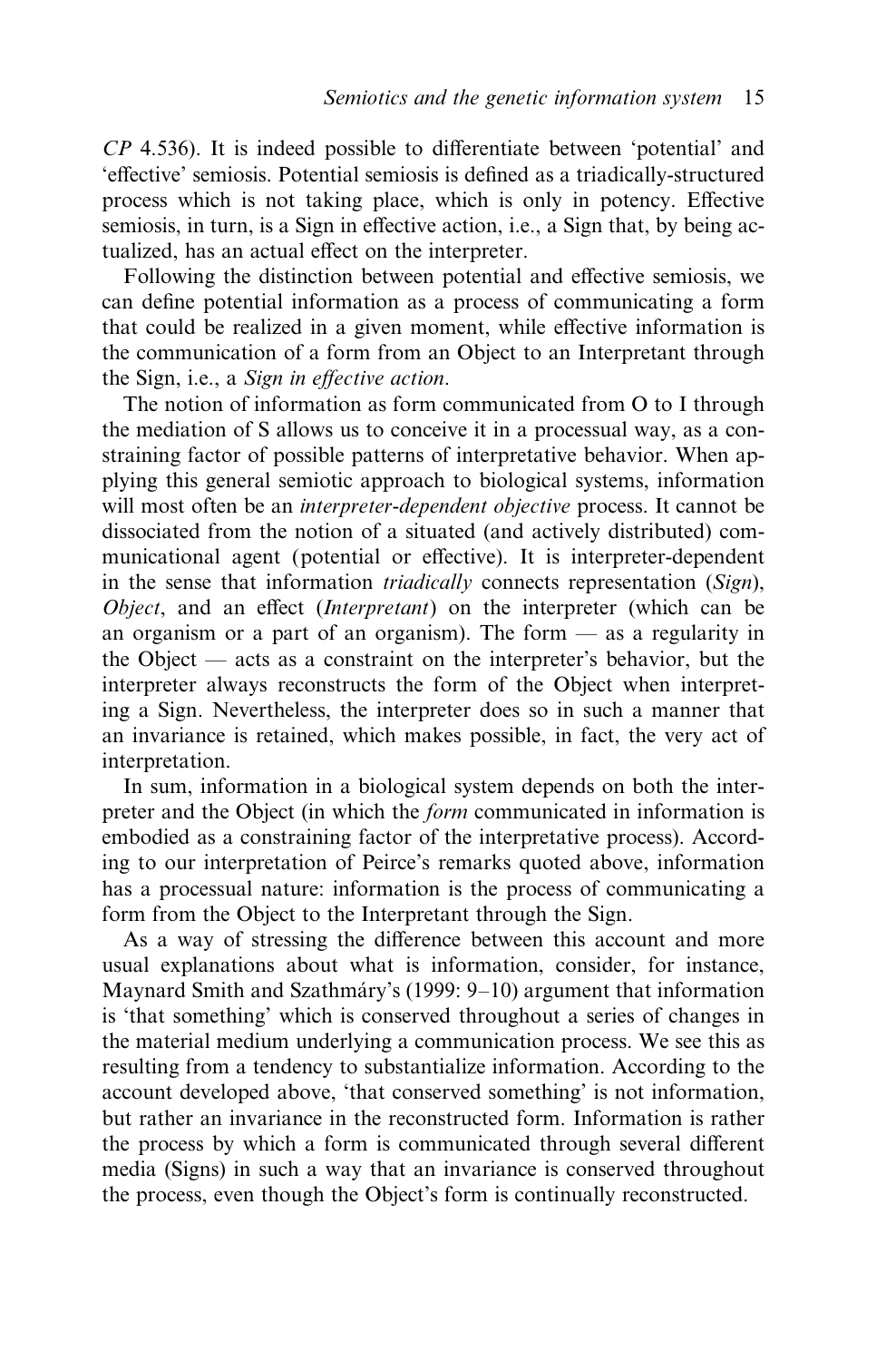A framework for thinking about information as a process can be built in Peircean terms by employing the following definitions:

IInformation  $\approx$  semiosis] A triadic-dependent process through which a form embodied in the Object in a regular way is communicated to an Interpretant through the mediation of a Sign.

[Potential information  $\approx$  potential semiosis] A process of communicating a form from an Object to an Interpretant through the mediation of a Sign that could take place in a given moment, changing the state of the interpreter.

[Effective information  $\approx$  effective semiosis] The process by which a Sign effectively exerts an effect (Interpretant) on some system (an interpreter) by making the Interpretant stands in a similar relation to something else (the Object of the Sign) as that to which the Sign stands, thus mediating the relation between Object and Interpretant. The Sign effectively communicates, thus, a form from the Object to the Interpretant, changing the state of the interpreter.

To formulate the above definitions in a sufficiently clear way, we should define what we mean by 'process.' We follow here Rescher in his definition of a process as '. . . a coordinated group of changes in the complexion of reality, an organized family of occurrences that are systematically linked to one another either causally or functionally' (Rescher 1996: 38).

These definitions certainly raise several questions and face a number of difficulties when they are seen against the background of information theory. We shall leave to a subsequent paper, however, a discussion about such questions and difficulties.

#### 4. Some basic notions about the genetic information system

It suffices for the analysis we perform here to present some very general notions about transcription, mRNA splicing, and protein synthesis. We will deliberately avoid introducing a large number of details, which can be easily found in any molecular and cell biology textbook (e.g., Griffiths et al. 1999; Lodish et al. 2003; Alberts et al. 2002; Lewin 2004).<sup>8</sup> This also means that we will keep our analysis simple in the present paper for methodological reasons.

Let us consider first a very simple model of the process of gene expression. During the synthesis of pre-mRNA, the four-base language of DNA (as a sequence of nucleotides including the bases adenine, A, guanine, G, cytosine, C, and thymine, T) is copied or 'transcribed' into the four-base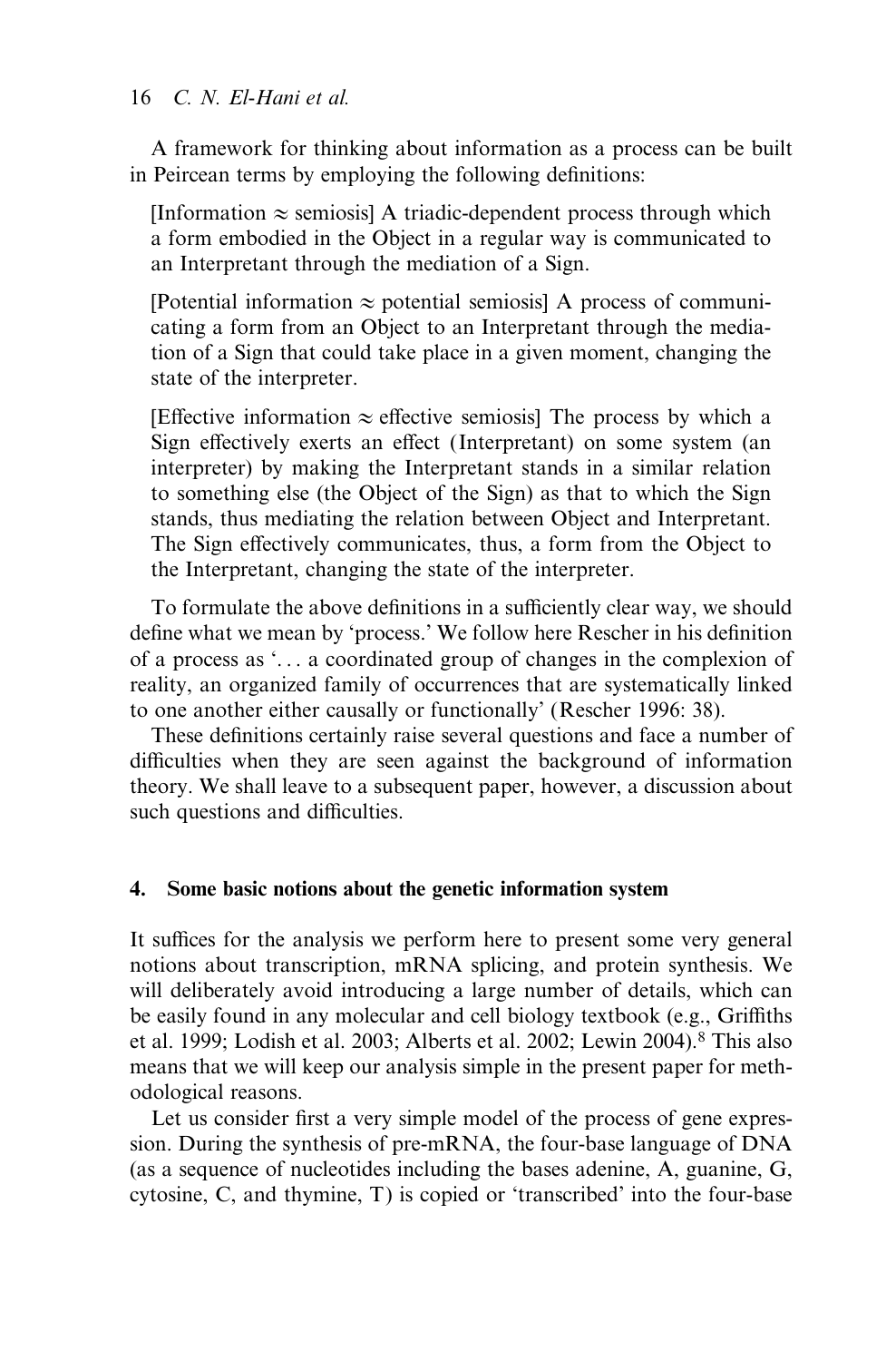language of RNA (with uracil, U, replacing T). Transcription results in functional mRNAs (messenger RNA), rRNAs (ribosomal RNA), tRNAs (transfer RNA), snRNAs (small nuclear RNA), and scRNAs (small cytoplasmic RNA), but we will focus here on the synthesis of mRNA. Other functional RNAs that play important roles in various steps in DNA processing will be mentioned in passing.

During transcription, one DNA strand acts as a 'template,' determining by base pairing the order in which monomers (ribonucleoside triphosphates) are assembled to form a complementary RNA polymer, by a polymerization reaction catalyzed by the enzyme RNA polymerase.

The effects of a protein-coding gene on a given cell or organism are regulated mainly by control of gene expression at the level of transcription initiation. The transcription of a gene can be either repressed, when the corresponding mRNA and encoded protein or proteins are synthesized at low rates or not synthesized at all, or *activated*, when both the mRNA and encoded protein or proteins are, *ceteris paribus*, produced at much higher rates. Through the control of gene expression, only a subset of all genes present in any cell type in a multicellular organism is really expressed. Thus, from all the potential protein products a given cell type might have, only a specific number and variety will be present. This is the fundamental basis for cell differentiation in multicellular organisms.

In the end of the 1970s, it was found that eukaryotic genes are split into pieces of coding sequence, named 'exons,' separated by non-coding segments, named 'introns' (after Gilbert 1978). The discovery of split genes was one of the challenging discoveries that eventually led to the current debates about the gene concept. Now, it is well known that introns are common in multicellular eukaryotes, uncommon in many unicellular eukaryotes, and extremely rare in eubacteria and archaea. The vast majority of genes in multicellular eukaryotes contain multiple introns and the presence of such introns allows the expression of multiple related proteins from a single stretch of DNA by means of a process known as 'alternative splicing' (see below), which poses yet another challenge to the gene concept.

In eukaryotic protein-coding genes, introns are excised from a long 'primary transcript' (precursor mRNA or pre-mRNA), i.e., the RNA copy of an entire DNA sequence containing both exons and introns, in a process known as RNA 'processing,' which includes other events not described here. After the introns are excised, the coding exons are joined back together into a functional mRNA, which will be transported to the cytoplasm of the eukaryotic cell, where protein synthesis will take place.

Alternative splicing is rather common in mammalian genomes. Recent genome-wide analyses indicate that thirty-five to fifty-nine percent of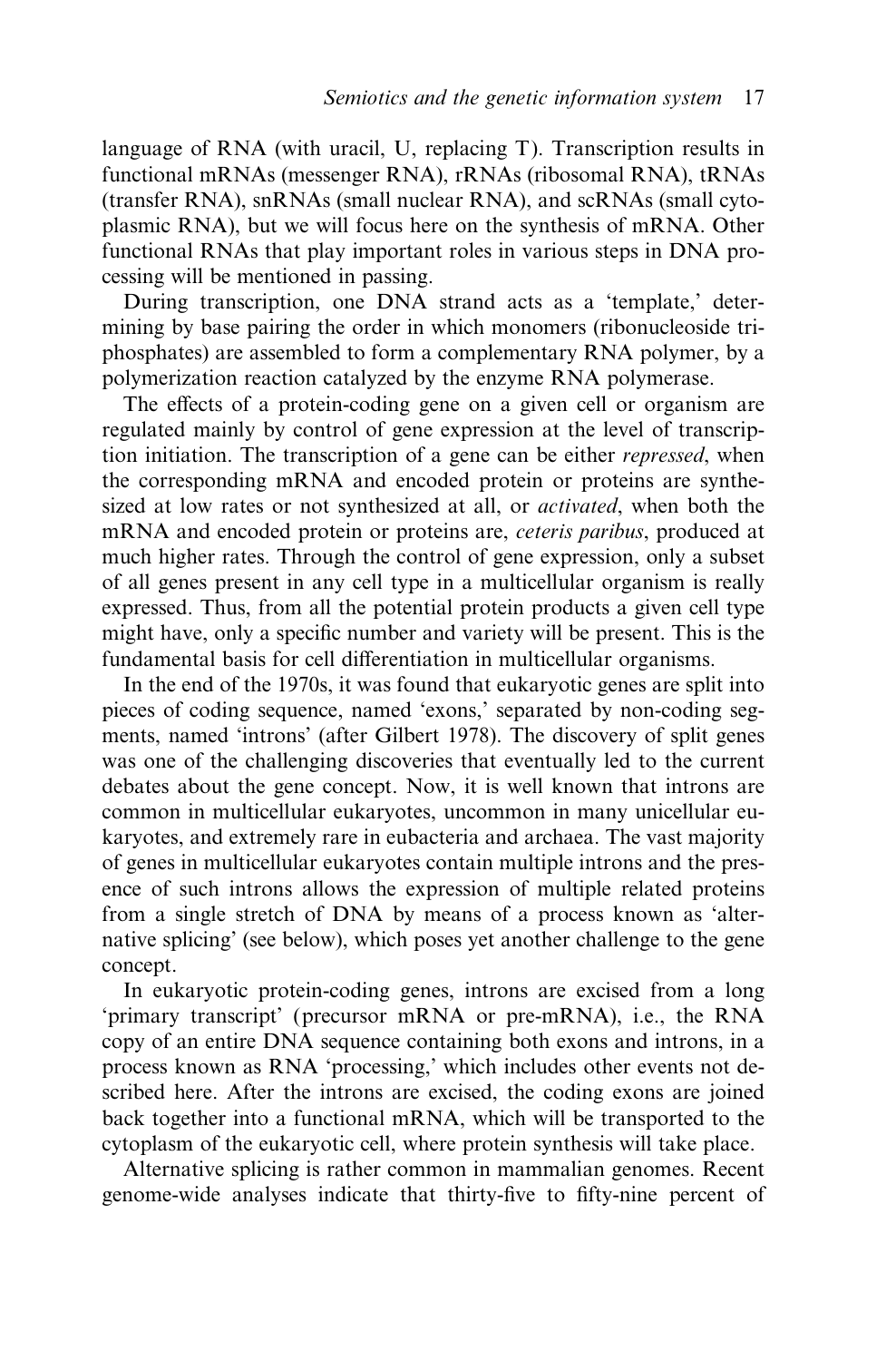human genes produce alternatively spliced forms (Modrek and Lee 2002). Even though a significant portion of the predicted splicing variants are not functional, resulting from aberrant rather than regulated splicing, and, therefore, the frequencies of alternatively spliced gene products mentioned above are probably overestimated (Sorek et al. 2004), it is still the case that alternative splicing should be regarded as one of the most significant components of the functional complexity of the genome of our and many other species (Modrek and Lee 2002).

Alternative RNA splicing requires that the conceptualizations of genes move far beyond the simple scheme captured in formulas such as 'one gene-one protein or polypeptide.' One might argue, however, that such a challenge to the gene concept can be easily assimilated by simply replacing this formula by a new one, for instance, 'one gene-many proteins or polypeptides.' However, the situation is not so simple. As Keller (2000) argued, the situation is such that it does not allow us to be clear about where is the gene after all. For instance, should we call a 'gene' that piece of sequence in the DNA that can generate dozens of different proteins? Or should we apply this concept to each individual spliced mRNA by formulating such an idea as that of one mature mRNA-one protein? If we opt for the second alternative, a number of other problems will follow. For instance, the mRNA molecule itself can be further modified (RNA editing) and the final transcript can be assembled from exons derived from different pre-mRNAs (trans-splicing). More importantly, mRNAs are structures much more transient than quite basic (and, arguably, correct) intuitions about genes and their stability through generations require.

Alternative RNA splicing is an important mechanism for the production of different forms of proteins (isoforms) by different cell types. The fibronectin (FN) gene, for instance, generates more than twenty different FN isoforms. The FN gene has approximately 75,000 nucleotides (75 kb) and contains numerous exons. After the FN pre-mRNA is transcribed from DNA, it undergoes cell type-, development- and age-specific splicing. Each FN isoform is encoded by a differently, alternatively spliced mRNA, and, therefore, each isoform results from a unique combination of exons found in the FN gene (see figure 2).

The combinations of exons in each isoform change its causal dispositions. This can be clearly seen in the case of the splicing of FN premRNA in fibroblasts and hepatocytes. In fibroblasts, splicing of the FN pre-mRNA results in mRNAs containing exons EIIIA and EIIIB. The fibroblast FN isoform contains amino acid sequences that bind tightly to proteins in the plasma membrane, ascribing it specific causal dispositions. This specific FN isoform contributes to the adhesion of fibroblasts to the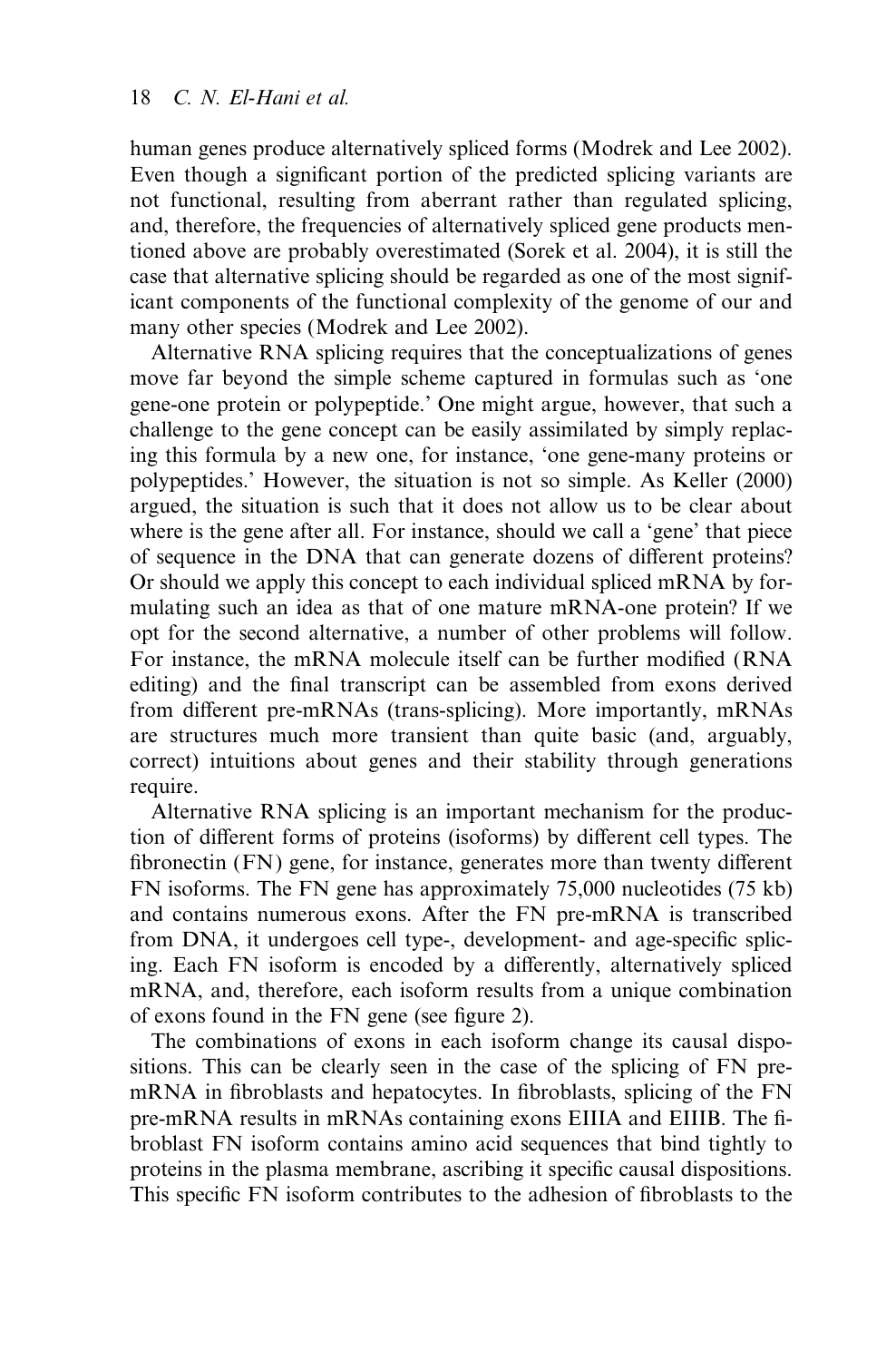

Figure 2. Cell type-specific splicing of fibronectin pre-mRNA in fibroblasts and hepatocytes. The 75-kb FN gene (top) contains multiple exons. Introns are shown in the diagram as thin lines and are not drawn to scale. Most of the introns are much longer than any of the exons. The FN mRNA produced in fibroblasts includes the EIIIA and EIIIB exons, whereas these exons are spliced out of FN mRNA in hepatocytes (Redrawn from Lodish et al. 2003).

extracellular matrix. In hepatocytes, the major cell type in the liver, celltype specific splicing results in functional FN mRNAs lacking exons EIIIA and EIIIB. As in the case of fibroblasts, we have here a FN isoform with specific causal dispositions. First, it does not show the causal dispositions the fibroblast isoform shows: FN secreted by hepatocytes does not adhere tightly to fibroblasts or most other cell types. The lack of such causal dispositions is very important to the functionality of this FN isoform, as it allows it to freely circulate in the blood stream. Nevertheless, when the wall of a vase is ruptured, hepatocyte FN plays a fundamental role in the formation of blood clots, showing its specific causal disposition, which result from the presence in the protein of fibrin-binding domains, amino acid sequences that bind to fibrin, one of the main constituents of blood clots. When hepatocyte FN is bound to fibrin, it shows yet another causal disposition, interacting with integrins, cell-adhesion protein molecules found in the membranes of activated platelets. As a result, the blood clot is expanded through the addition of platelets.

The effects of genes on the functioning of a cell or organism can also be regulated by means of alternative pre-mRNA splicing, so as to produce different gene products from the same pre-mRNA. Particularly remarkable examples of genetic regulation at the level of RNA splicing are found, for instance, in the sex determination pathway of Drosophila (for a review, see, for example, Black 2003).

Finally, translation is an essential part of protein synthesis, consisting in the process by which the nucleotide sequence of an mRNA serves as a template for the synthesis of a polypeptide chain, i.e., for a series of events in which amino acids are ordered and joined to form the primary structure of a protein. Three types of RNA molecules are involved in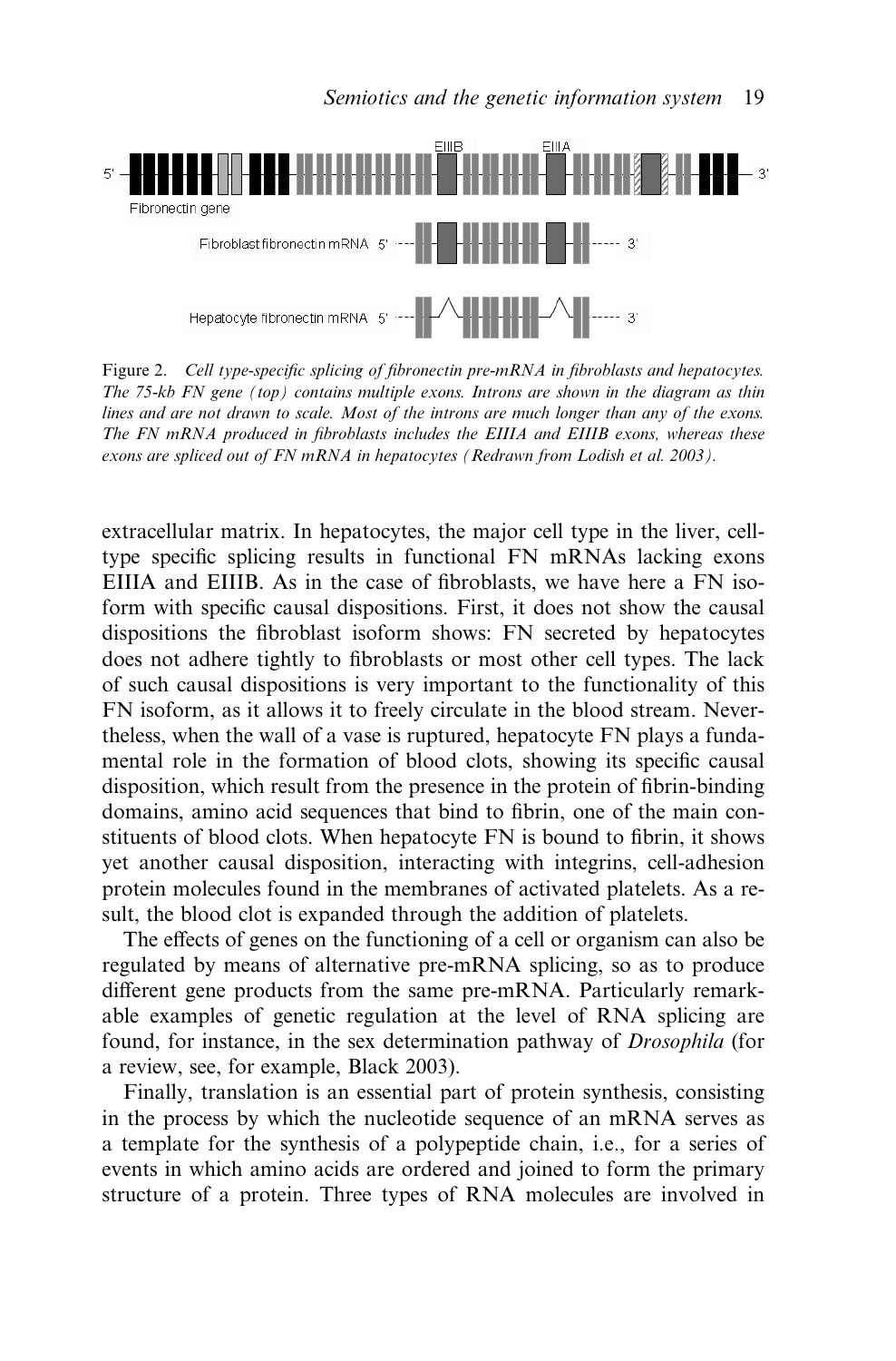translation, performing different but cooperative functions. mRNAs are the 'vehicles' of the genetic information transcribed from DNA. The 'message' at stake is 'written' in the form of a series of three-nucleotide sequences, called 'codons,' each of which specifying a particular amino acid. tRNAs play a fundamental role in the process of deciphering the codons in mRNA. Each type of amino acid has its own subset of tRNAs. They act as transporters, binding amino acids and carrying them to the growing end of a polypeptide chain in response to specific codons in the mRNA. The reason why the correct tRNA with its attached amino acid is selected at each step in protein synthesis lies in the fact that each specific tRNA molecule contains a three-nucleotide sequence, called an 'anticodon,' that base-pairs with its complementary codon in the mRNA. In this manner, for each specific codon in mRNA a specific amino acid, carried by a specific tRNA, is included in a polypeptide chain, according to the rules expressed in the almost universal 'genetic code.' Along with 100 different proteins, several types of rRNA are components of ribosomes, the complex and large macromolecular structures that act, so as to say, as guides to coordinate the assembly of the amino acid chain of a protein. In fact, an rRNA (a ribozyme), and not a protein, is probably the catalyst involved in the formation of peptide bonds in protein synthesis.

Translation involves three stages: initiation, when ribosomal units assemble near the translation start site in the mRNA with the tRNA carrying the amino acid methionine base-paired with the start codon, most commonly AUG; chain elongation, in which a four-step cycle is repeated, involving the binding of a tRNA carrying an amino acid, the release of the tRNA involved in the previous step in the elongation, transfer of the growing polypeptide to the incoming amino acid catalyzed by one of the rRNAs, and translocation of the ribosome to the next codon in the mRNA; and termination, in response to stop codons UAA, UGA, and UAG.

Recognition of a codon in mRNA specifying a given amino acid by a particular tRNA is, in fact, the second step in 'decoding' the genetic 'message.' The first step is the attachment of the appropriate amino acid to a tRNA in a reaction catalyzed by a specific aminoacyl-tRNA synthetase. The specificity of the attachment between amino acids and tRNAs results from the capacity of each one of these enzymes of recognizing one amino acid and all its compatible, or 'cognate,' tRNAs. Therefore, the rules captured in the genetic code ultimately depend on the recognition activity of aminoacyl-tRNA synthetases.

Although the terms 'translation' and 'protein synthesis' are usually employed interchangeably, this is not correct, since, although translation is obviously an essential step in protein synthesis, this process involves further steps. Polypeptide chains undergo post-translational folding and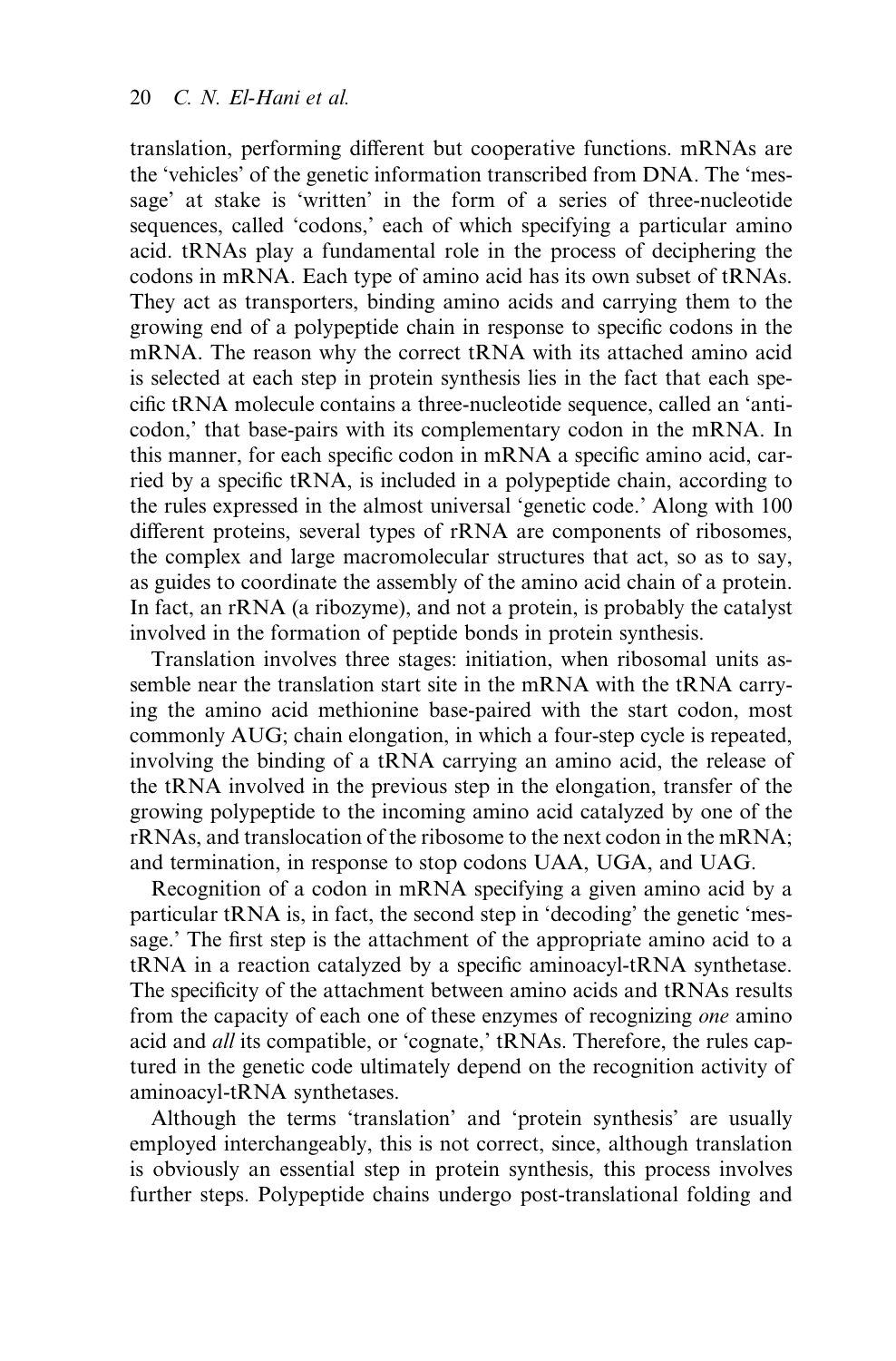

Figure 3. A general semiotic analysis of the gene as a Sign

often other changes, as, for instance, chemical modifications and association with other polypeptide chains, which are required for production of functional proteins. All these steps in protein synthesis can undergo regulation.

#### 5. A semiotic analysis of genes and genetic information: First take

If we take Peirce's concepts of Sign and semiosis as bases for analyzing what is a gene, it will be the case that the action of a gene as a Sign will have to be understood as a relationship between three elements (figure 3). Given the definition of information proposed in section 3, genetic information can be described as a semiotic process. In these terms, we should conclude that there's more to genetic information than just the sequence of nucleotides in a piece of DNA.

In this picture, a string of DNA is a Sign. In this sense, the FN gene can be treated as a Sign. As a protein-coding gene, it stands — in a triadicdependent relation — for a specific sequence of amino acids (Immediate  $Object$  — one of the FN isoforms, translated out of a mature mRNA after alternative splicing (which, as figure 3 shows, can take place or not, depending on the string of DNA we are analyzing)<sup>9</sup> — through a process of reconstruction of a specific form (Interpretant).<sup>10</sup>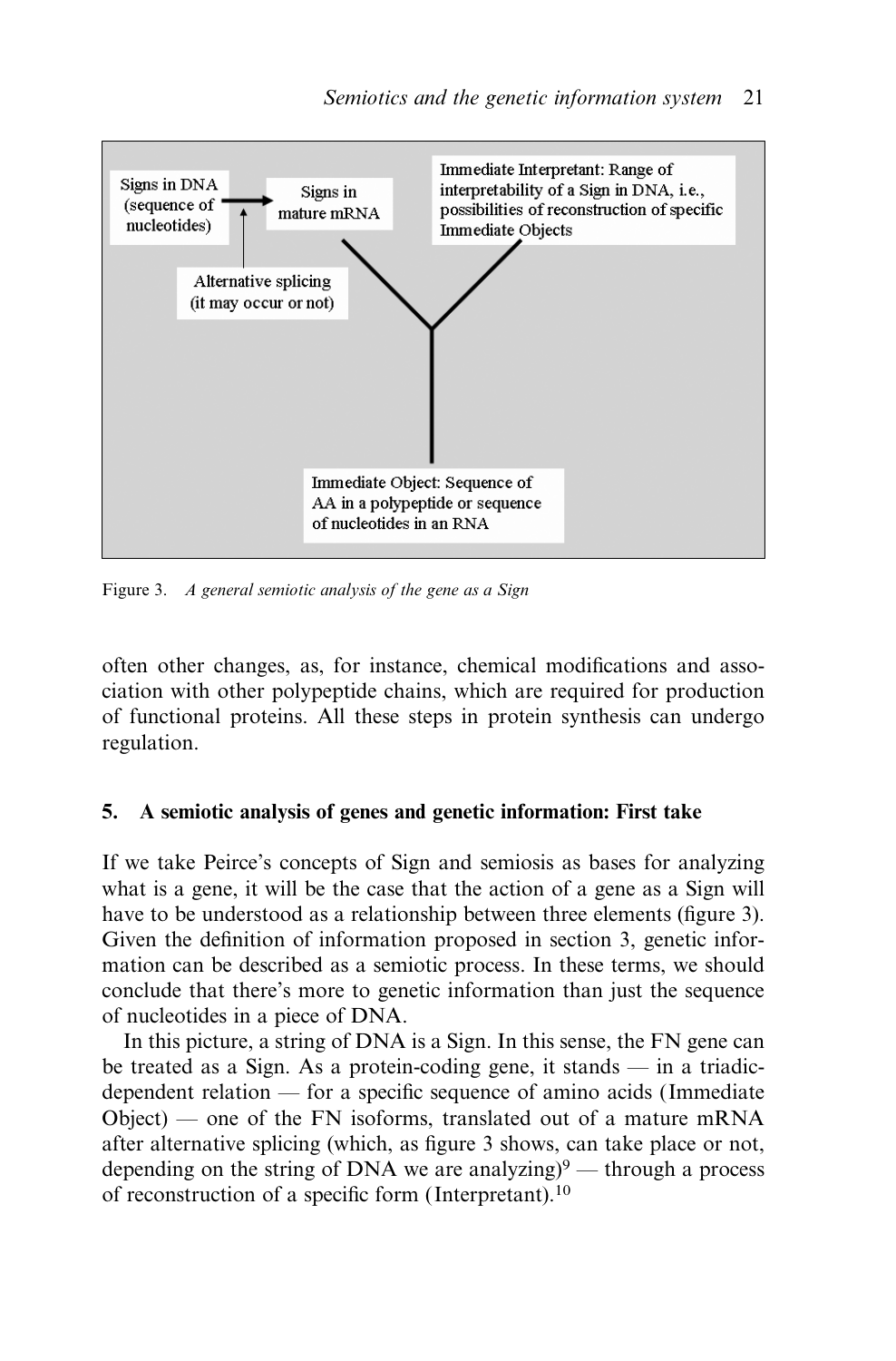A Sign, after all, is the mediating element in a semiotic process through which a form is communicated from an Object to an Interpretant. This is the reason why we consider the Interpretant here as the reconstruction of a form (habit) which was embodied in an Object. To be more explicit, we defined the information above as the communication of a form from the Object to the Interpretant, and we also argued that such a communication constrains the behavior of the interpreter. What we mean by 'reconstruction' here is a process by which the form of a protein in a cell generation is communicated through Signs in DNA (in potency) to the form of a protein in the next cell generation, and the latter constrains the behavior of the cell as an interpreter. Thus, a regularity obtains (with obvious evolutionary consequences) in the three-dimensional structure and the function of proteins over generations.

We will introduce the qualifiers 'Composite' and 'Simple' to incorporate a part-whole relationship in the semiotic analysis of genes developed here, referring to a stretch of DNA or mature RNA as a whole as a Composite Sign, formed by clusters of Simple Signs, codons. We can now turn to a first refinement in our analysis, introducing the distinction between Immediate and Dynamical Object, and Immediate and Dynamical Interpretant in a systematic way.

The Dynamical Object of a gene is a functional, folded, and chemically modified protein, which is often not entirely specified in the sequences of nucleotides or amino acids, but it is rather indicated by such sequences. Functional proteins are not always simply translated out of nucleotide sequences by a cell, but they are rather found out through resources the cell acquire by collateral experience, i.e., by habits that a cell acquire in its development towards the states characteristic of a given cell type, and can be traced back to evolutionary processes.11 A functional FN isoform, for instance, is a Dynamical Object.

The Composite Immediate Object of a protein-coding gene is the sequence of amino acids of a polypeptide, as this is the object represented in the gene's vehicle, a string of DNA.<sup>12</sup> Each amino acid, in turn, is a Simple Immediate Object. If we consider the sequence of amino acids of a specific FN isoform, we will say, in the terms of our analysis, that such a sequence is an Immediate Object of the FN gene. It is important to bear in mind, however, that it is an Immediate Object, not the Immediate Object. After all, the FN gene codes more than twenty different FN isoforms, all of them being possible Immediate Objects of the FN gene as a Sign in DNA.

The sequence of amino acids, the Composite Immediate Object, is the Dynamical Object in its semiotically available form. The sequence of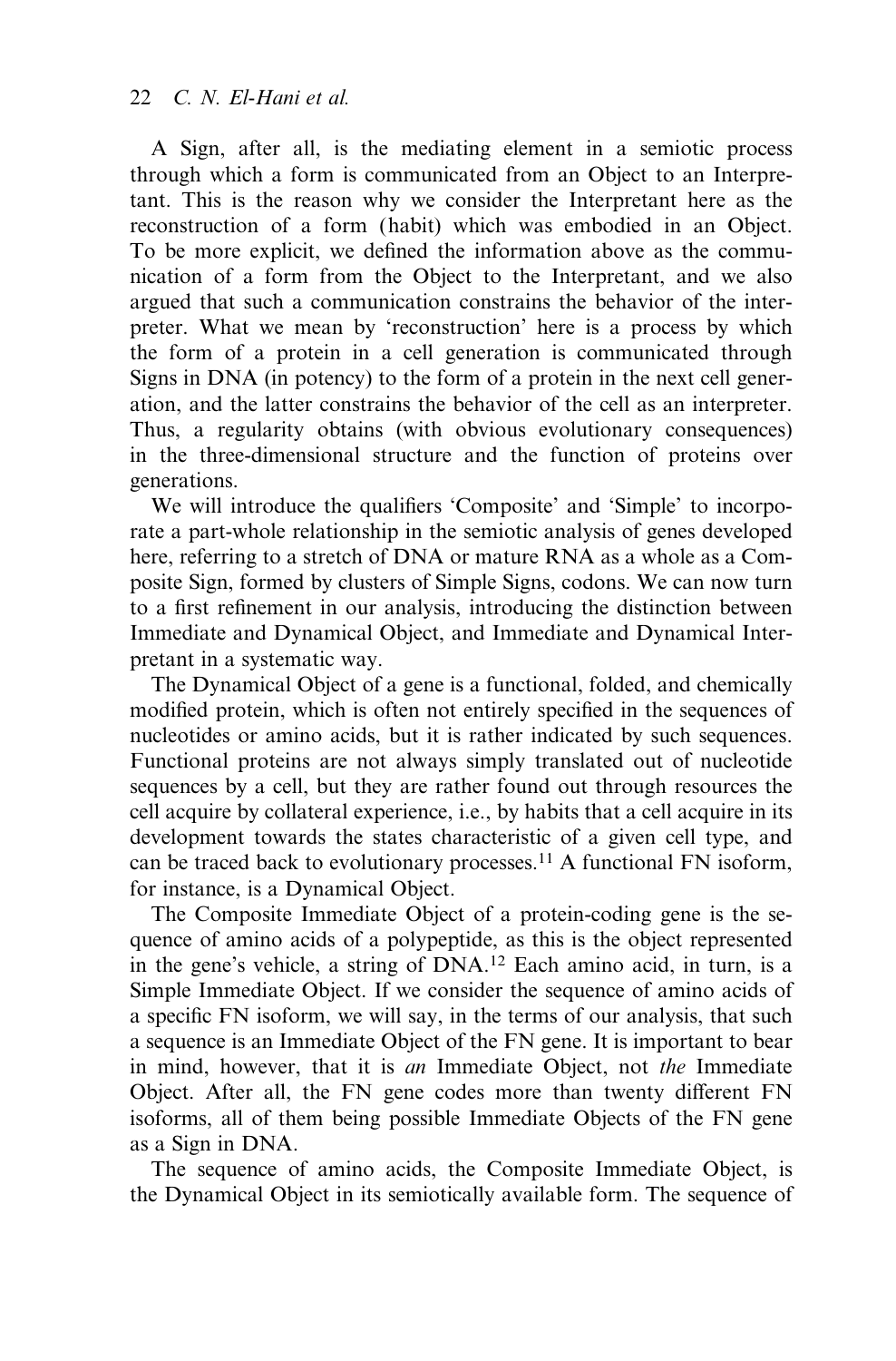

Figure 4. The genetic code. Sets of three nucleotides (codons) in an mRNA molecule are translated into amino acids during protein synthesis according to the rules shown in the table above (from Griffiths et al. 1999).

amino acids of each FN isoform amounts to a specific protein coded — in its semiotically available form — in a mature RNA which results, after splicing, from a pre-mRNA transcribed from the FN gene.

The Immediate Object, a sequence of amino acids, can indicate a range of possible functional proteins, Dynamical Objects, as a single amino acid sequence can be folded in different ways in different cellular contexts. But we should not lose from sight, however, that such an indication by the Immediate Object plays a fundamental role in the reconstruction of the Dynamical Object, since it is not the case that any three-dimensional protein can be produced from a given amino acid sequence.<sup>13</sup>

The Immediate Interpretant of a codon as a Simple Sign is the range of interpretability established by the rules of base pairing by which specific nucleotides in DNA determine specific nucleotides in mRNA, or the range of interpretability of three-nucleotide sequences in mature mRNA as established in the genetic code, a set of rules by means of which nucleotide sequences determine the addition of specific amino acids to a growing polypeptide chain (Figure 4). Symptomatically, 'coding' can be defined as a system of constraints which establishes a range of possible effects of a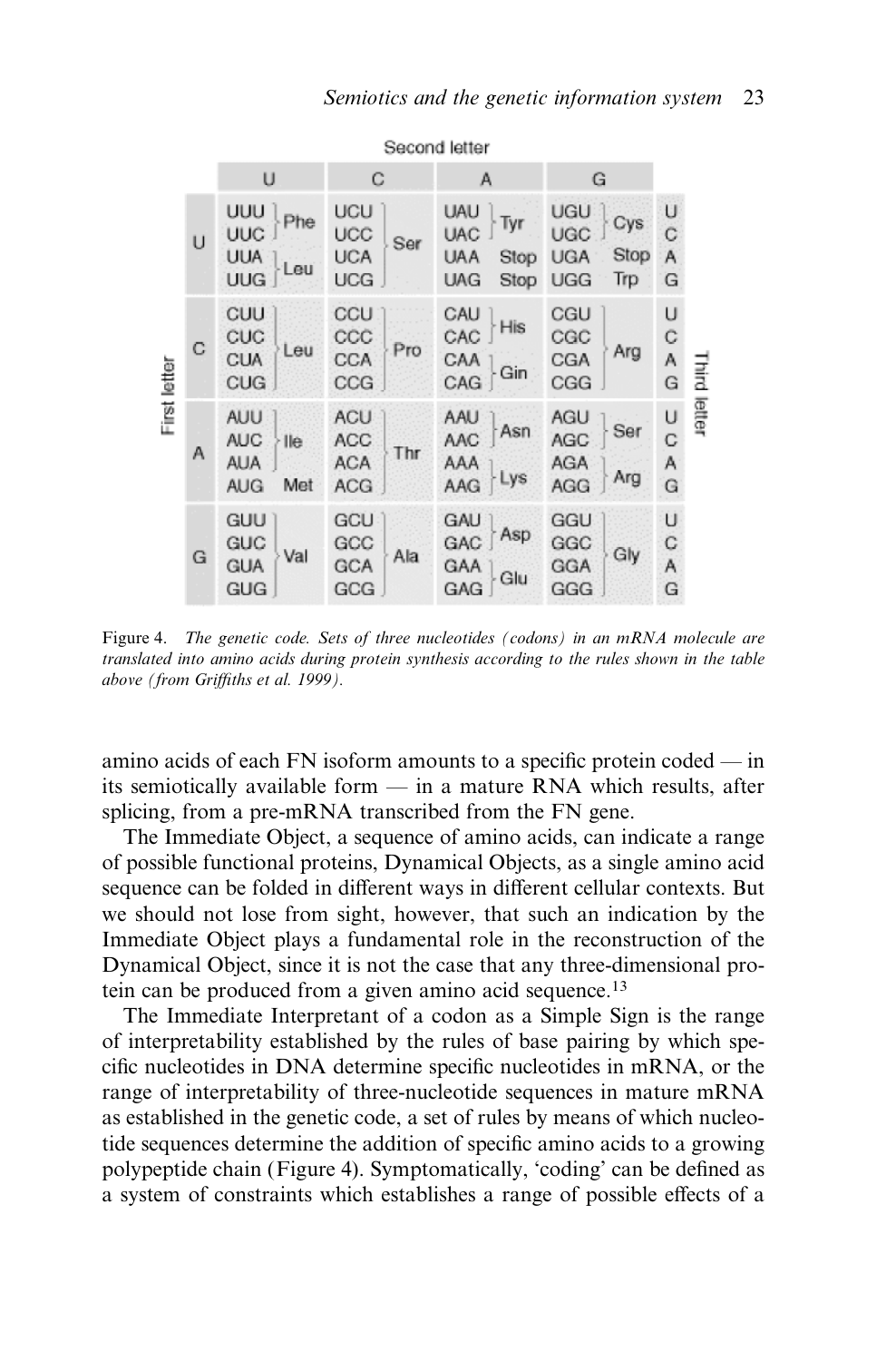Sign (see Nöth 1995: 210–211). The Dynamical Interpretant of a codon as a Simple Sign amounts, then, to the realization of one of the rules of base pairing or of the genetic code.

A Composite Sign in DNA determines a range of possible Composite Immediate Objects. It is true that there are cases in which a stretch of DNA codes for only one protein product. In this case, the Composite Sign in DNA determines only one Immediate Object. Nevertheless, in eukaryotic cells at least, most stretches of DNA codes for several distinct proteins, as in the case of the FN gene. Therefore, we can define the Immediate Interpretant of a Composite Sign as the range of interpretability of that Sign in DNA, i.e., as the possible Immediate Objects, the possible sequences of amino acids, that can be produced from that Sign in DNA. Alternative RNA splicing is understood, in these terms, as one of the processes that enrich the range of interpretability, the Immediate Interpretant, of a stretch of DNA. In the case of the FN gene, its Immediate Interpretant comprises more than twenty possible Composite Immediate Objects.

This analysis is in accordance with the definition of a Sign as medium for communicating the form of an Object to an Interpretant. The Interpretant can be seen, thus, as a reconstruction of the form of an Object. It follows that the Immediate Interpretant of a stretch of DNA or mRNA as a Composite Sign, i.e., its range of interpretability, amounts to the diversity of possibilities of reconstruction of the form of the Composite Immediate Object, the sequence of amino acids in a polypeptide.

The Dynamical Interpretant of a stretch of DNA or mRNA as a Composite Sign corresponds to the effective reconstruction of a sequence of amino acids. In an alternatively spliced gene, such as the FN gene, this realization involves the instantiation of a specific splicing pattern in a given cell type, at a given developmental stage. Thus, one of the possibilities established in the range of interpretability of a stretch of DNA, in its Immediate Interpretant, is actualized. In a fibroblast, for instance, when a specific Immediate Object is synthesized, the fibroblast-specific FN isoform, this means that, from the range of possible sequences of amino acids that might be made out of the FN gene — its Immediate Interpretant — a specific sequence was reconstructed — its Dynamical Interpretant.

After it is actualized, an Immediate Object indicates a particular Dynamical Object — say, a specific FN isoform —, which the cell finds out through habits acquired in evolution and development. It is the Dynamical Object, then, that has an effect on the cell as a global interpreter. We can define, then, a Dynamical Interpretant of the Dynamical Object, a particular effect on a cell, among a range of possible effects — the Imme-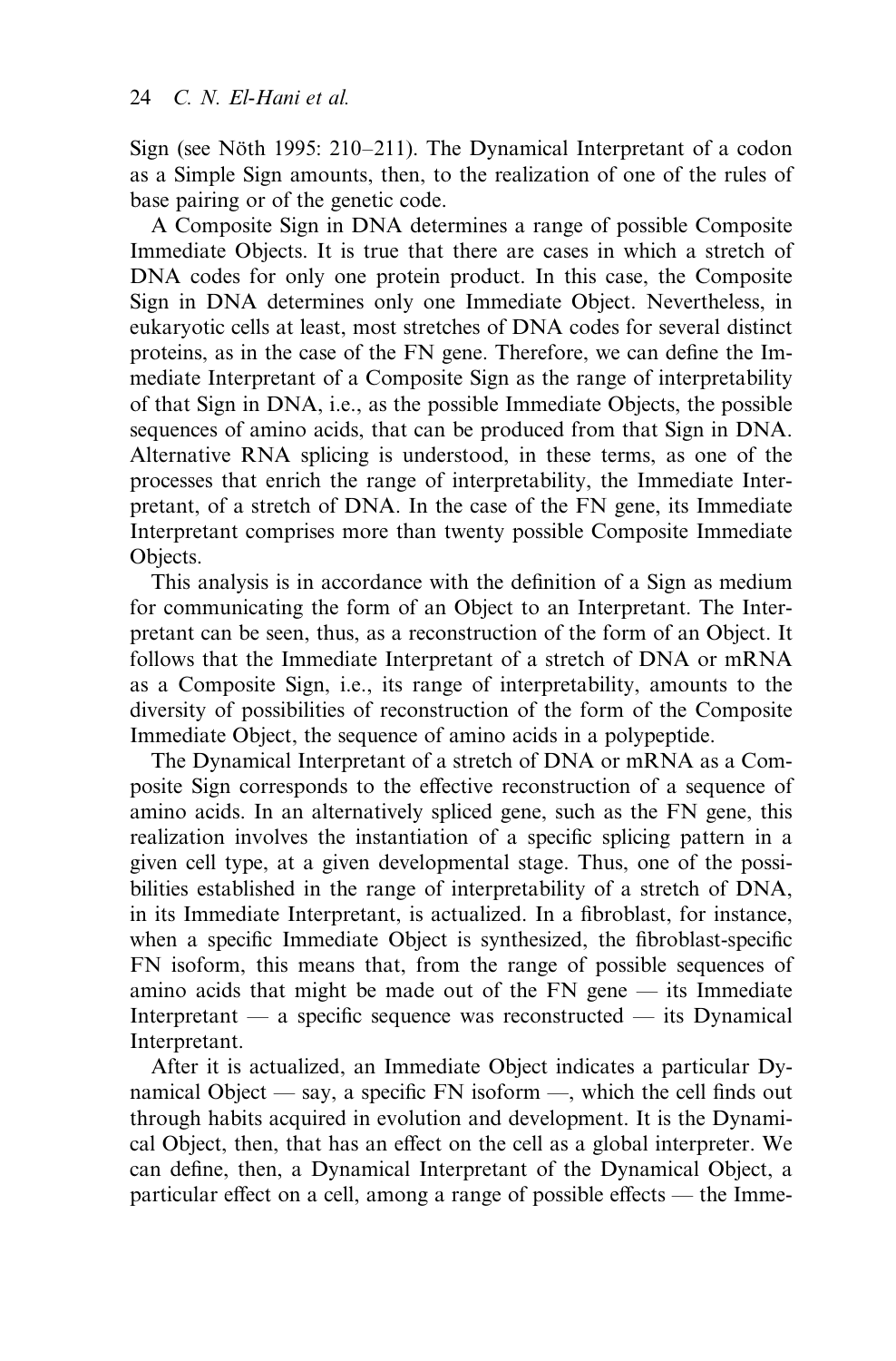

Figure 5. The Dynamical Object (functional protein) as the primary constraining factor of semiosis in the genetic information system. S, Sign;  $_D O$ , Dynamical Object,  $_D O$ , Immediate Object;  $I$ , Immediate Interpretant; t, generation time.

diate Interpretant of the Dynamical Object. This Dynamical Interpretant is the actualization of one of the possible effects that a Composite Sign might have on the interpreter. Its range of interpretability is the Immediate Interpretant of the Composite Sign.

The analysis presented in this section faces the potential problem that it seems to treat the Sign as the primary constraining factor in semiosis, while this role is reserved for the Dynamical Object in Peirce's theory of Signs.<sup>14</sup> After all, we are describing here how S (a sequence of nucleotides in DNA) determines O (a sequence of amino acids in a polypeptide) through I (a range of possibilities of reconstruction of sequences of amino acids).<sup>15</sup> We accommodate this description to a Peircean framework by examining the constraining action of the Object in evolutionary terms (see figure 5). Consider two different generations of a population, in times  $t_1$  and  $t_2$ , and a protein (Dynamical Object) in  $t_1$  that increases the likelihood of successful, adaptive experiences of organisms possessing it. Therefore, that protein increases the likelihood that a gene (Sign) encoding it will be present in high frequencies in the next generation, in  $t_2$ . Indeed, the sequence of a gene is determined, by past natural selection, because of the effects it produces (Maynard Smith 2000: 177). This gene, in turn, will bring to the next generation the potency to produce that protein, as a Dynamical Object, by indicating it through its semiotically available form, its Immediate Object. This means that that gene, as a Sign, exerts a determining influence on the range of possibilities of reconstructing sequences of amino acids in the next generation. If we follow this set of ideas, we will be able to see how, in evolutionary terms, O determines I through S, in conformity with Peirce's account of semiosis.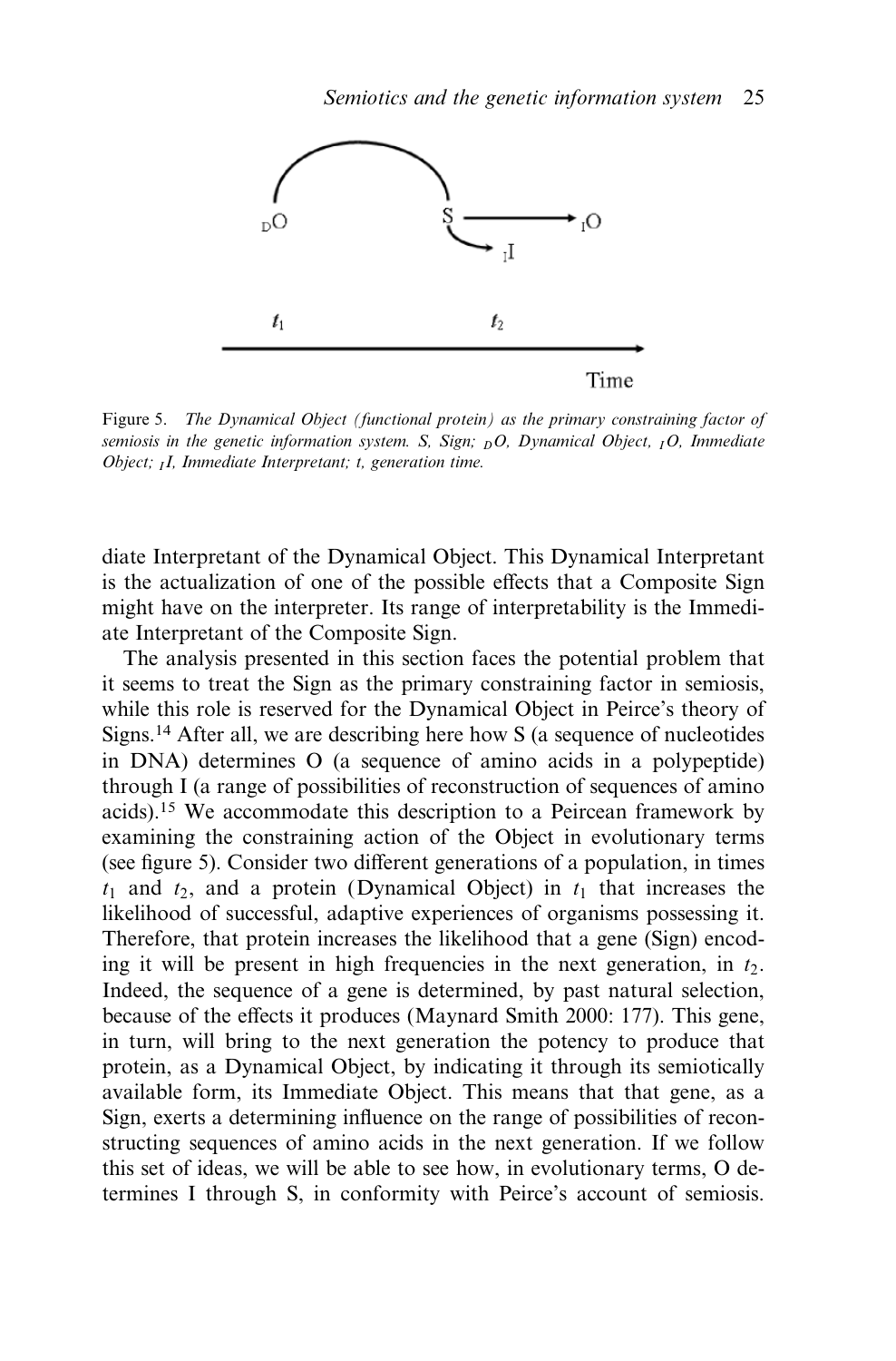Nevertheless, the role of O as the primary constraining factor of semiosis depends, in the genetic information system, on the role of S, in a given generation, in determining O through I. We can say, in short, that the fact that S determines O through I in a given population in  $t_2$  is itself determined by the fact that O determined I by increasing the likelihood of S being present in a high frequency in  $t_2$ , by means of its involvement in successful experiences in  $t_1$ .

The relationship between Signs in DNA and the sequence of amino acids of a protein (the Composite Immediate Object) is established by a complex mechanism of interpretation, involving transcription, RNA processing and translation. Thus, to interpret a string of DNA, more than one interpretative system is required, including, for instance, RNA polymerases, involved in the transcription of DNA into RNA, and ribosomes, involved in the translation of mRNA into proteins. These interpretative systems are parts or subsystems of a cell as a global interpreter, and their actions are subordinated to the latter.

The idea that the cell can be seen as a global interpreter to which a series of interpretative subsystems in the genetic information system are subordinated is dramatically reinforced by recent analyses of the functional organization of proteomes. For instance, Gavin et al. (2002) showed that the vast majority of the protein complexes in yeast are associated with one another, directly or indirectly, through common proteins. As a researcher told Sampedro (2004: 61), it is as if 'the whole cell was a single machine.' More than half of the protein complexes analyzed by Gavin et al. are involved in the genetic information system: transcription/ DNA maintenance/chromatin structure (twenty-four percent); RNA metabolism (twelve percent); protein synthesis/turnover (fourteen percent); signaling (nine percent); and protein/RNA transport (five percent). Even more interestingly, the multi-component cellular systems involved in transcription, RNA processing, and RNA transport do not form a simple linear assembly line, but a complex and extensively coupled network (Maniatis and Reed 2002). It is this network structure which makes it possible the coordination of the interpretative subsystems in the genetic information system by the cell. It is clear, then, that we cannot easily move from claims at the cell level to claims at the molecular level while pondering about which system is interpreting genes as signs. We think that these recent studies clearly show that, when a gene is interpreted, the interpretation process is indeed taking place at the cellular level, albeit multi-component molecular subsystems are necessary to this endeavor.

The idea that ultimately the whole cell participates in the network necessary for the interpretation that is demanded for the effect of a gene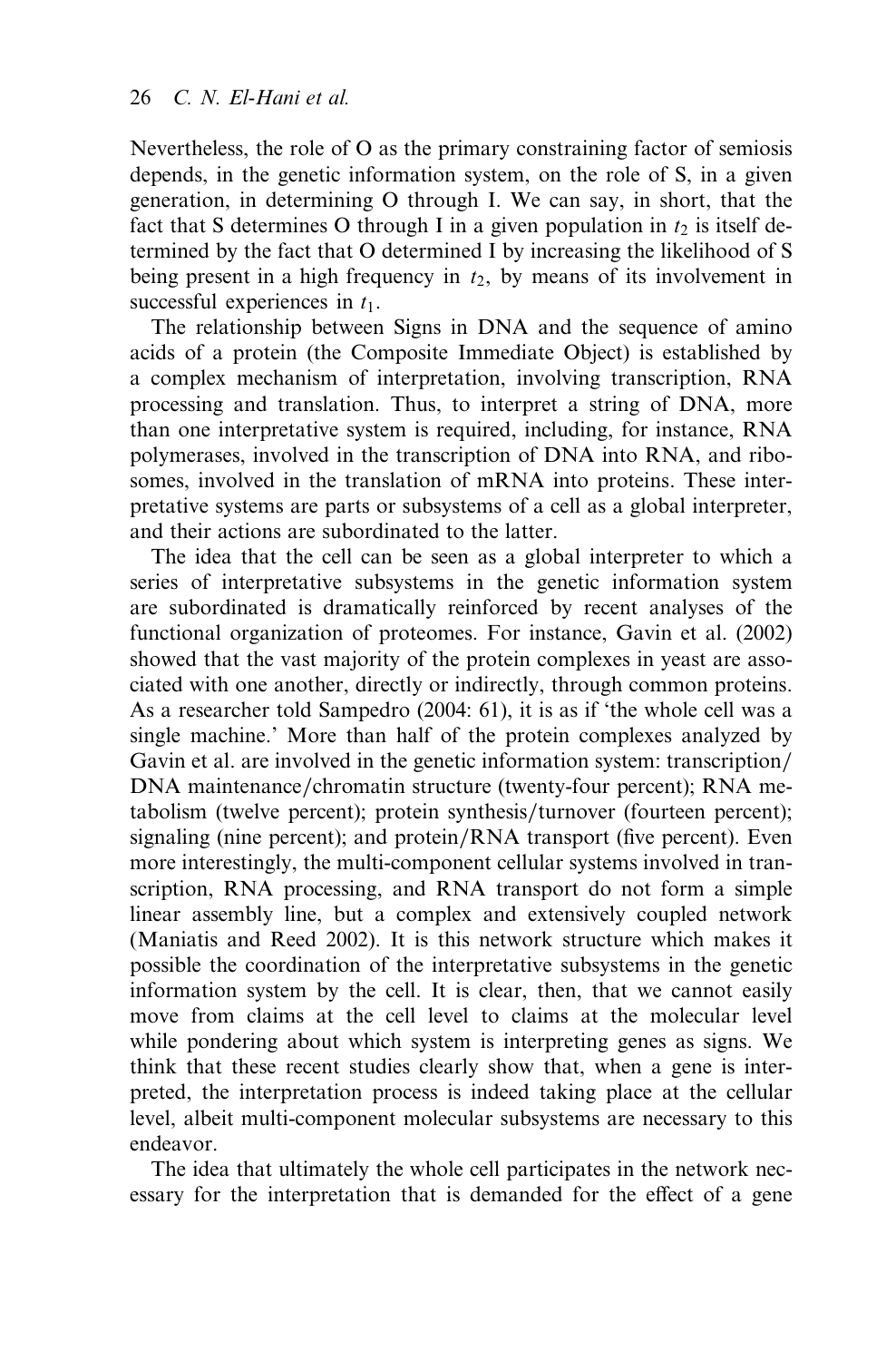product to take place (cf. Emmeche and Hoffmeyer 1991) is further supported by the role of an impressive array of signaling pathways regulating the interpretation of Signs in DNA. As Fogle (2000: 19) sums up, 'DNA action and function become meaningful in the context of a cellular system. Coding information in the DNA is necessary but insufficient for the operation of living systems.'

A Peircean approach to the gene concept entails that genetic structures should not be seen in isolation from the larger system by which they are interpreted. From this perspective, the meaning of a gene to its interpreter, the cell, or, to put it differently, the biological meaningfulness of a gene, is found not only in the entity that is normally identified with it, namely, a stretch of DNA. After all, there is more to genetic information than just a sequence of nucleotides in DNA. We will have to include the effect of the gene-as-a-Sign on the cell or organism, and, in fact, the very role of cellular subsystems as interpreters of strings of DNA, in such a way that they relate Signs to specific Dynamical Objects, proteins which play a function inside the cellular system and have an effect on it or on the organism of which the cell is a part.

The identification of genetic information with sequential information in DNA molecules makes it impossible to understand it as a triadicdependent, semiotic process, as we propose here. In other words, in the classical molecular gene concept, information was often considered to be simply reduced to its vehicle, DNA, isolated from all the other elements in what we analyze as a triadic process that comprises the action of a gene as a Sign. We propose here that we should regard information as precisely this action of a gene as a Sign, understanding it as a process including more elements than just Signs in DNA.

In our view, this first-take semiotic analysis of the genetic information system leads to the following conclusions:

- Genes should be regarded as Signs in DNA, which can only have any effect on a cell through a triadic-dependent process (semiosis);
- This process is genetic information and involves more than just genes as Signs in DNA but also Objects and Interpretants;
- Genetic information is the process by means of which a form in a Dynamical Object (a functional protein) is communicated to an Interpretant (the reconstruction of a specific sequence of amino acids in a cell) by means of Signs in DNA.

In the next section, we will turn to a more detailed analysis of some processes in the genetic information system. The conclusions presented above will be both substantiated and extended in significant ways by this more fine-grained analysis.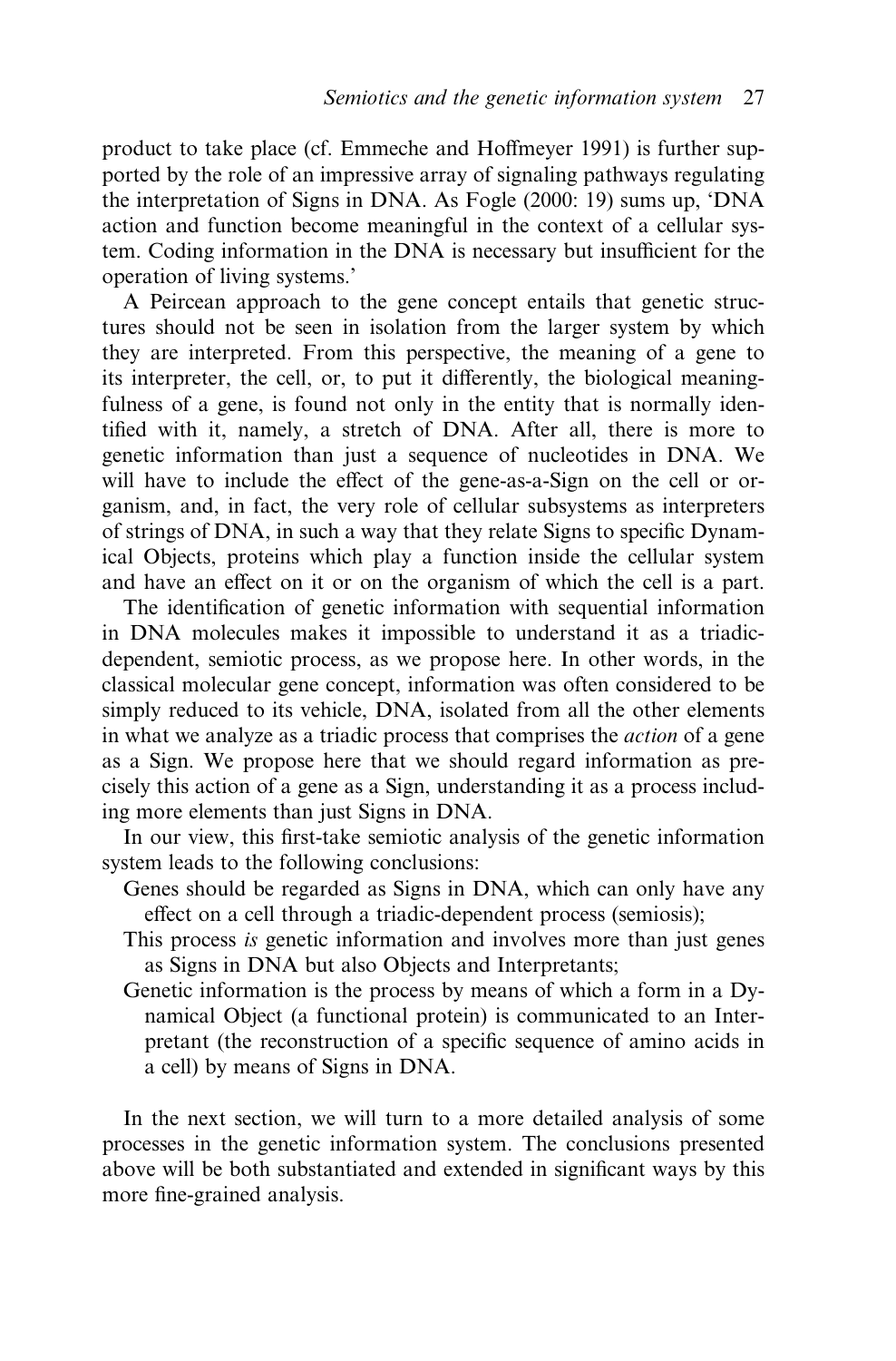#### 6. Refining the semiotic analysis of genes and genetic information

Our strategy to refine the semiotic analysis presented above will consist in elaborating a case study of some processes involved in the genetic information system. As we intend to build a basic framework to be subsequently used in the analysis of a variety of sign processes in living systems, we will deliberately keep this case study simple at this first step, avoiding many biological details. It is for methodological reasons, then, that we will focus our attention here mainly on transcription and translation.

Let us begin by posing some questions concerning the semiotic analysis developed in this paper. First, does this analysis lead to new predictions about genetic and cellular systems? This is not the case for the moment being, but the use of the semiotic concepts and tools employed here to analyze other features of the genetic information system as well as other, less well-known information systems in living beings, such as the epigenetic cellular and organismic information systems (see Jablonka 2001, 2002), may eventually result in new predictions.

Second, does the semiotic analysis developed here lead to new insights into genetic and cellular systems? We believe the answer is in the affirmative, as this analysis allows us to explain more precisely what is 'information' in the genetic information system. This conclusion will become clearer after we refine the semiotic analysis of genes and genetic information.

# 6.1. Levels of semiosis: A general model

The semiotic analysis of the genetic information system can be further refined by considering that semiosis in cellular (and other kinds of) systems involves relationships at several levels. Here, we will model semiosis at three levels at a time, on the grounds of Salthe's (1985) 'basic triadic system,' clearly influenced by Peirce (see also Queiroz and El-Hani 2004, in press). The basic triadic system plays a fundamental role in Salthe's 'hierarchical structuralism,' conceived by him as a coherent and heuristically powerful way of representing natural entities. This role follows from the prospect of discovering by means of this system general rules and principles of constraint within which the laws of nature must operate.

According to the basic triadic system, to describe the fundamental interactions of a given entity or process in a hierarchy, we need (i) to consider it at the level where we actually observe it ('focal level'); (ii) to investigate it in terms of its relations with the parts described at the next lower level; and (iii) to take into account entities or processes at the next higher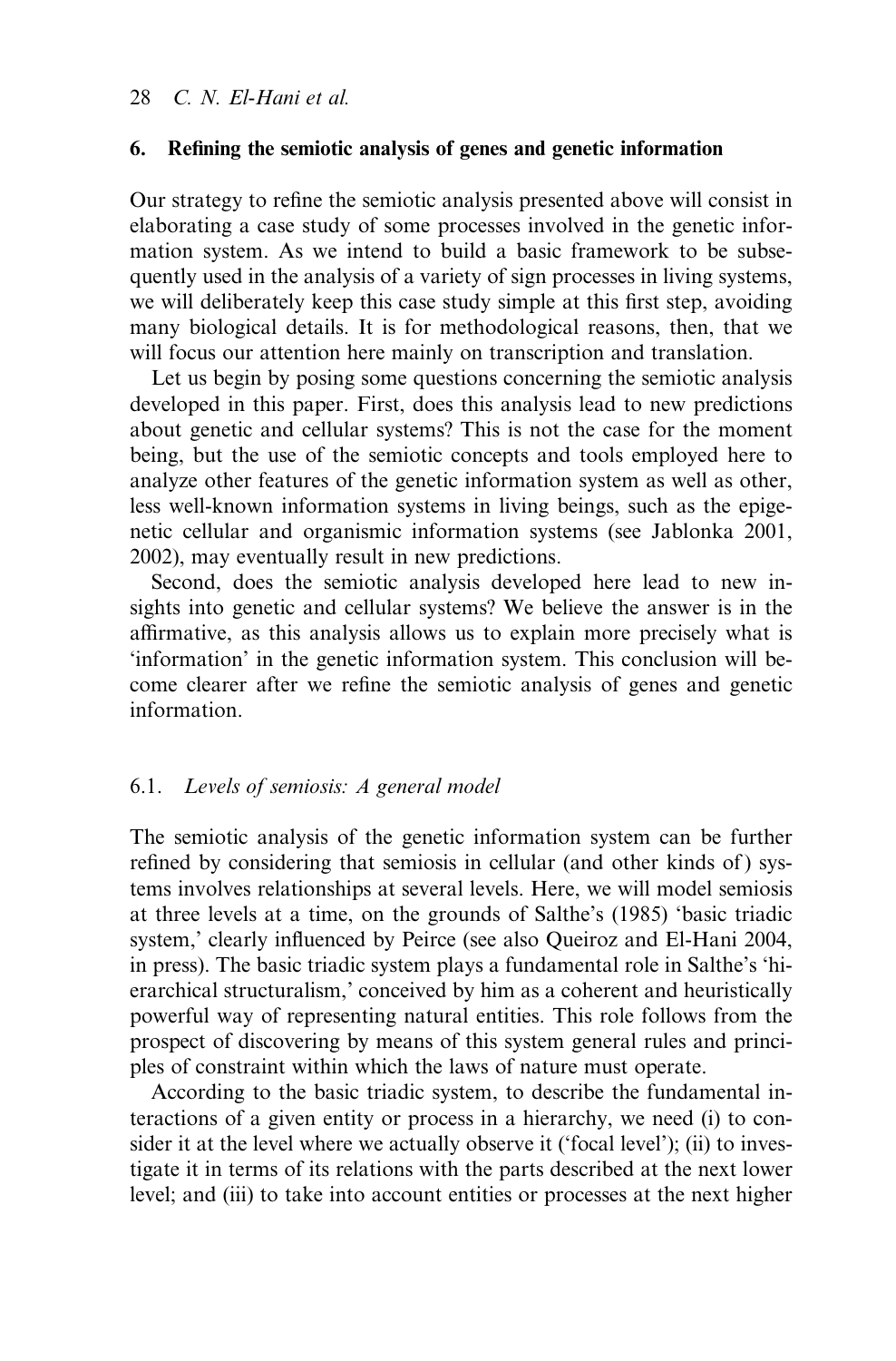level, in which the entities or processes observed at the focal level are embedded. Both the lower and the higher levels have constraining influences over the dynamics of the entities and/or processes at the focal level. These constraints allow us to explain the emergence of entities or processes (e.g., semiosis) at the focal level.

At the lower level, the constraining conditions amount to the 'possibilities' or 'initiating conditions' for the emergent process, while constraints at the higher level are related to the role of a (selective) environment played by the entities at this level, establishing the boundary conditions that coordinate or regulate the dynamics at the focal level.<sup>16</sup>

In this model, an emergent process at the focal level is explained as the product of an interaction between processes taking place at the next lower and higher levels.<sup>17</sup> The phenomena observed at the focal level should be '. . . among the possibilities engendered by permutations of possible initiating conditions established at the next lower level' (Salthe 1985: 101). Nevertheless, processes at the focal level are embedded in a higher-level environment that plays a role as important as that of the lower level and its initiating conditions. Through the temporal evolution of the systems at the focal level, this environment or context selects among the states potentially engendered by the components at the lower level those that will be effectively actualized. As Salthe (1985: 101) puts it, 'what actually will emerge will be guided by combinations of boundary conditions imposed by the next higher level.' Figure 6 shows a scheme of the determinative relationships in Salthe's basic triadic system.



Figure 6. A scheme of the determinative relationships in Salthe's basic triadic system. The focal level is not only constrained by boundary conditions established by the higher level, but also establishes the potentialities for constituting the latter. In turn, when the focal level is constituted from potentialities established by the lower level, a selection process is taking place, since among these potentialities some will be selected in order to constitute a given focal-level process.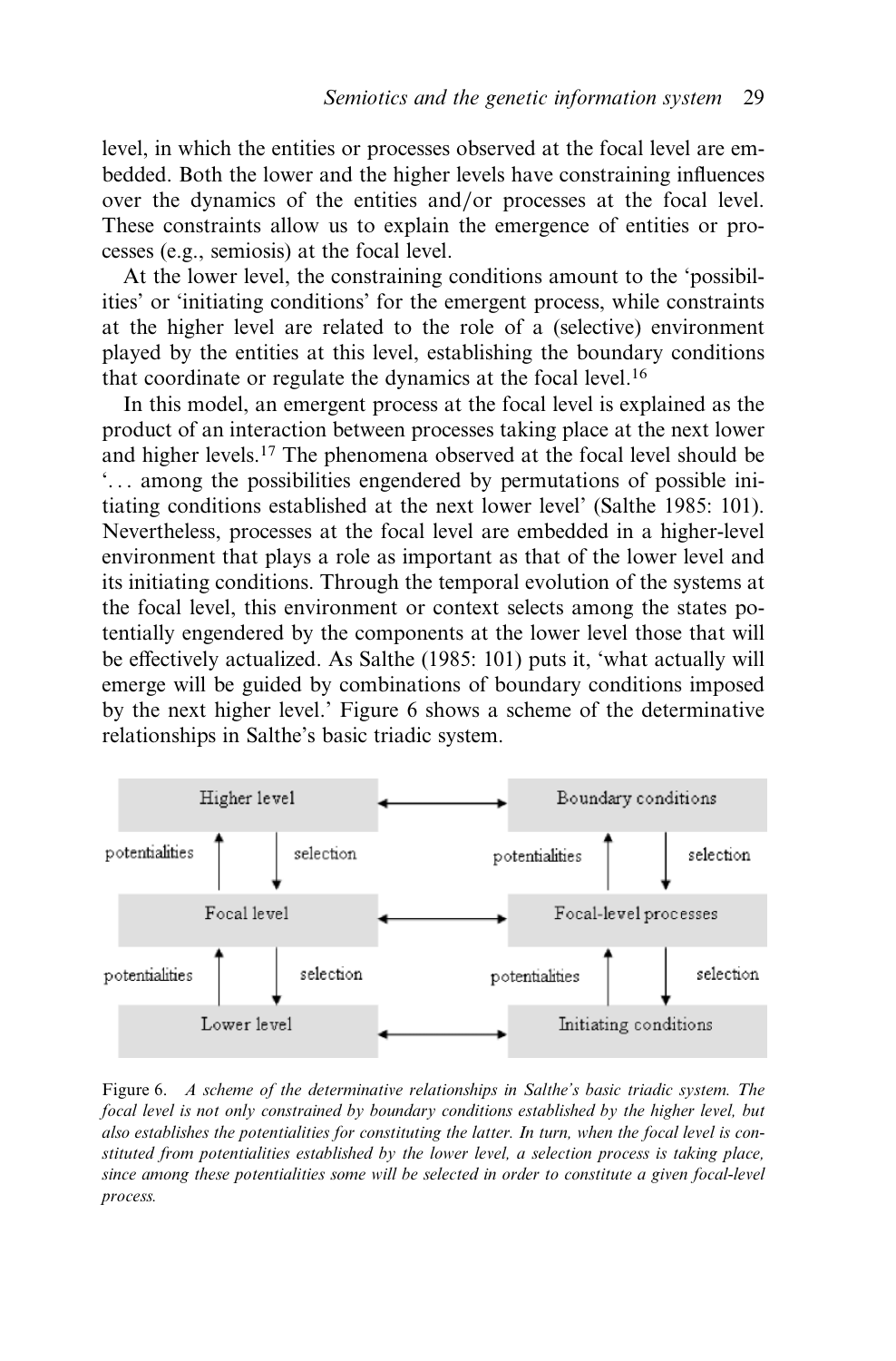The term 'emergence' is often employed in an intuitive and ordinary way, referring to the idea of 'creation of new properties.' This idea comes back to one of the original sources of the emergentist thinking, the works of the British psychologist Conwy Lloyd Morgan. As Emmeche et al. (1997) show, a discussion of the key concepts in this idea, 'novelty,' 'property,' and 'creation,' can result in an understanding of some of the main issues in emergentism. Nevertheless, this idea is not enough for grasping the concept of emergence, mainly because it is focused on characteristic claims of one type of emergentism, namely, 'diachronic emergentism' (Stephan 1998, 1999). Here, we employ the concept of emergence and its derivatives in a rather technical sense, according to which 'emergent' properties or processes should be understood as a certain class of higherlevel properties or processes related in a certain way to the microstructure of a class of systems. Salthe's triadic system entails that these higher-level properties or processes result from an interaction between constraints (initiating conditions) established by a lower level, on which the emergent properties or processes are grounded, and another set of constraints (boundary conditions), established by a higher level in which the focallevel emergent properties or processes are embedded.<sup>18</sup>

For the sake of the argument, let us begin by taking as the 'focal level' that level in which a given semiotic process is observed. Semiotic processes at the focal level are described here as chains of triads. We can treat, then, the interaction between semiotic processes at the focal level, potential determinative relations between elements at the immediately lower level ('micro-semiotic level'), and semiotic processes at the immediately higher level ('macro-semiotic level'). In the latter, networks of chains of triads which embed the semiotic process at the focal level are described. The micro-semiotic level concerns the relations of determination that *may* take place within each triad S-O-I. The relations of determination provide the way the elements in a triad are arranged in semiosis. According to Peirce, the Interpretant is determined by the Object through the mediation of the Sign (I is determined by O through S) (Peirce MS 318: 81). This is a result from two determinative relations: the determination of the Sign by the Object relatively to the Interpretant (O determines S relatively to I), and the determination of the Interpretant by the Sign relatively to the Object (S determines I relatively to O) (De Tienne 1992).

In the micro-semiotic level, we consider that, given the relative positions of S, O, and I, a triad  $t_i = (S_i, O_i, I_i)$  can only be defined as such in the context of a chain of triads  $T = \{ \dots, t_{i-1}, t_i, t_{i+1}, \dots \}$  (see Gomes et al. 2003; Queiroz and El-Hani 2004). Semiosis, as a Sign in action, entails the instantiation of chains of triads. As Savan (1986: 134) argues, an Interpretant is both the third term of a given triadic relation and the first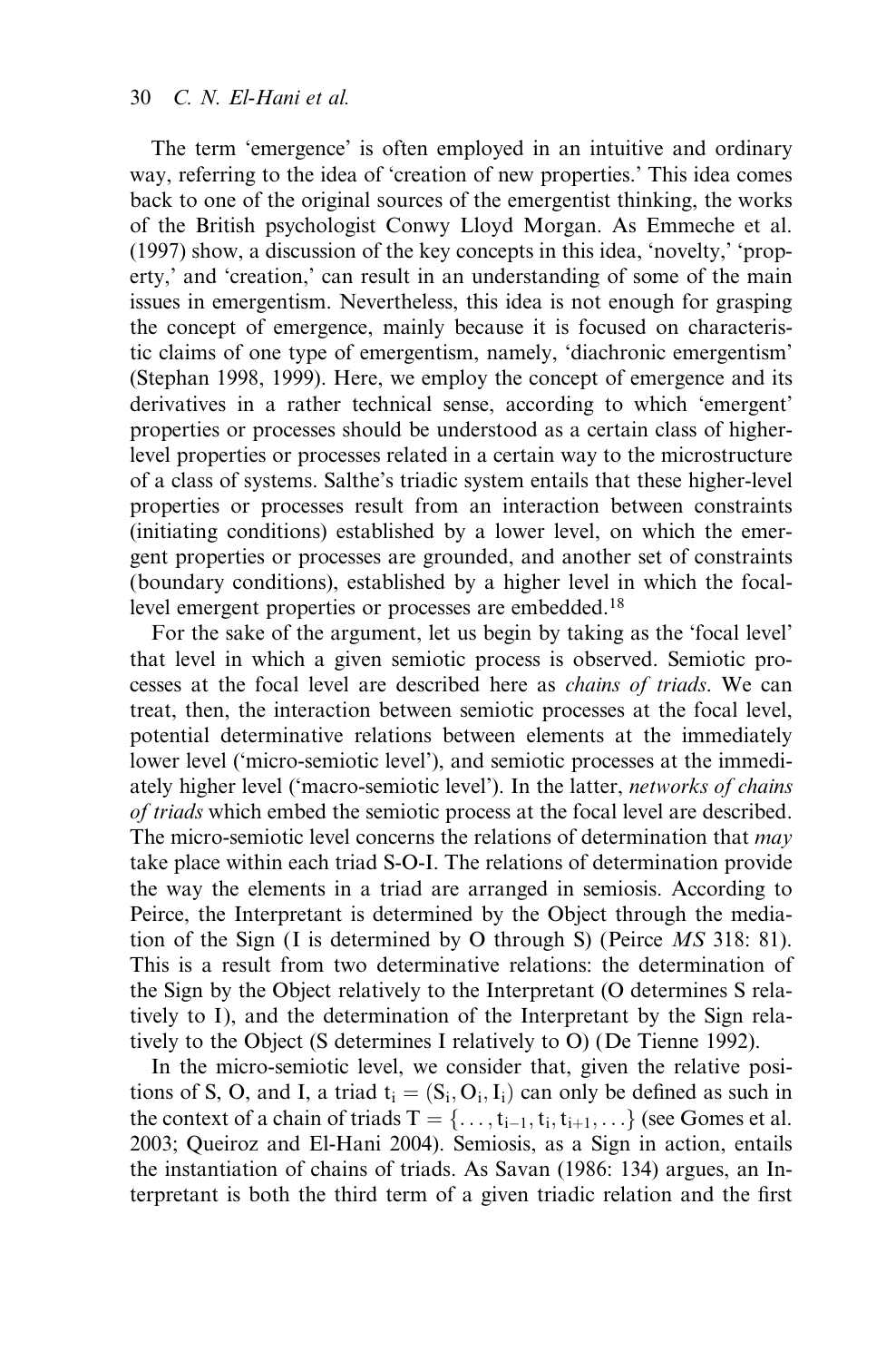

Figure 7. Scheme showing that a triad can only be defined within a chain of triads. The grid at the bottom part of the figure shows that  $O_{i-1}$ ,  $O_i$ , and  $O_{i+1}$  are Immediate Objects of the same Dynamical Object.

term (Sign) of a subsequent triadic relation. This is the reason why semiosis cannot be defined as an isolated triad; it necessarily involves chains of triads (see Merrell 1995) (see figure 7).

In short, given the framework of Salthe's hierarchical structuralism, we should analyze semiosis by considering three levels at a time: Each chain of triads will be located at a focal level, and, correspondingly, we will talk about focal-level semiotic processes. Micro-level semiotic processes will involve the relations of determination within each triad. Macro-level semiotic processes will involve networks of chains of triads, in which each individual chain is embedded. Focal-level semiosis will emerge as a process through the interaction between micro- and macro-semiotic processes, i.e., between the relations of determination within each triad and the embedment of each individual chain in a whole network of sign processes.

Following Salthe's explanation of constraints, micro-semiosis establishes the initiating conditions for focal-level semiotic processes. Each chain of triads always indicates the same Dynamical Object, through a series of Immediate Objects, as represented in each triad (see figure 7). The potentialities of indicating a Dynamical Object are constrained by the relations of determination within each triad. That is, the way O determines S relatively to I, and S determines I relatively to O, and then how I is determined by O through S leads to a number of potential ways in which a Dynamical Object may be indicated in focal-level semiosis, i.e., to a set of potential triadic relations between Immediate Objects, Signs, and Interpretants.

We need to consider, then, the distinction between *potentiality* and actuality in the context of our analysis. For this purpose, we introduce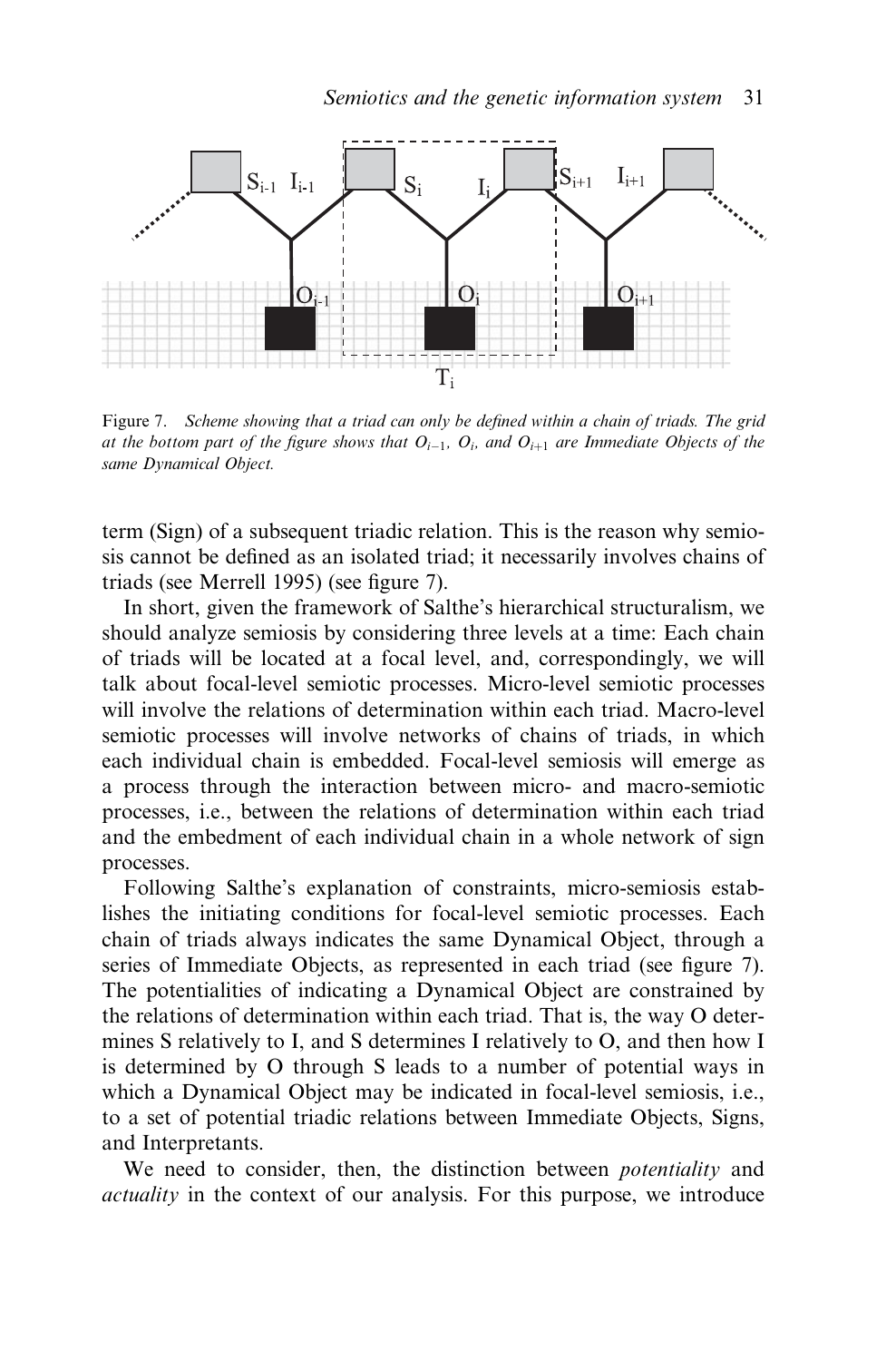the definitions of potential Signs, Objects, and Interpretants. A 'potential Sign' is something that *may* be a Sign of an Object to an Interpretant, i.e., it may stand for that Object to an Interpretant. A 'potential Object,' in turn, is something that *may* be the Object of a Sign to an Interpretant. And, finally, a 'potential Interpretant' is something that may be the Interpretant of a Sign, i.e., it may be an effect of that Sign. The micro-semiotic level is the domain of potential Signs, Objects, and Interpretants.

We should consider, then, a whole set W of possible determinative relations between these three elements, which can generate, in turn, a set of possible triads. These triads cannot be fixed, however, by the microsemiotic level, since it establishes only the initiating conditions for chains of triads at the focal level. To fix a chain of triads, and, consequently, the individual triads which are defined within that chain, boundary conditions established by the macro-semiotic level should also play their selective role. That is, networks of chains of triads constitute a semiotic environment or context that plays a fundamental selective role for the actualization of potential chains of triads. Chains of triads are actualized at the focal level by a selection of those triads that will be effectively actualized amongst those potentially engendered at the microsemiotic level. After all, as we saw above, a triad  $t_i = (S_i, O_i, I_i)$  cannot be defined atomistically, in isolation, but only when embedded within higher-level structures and/or processes, including both chains of triads  $T = \{ \ldots, t_{i-1}, t_i, t_{i+1}, \ldots \}$  and networks of chains of triads  $ST = \{T_1, T_2, \ldots \}$  $T_3, \ldots, T_n$ . In short, these structures and/or processes provide the context for the actualization of potential determinative relations within each chain.

Considering the dynamics of semiotic processes at the focal level, we can say that the temporal evolution of such processes is determined by events of actualization of potential chains of triads and potential triads. Triads are actualized, realizing a specific chain at the focal level, through the operation of two constraints. First, potential determinative relations (initiating conditions) at the micro-semiotic level constrain the universe of potential chains of triads, given that the whole set W of possible determinative relations between potential Signs, Objects, and Interpretants is always smaller than the universe U of all potentially existent triads. That is, given the initiating conditions established at the micro-semiotic level, a given chain of triads realized at time  $t$  will be among the elements of a set  $W = U - x$  of potential chains of triads that might be actualized at t. Then, a second kind of constraint acts on the set W, namely, the boundary conditions established by the macro-semiotic level, in the context of which a given chain of triads will be effectively realized. The boundary conditions will select, among all the potential chains of triads which could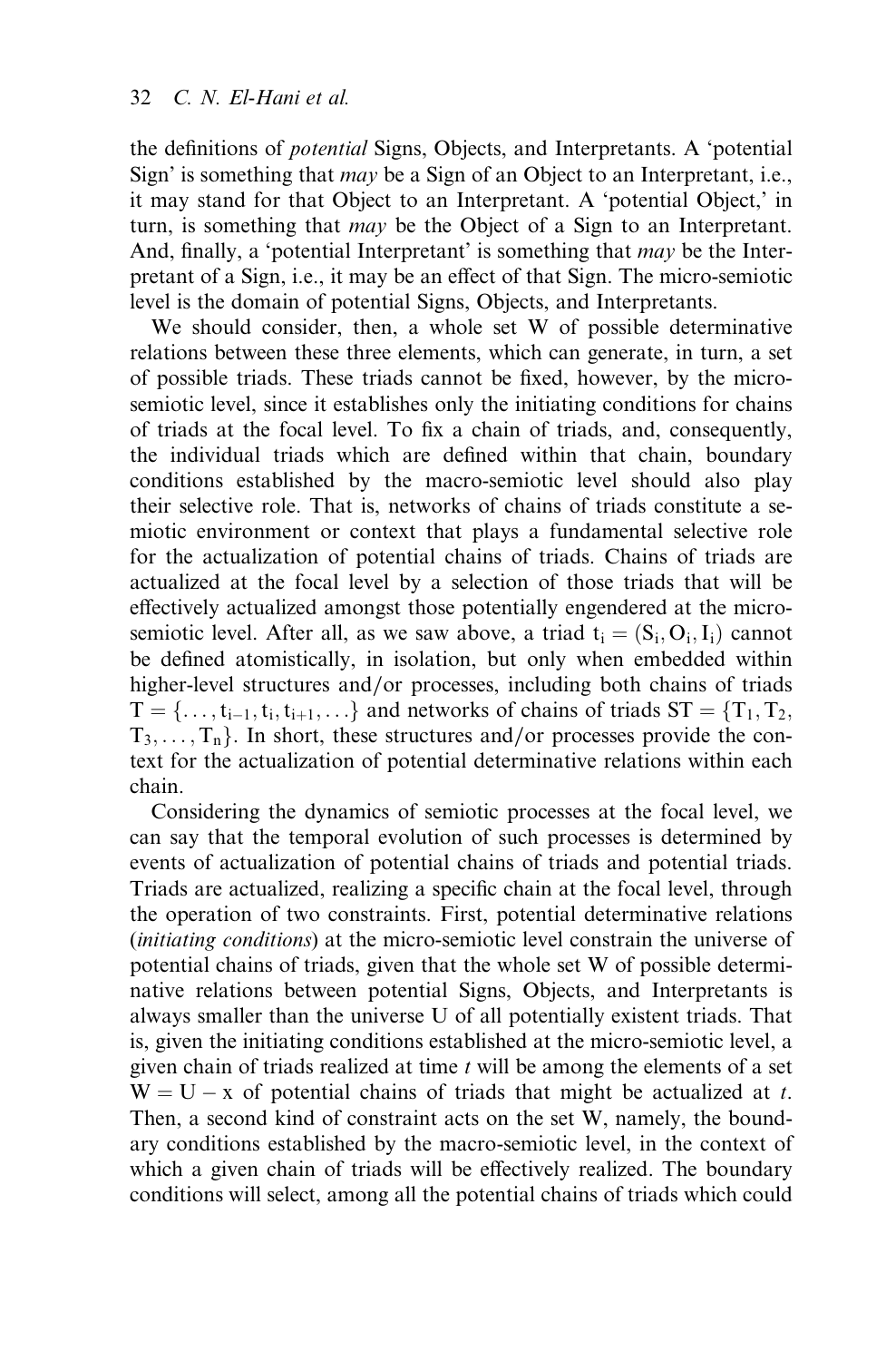

Figure 8. A model of semiosis in three levels. The upward arrow shows the constitutive relation from individual triads to chains of triads, corresponding to Salthe's initiating conditions. The downward arrow shows selective relations from networks of chains of triads to chains of triads, corresponding to Salthe's boundary conditions.

be realized from the set W of potential determinative relations S-O-I, a specific chain  $T_i = \{ \dots, t_{i-1}, t_i, t_{i+1}, \dots \}$  to be actualized.<sup>19</sup>

It is in this sense that the emergence of semiotic processes at the focal level, in which chains of triads are actualized, is explained in this model as resulting from an interaction between the potentialities established by the micro-semiotic level and the selective, regulatory influence of the macro-semiotic level. The general ideas involved in this model of semiosis in three levels are shown in figure 8.

#### 6.2. Levels of semiosis in the genetic information system

6.2.1. The micro-semiotic level: Strings of DNA as potential Signs. A set of three nucleotides (codon) in an open reading frame (ORF) of a coding string of DNA is treated, in our analysis, as a potential Simple Sign, i.e., as a Simple Sign which is not involved at a particular time  $t$  in an effective triadic process involving Objects and Interpretants, which is not partaking in effective semiosis, but potentially can do so. In a similar way, we will refer here to a *potential* Composite Sign.<sup>20</sup>

Let us consider the string of DNA corresponding to the FN gene (with all its exons and introns) in a given cell (figure 2). In this case, each codon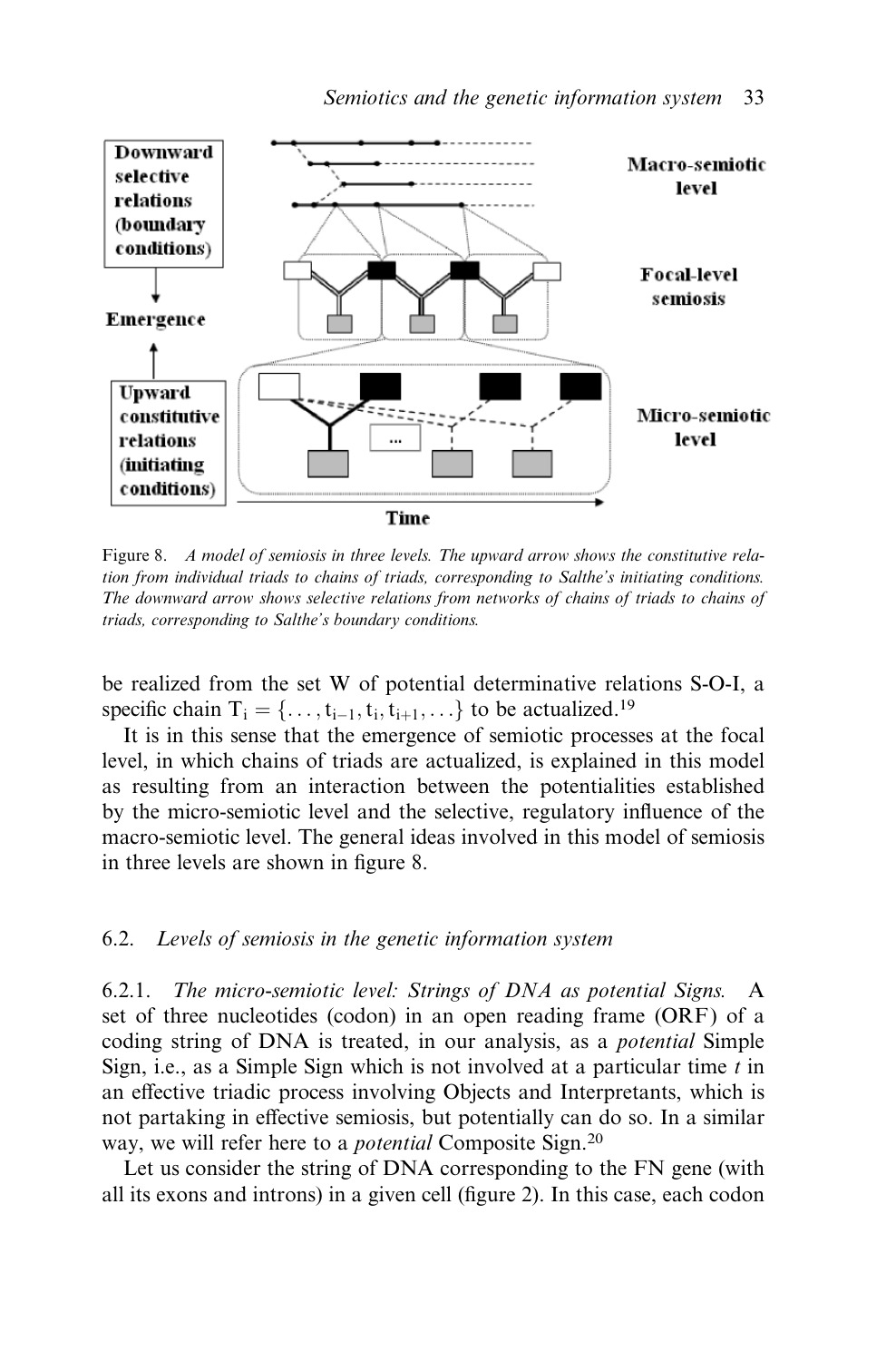in the FN gene is a potential Simple Sign standing for one specific amino acid as its potential Simple Immediate Object, given the rules of the genetic code. The FN gene is a potential Composite Sign in DNA, which can have a range of effects on cells as interpreters. In a given cell, one (or, sometimes more than one) of these effects will be actualized, i.e., a Dynamical Interpretant of a Dynamical Object, a FN isoform encoded by the FN gene. When the FN gene, as a potential Composite Sign which can undergo alternative splicing, is actualized, a particular splicing pattern will be selected among all possible patterns that might be selected. Thus, a particular sequence of amino acids (Composite Immediate Object) will be selected and reconstructed (Dynamical Interpretant) among all possible sequences of amino acids that might be synthesized in that cell type and developmental state (the range of interpretability, the Immediate Interpretant of the Composite Sign). That Immediate Object will, then, indicate a particular Dynamical Object, say, the fibroblast FN isoform.

To understand the idea of 'potentiality' in this explanation, consider, for the sake of our argument, a cell in a given state at time  $t$  in which the FN gene is not being transcribed, i.e., the codons in the FN gene are merely potential Simple Signs and the FN gene as a whole, a potential Composite Sign. This is a situation in which we can talk only about a micro-semiotic level as a set of initiating conditions for effective semiotic processes which are not instantiated at that time  $t$ . After all, in a string of DNA which is not transcribed in mRNA, or in a string of mRNA that is not translated into a polypeptide, codons are not effectively *acting* as Signs. In these circumstances, codons can potentially be Signs of an Object for an Interpretant. Free amino acids, by their turn, can potentially be Objects of that Sign for an Interpretant. Finally, the potential Interpretant amounts to the potentiality of a specific sequence of amino acids (Composite Immediate Object) being reconstructed from a Composite Sign in DNA, by means of the processes of transcription, RNA processing, translation etc.

To inquire further into the idea that a non-transcribed reading frame in DNA is nothing but a potential Composite Sign, consider a hypothetical situation in which the FN gene remain non-transcribed in all states of a given cell, in any given time  $t$ . In this case, the FN gene and the codons composing it will never effectively act as Signs; rather, they will remain potential. The string of DNA containing these codons will always remain as a silent structure that might — potentially — engage in the process of becoming effective information.

As we interpret what is a gene from a semiotic standpoint, an exciting conclusion is suggested from the very beginning, namely, that informa-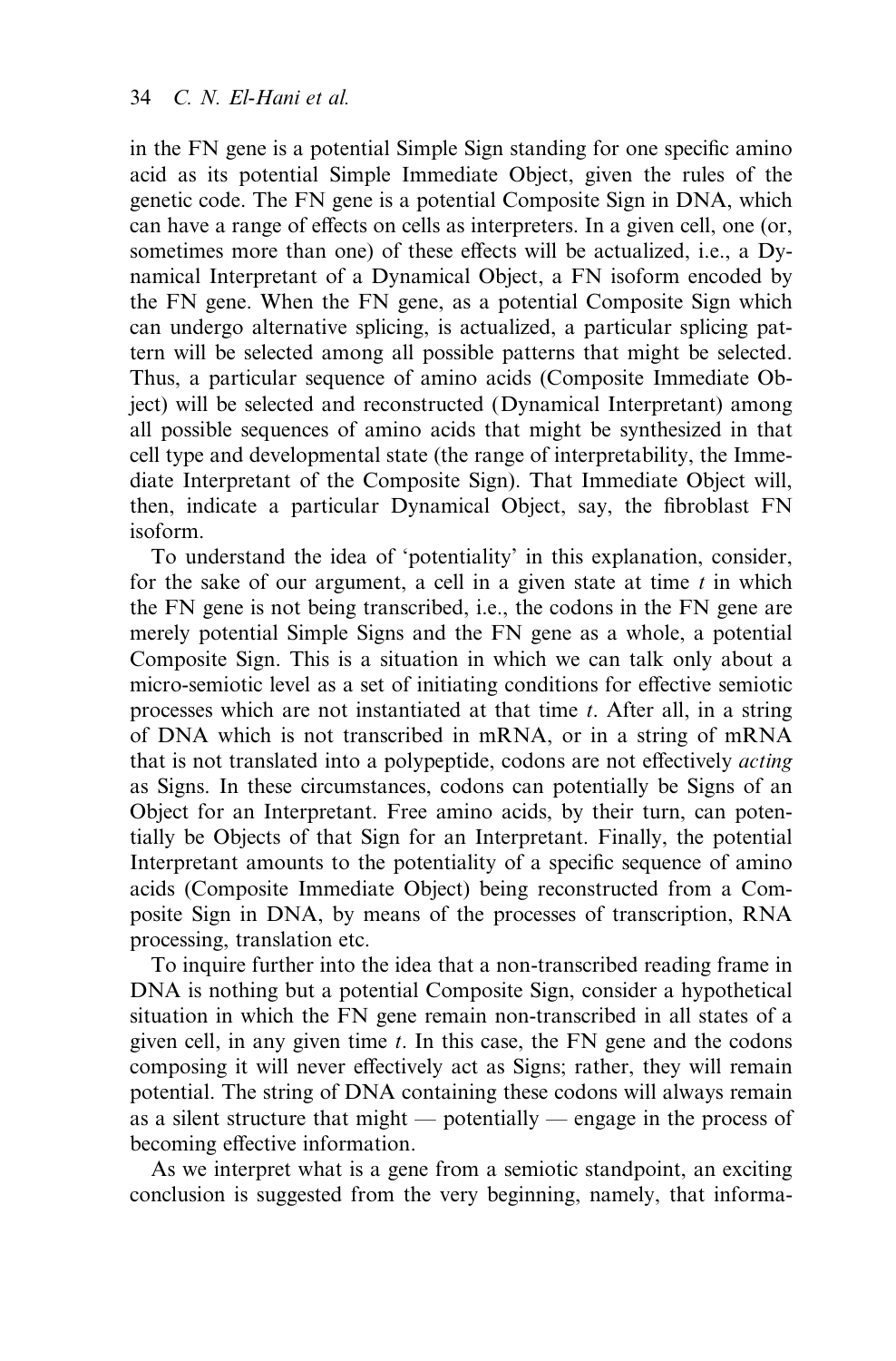tion in a gene is not an entity, but a process. DNA will not 'harbor' or 'carry' information as sequences of nucleotides, but only the potentiality of engaging in processes by means of which the form of an Object can be communicated to an Interpretant, i.e., what we call here 'potential information.' We are moving towards a reinterpretation of what is information in a cell that hopefully avoids a problem detected by Oyama ([1985] 2000), namely, that genetic determinism is implied by the way we represent genes as they carried information for the development (or functioning) of an organism. We will come back to this point later.

The idea that a string of DNA encoding the sequence of amino acids of a protein is just a potential Sign when it is not being transcribed can benefit from Emmeche's notion of experience as '. . . traces of particular significant interactions between a system and its surroundings that for some period are represented within the system' (Emmeche 2003: 325). Experiences are, thus, '... fossilized signs ... or quasi-stable forms of movement that organize the system's past forms of movement in such a way as to have significant consequences for the system's future movement' (Emmeche 2003: 327). Similarly, DNA sequences can be regarded as 'fossilized' Signs that represent within the system past interactions with its surroundings in such a way as to have significant, i.e., adaptive consequences for the system's future dynamics. As Emmeche (Emmeche 2003: 328) writes, 'in biological systems like the cell, experiences are, among other things, the genetic ''fossils'' in DNA witnessing the specific proteins that were functionally participating in earlier ancestor cell lines to maintain the metabolic form of movement.' DNA sequences are just physical carriers of past experience, i.e., 'fossils,' potential Signs. When they are put into effective action in a cell (rather than act on their own), they become part of an effective triadic process, by which they can have an effect on a cell by irreducibly involving also Objects and Interpretants.

If we go on with the analogy, we will be able to see that an unexpressed gene in a cell is a potential Sign as much as an undiscovered fossil deep down in a mountain. We can postulate that a hypothetical fossil buried in a rock but never seen before is a Sign on the grounds of our previous experiences of the Sign action of fossils: we have already a habit of interpreting patterns of rock as Signs of an ancient fish or dinosaur. Similarly, we have enough knowledge of genes to postulate that particular tokens of genes may be potential Signs, i.e., they may be readable by the cell as Signs for the process of synthesis of a specific protein, in response to some necessity. Pragmatically, also, a potential Sign is known by its effects, these being as hypothetical as the very Sign; yet we judge these future effects as real based upon an inference that relate past tokens of similar type of Signs to their Objects and Interpretants. The unseen gene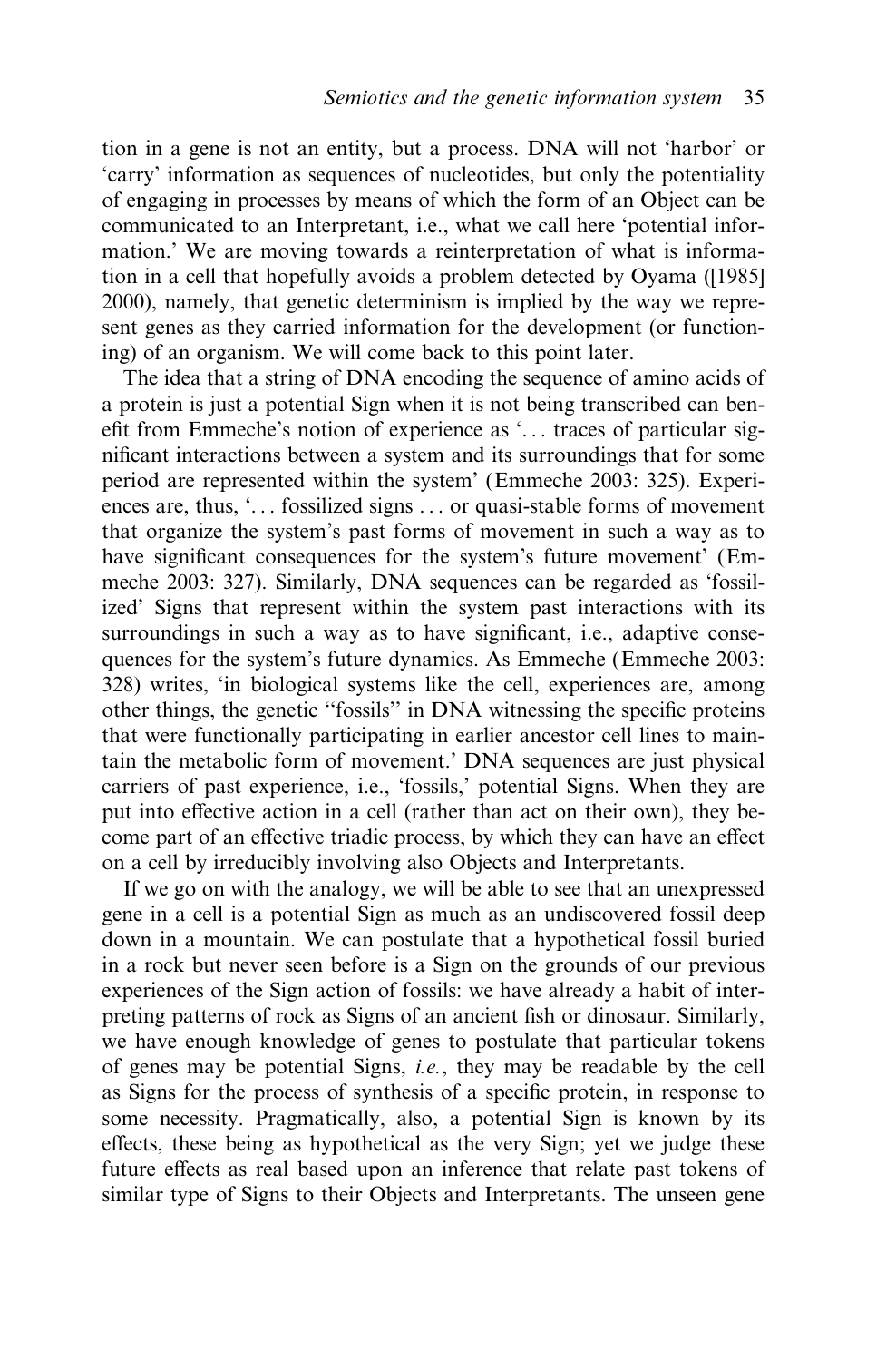is as silent as the unseen fossil. Collateral evidence about expressed genes or neighboring disclosed fossils supports our claim about the possible existence of unseen, silent, potential Signs. A potential Sign is information that does not — yet — have an effect on the interpreter, but has the power to do so in the future, in a given interpretative context.

In living systems, experience became so intensified in semiotic terms that it can reach forward in time. This is true not only of experience in quite complex but also in much simpler living systems, where experience can take, for instance, the form of a genetic memory (compare the term 'form,' as defined in section 3), which, given the stability of DNA, can represent traces of significant interactions between a living being and its surroundings for quite long periods, reaching the future not only in the restricted time scale of somatic life, but also in the much more expanded time scale of evolutionary processes. The representation of experience as a quasi-stable dynamical pattern, as a 'fossil,' renders the system anticipatory, endowing it with the capacity of operating with models of possible future states.

It is not the case at all that we are claiming that the genetic information system might be prescient in some sense or another. It is just that, if the selective regimen for a given lineage remains stable in the relevant variables, the past selective events  $-$ , i.e., the past events of differential survival and reproduction — endow the future generation with 'fossils,' potential Signs in DNA, which are traces of adaptive interactions between a system and its surroundings, and are likely (but not surely) to create conditions for successful future interactions.

6.2.2. Transcription, RNA processing, and protein synthesis as processes of gene actualization. Transcription, RNA processing, and protein synthesis can be understood, in semiotic terms, as processes of actualization of potential signs in protein-coding genes. Consider, for instance, a given hepatocyte  $h$ , in which the FN gene is transcribed and the corresponding mRNA, after cell type-specific splicing, is translated into the hepatocytespecific FN isoform. These processes actualize potential Signs in a string of DNA, turning them into actual Sign processes, Signs in effective action in an organism. When put into action, the nucleotide sequences in that string of DNA become part of effective semiosis, a triadic-dependent process by means of which the FN gene as a Composite Sign indicates, through a process involving the actualization of each Simple Sign composing it, the functional hepatocyte FN isoform as a Dynamical Object. This FN isoform has in turn an effect on the organism in which it is expressed (its Dynamical Interpretant), participating in its adaptive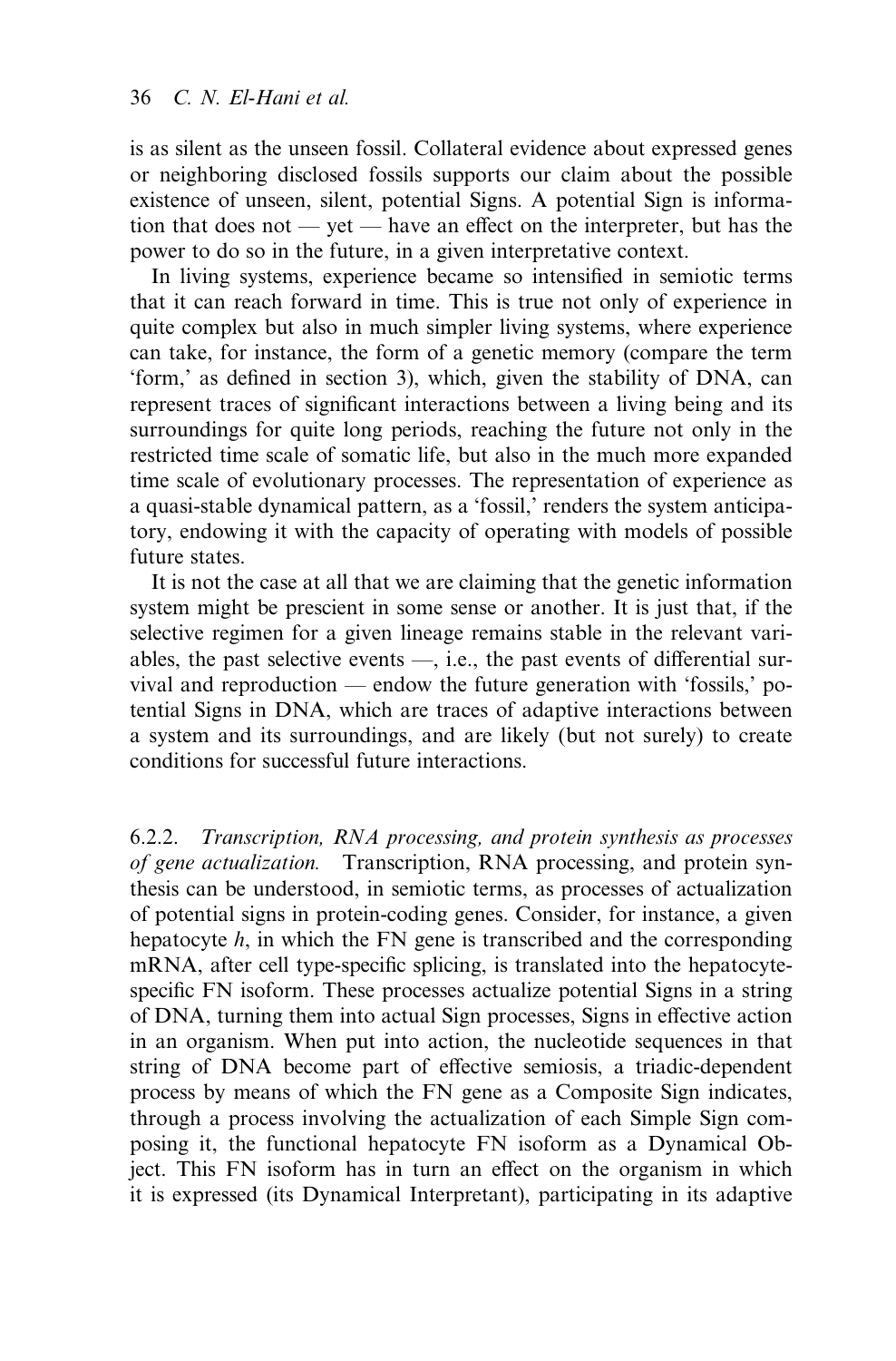interactions with its surroundings, and, thus, contributing to the presence of the FN potential gene in the next generation in a high frequency.

The actualization of a potential gene in a string of DNA depends on boundary conditions established by a higher-level semiotic network, a network of signaling processes, involving many chains of triads, which will regulate or coordinate gene expression, ultimately determining the likelihood of transcription of a given gene, or splicing of a given premRNA according to a particular pattern, or chemical modification of a given protein in a manner that modulates its function in a particular way (e.g., a phosphorylation), and so on. A variety of regulatory mechanisms studied in cellular and molecular biology can be thus interpreted as a macro-semiotic environment establishing boundary conditions which will downwardly determine which potential genes in a string of DNA will be turned into actual genes, into genes in effective action in a cell. These mechanisms determine which sequence of amino acids will be actually reconstructed (Dynamical Interpretant) among all those that might be reconstructed (Immediate Interpretant, the range of interpretability of a Sign) out of a string of DNA (Composite Sign).

This shows how several complexities involved in the gene concept and in gene expression itself can be introduced in our analysis: boundary conditions established by this macro-semiotic environment will determine, for instance, which stretch of DNA will be read (e.g., allowing for an analysis of transcription of overlapped or nested genes), which pattern of RNA splicing or RNA editing will be instantiated in order to produce a particular mature mRNA (allowing for the subtleties of alternative RNA splicing or RNA editing to be taken into account), which functional protein will be effectively constructed by the cell (allowing for chemical and/ or structural modifications suffered by the primary amino acid sequence of a protein to be considered), and so on. However, we will avoid introducing a great deal of complex details now; rather, we will concentrate on an analysis of transcription and translation, as our goal here is to establish a set of concepts, tools, and procedures for the analysis of information systems in living beings, not to provide an exhaustive analysis of the host of processes involved in these systems, not even at the cellular level.

6.2.3. Semiotic analysis of transcription. The first step in the actualization of potential Signs in a string of DNA is transcription. This process turns the potential Signs in DNA into potential Signs in pre-mRNA. It is easy to see that Signs in pre-mRNA are still potential, since they will become part of actual triads only if they are effectively translated.<sup>21</sup> It can be the case, for instance, that a given codon in pre-mRNA is located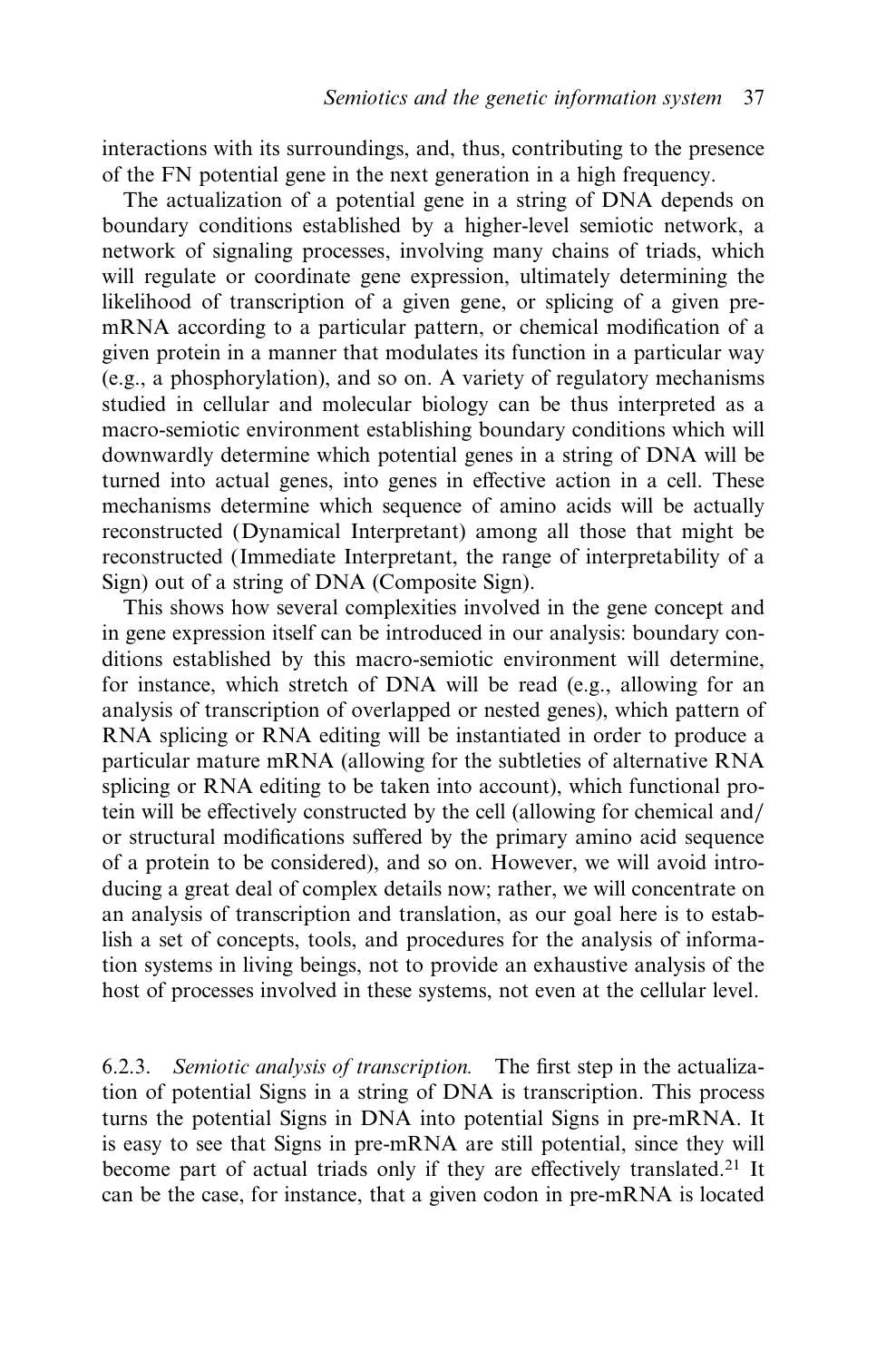in an alternatively spliced exon that is eliminated from the final transcript in a given cell type, developmental stage or age. In this case, the actualization process is not completed and that codon remains in the condition of a potential Simple Sign. Consider, for instance, Exons EIIIA and EIIIB in the FN gene. As they are spliced out of FN mRNA in hepatocytes, the codons in those exons are never actualized, remaining as potential Signs in this cell type. In fibroblasts, however, these potential Signs will be indeed actualized.

Transcriptional control is the major mechanism for regulating the production of a protein encoded by a given stretch of DNA, involving both repression and activation of specific genes in response to signals originating from the cell itself and, more often, from the extracellular environment. In terms of the general model presented above, this means that, as a first step in the actualization of potential Signs at the micro-semiotic level, transcription is constrained by boundary conditions established by networks of chains of triads (macro-semiotic level) which ultimately determines the likelihood of transcription of a given potential Sign in DNA. Transcriptional regulation amounts to the selection (by the macro-semiotic environment) of a specific chain of triads to be actualized, among many potential chains that might be actualized in a given moment. Furthermore, transcriptional regulation is not at all a case of random selection, but rather the result of mechanisms selected in the course of the evolution of an organism, due to the differential fitness of varying responses of the cellular regulatory systems (as a cellular macro-semiotic environment) to boundary conditions or selective regimens established by the environment outside the cell, and outside the organism as a whole.

Let us now analyze in more detail transcription as a semiotic process. We will consider here two views of the processes at stake, the 'horizontal' and the 'vertical' perspectives. If we take a 'horizontal' view of transcription, we will see a mechanistic process in which RNA polymerase moves along a string of potential Simple Signs in DNA, triggering subsequent semiotic events, in which those potential Signs become part of triads including Objects and Interpretants. Let us focus first on a Simple Sign in DNA, i.e., a set of three nucleotides in a coding region (figure 9). The Simple Immediate Object, by its turn, is a set of three nucleotides in mRNA. In our example, a codon in the FN gene is a potential Simple Sign that is actualized when that gene is transcribed.<sup>22</sup> As we argued above, the Immediate Interpretant of a Simple Sign is the range of interpretability established by the rules of base pairing, and its Dynamical Interpretant is the realization of a particular rule by means of which specific nucleotides in DNA determine specific nucleotides in mRNA. When a triad in transcription is actualized, the interpretative subsystem of the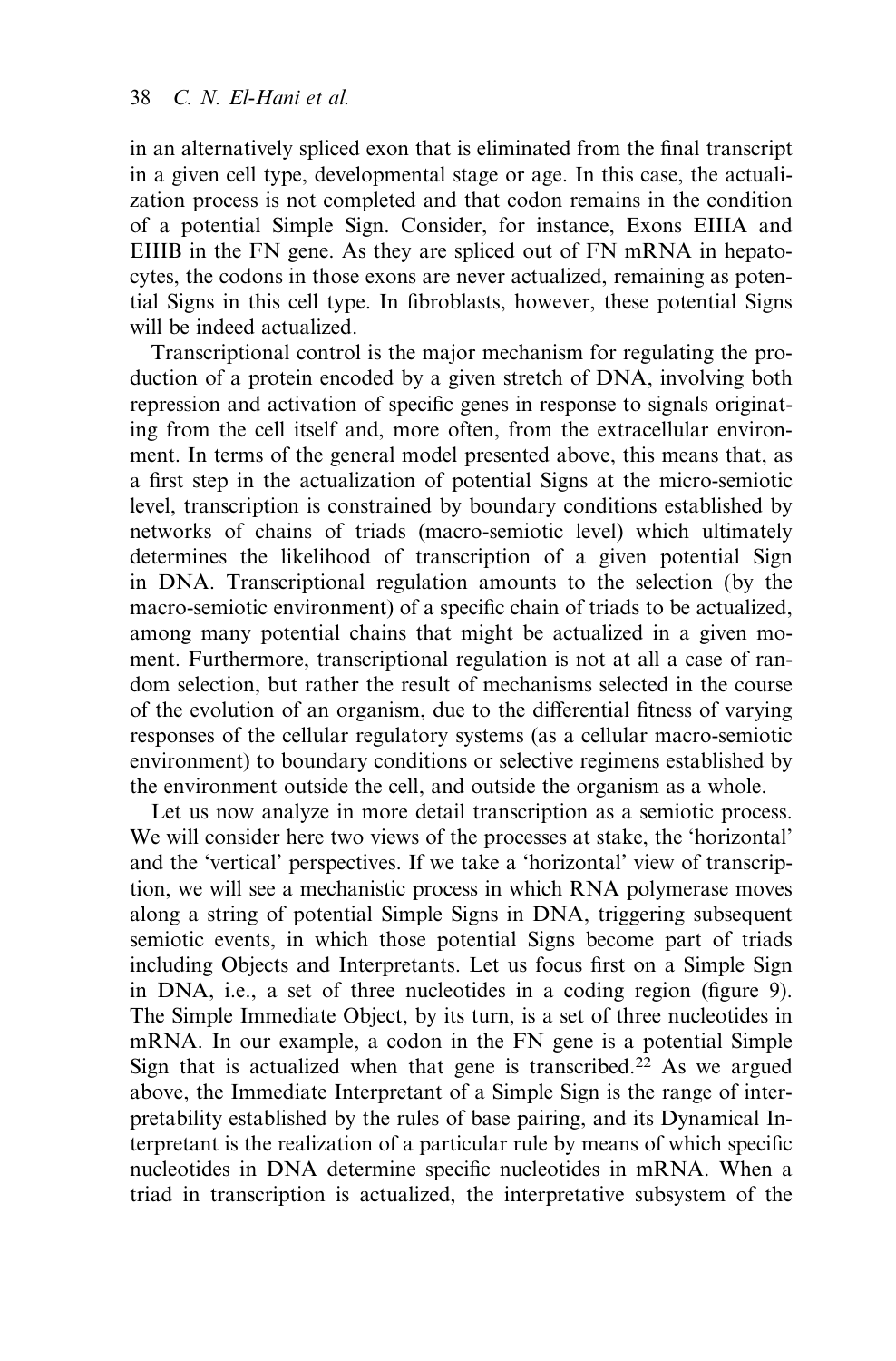

Figure 9. A 'horizontal' view of transcription. The letter 'N' is used along this paper to identify the elements of a triad at the level of transcription. <sup>N</sup>S: Simple Signs in DNA (codons);  $N$ O: Simple Immediate Objects in pre-mRNA (codons); <sup>N</sup>I: Immediate Interpretants in transcription, the range of interpretability established by the rules of base pairing by which specific nucleotides in DNA determine specific nucleotides in mRNA. RNA polymerase is the interpretative system performing the transcription. The arrows represent the movement of the interpretative subsystem, RNA polymerase, to the next Simple Sign, when a triad is actualized in transcription.

cell (as a global interpreter), RNA polymerase, moves to the next codon in the string of DNA, i.e., to the next Simple Sign.

If we take a 'vertical' view, we will consider the relationship between semiotic processes in transcription and translation. Then, we will see a dynamical process in which the Simple Immediate Object of each triad actualized in each step of transcription, i.e., a three-nucleotide sequence in mRNA, *becomes* a potential Simple Sign in the next Sign process in the actualization of a gene, translation (figure  $10^{23}$ ).

6.2.4. Semiotic analysis of protein synthesis. We can now go on to analyze protein synthesis in semiotic terms, considering both the recognition of codons in mRNA by particular tRNAs and the attachment of appropriate amino acids to specific tRNAs.

Let us consider, first, the attachment of amino acids to tRNAs. In this case, the Sign in a given triad is the three-dimensional structure of a particular tRNA, which is recognized by the interpretative system in this process, a specific aminoacyl-tRNA synthetase. The Simple Immediate Object in each triad is a specific amino acid, which is also recognized by aminoacyl-tRNA synthetase on the grounds of its three-dimensional structure. The aminoacyl-tRNA synthetase establishes a relationship between one amino acid (the Simple Immediate Object) and all its cognate tRNAs (with specific three-dimensional structures as Signs) due to its capacity of specific recognition. This enzyme actualizes, thus, one of the rules expressed in the genetic code, the Immediate Interpretant of a Simple Sign. This actualization is the Dynamical Interpretant.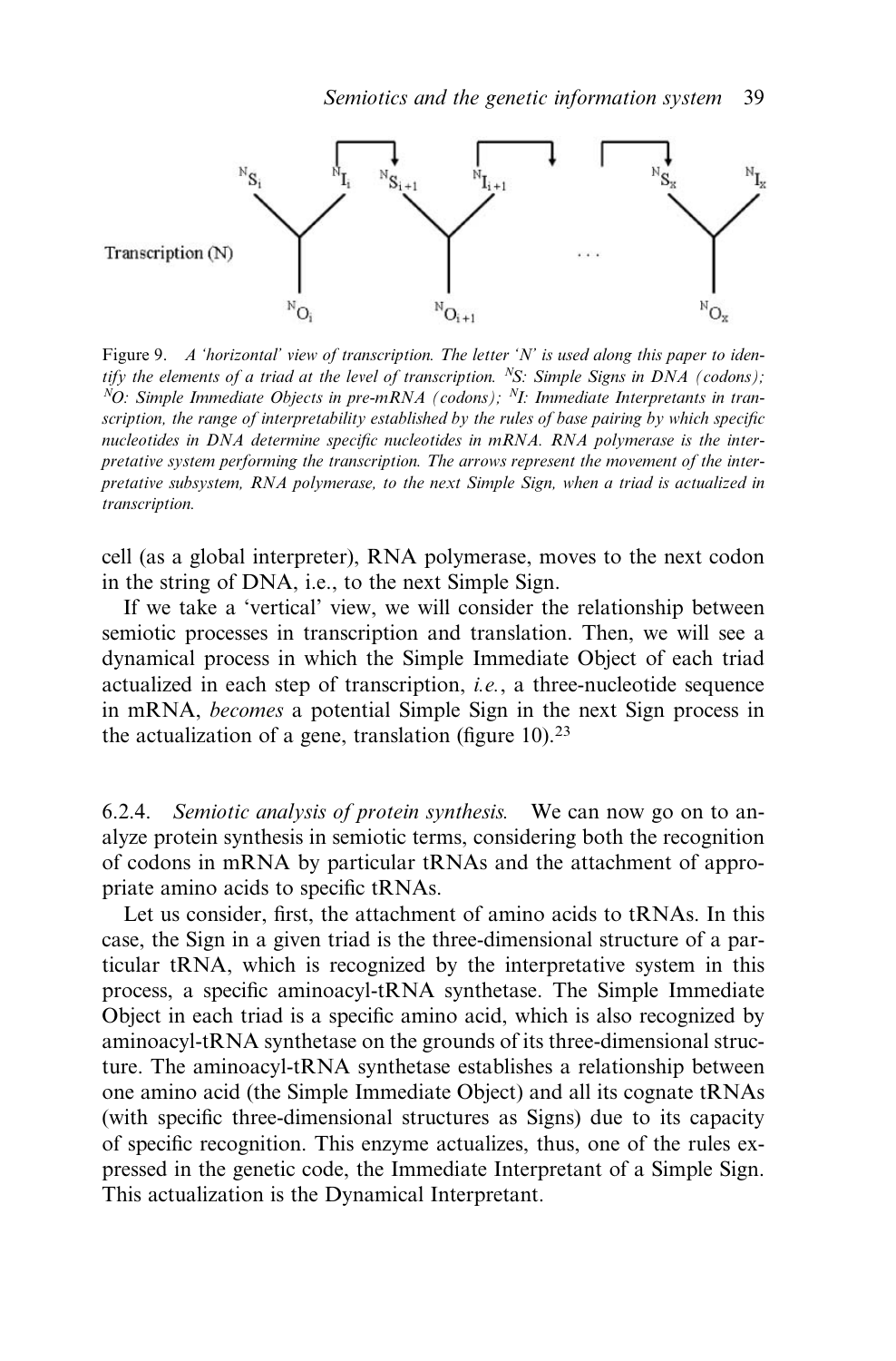

Figure 10. A 'vertical' view of the relationship between Sign processes in transcription and translation. The letter 'T' is used along this paper to identify the elements of a triad at the level of translation. The letter 'N' and the symbols  ${}^N\!S$ ,  ${}^N\!O$ , and  ${}^N\!I$  are used as indicated in the caption for figure 9. <sup>T</sup>S: Simple Signs in mRNA (codons); <sup>T</sup>O: Simple Immediate Objects (particular tRNAs with specific anticodons);  $T_I$ : Immediate Interpretants in translation, the range of interpretability established by the rules of base pairing by which specific nucleotides in mRNA are paired with specific nucleotides in tRNA. For more details on the semiotic analysis of translation, see next section. The arrow indicates that three-nucleotide sequences in  $mRNA$ , the Simple Immediate Objects in transcription, become potential Simple Signs in translation.

As regards the recognition of codons in mRNA by particular tRNAs, the Simple Signs are three-nucleotides sequences in mRNA (codons), the Simple Immediate Objects are particular tRNAs with specific anticodons, and the Immediate Interpretant of the Simple Sign is the range of interpretability established by the rules of base pairing by which specific nucleotides in mRNA are paired with specific nucleotides in tRNA, with the caveat that nonstandard base pairing often occurs between codons and anticodons. The Dynamical Interpretant is the actualization of a specific base pairing. When a triad in this step of translation is actualized, the ribosome, as an interpretative subsystem, moves to the next codon in the string of mRNA, i.e., to the next Simple Sign.

As several processes in protein synthesis, including translation, protein folding, association of different polypeptide chains, and post-translational chemical modifications are often regulated, this step in the actualization of potential Signs in DNA is also constrained by boundary conditions established by networks of chains of triads in a macro-semiotic level, which select determinative relations between S, O, and I at the micro-semiotic level.

Again, we can see these processes in a 'horizontal' or a 'vertical' view. Consider, first, the semiotic processes involved in the recognition of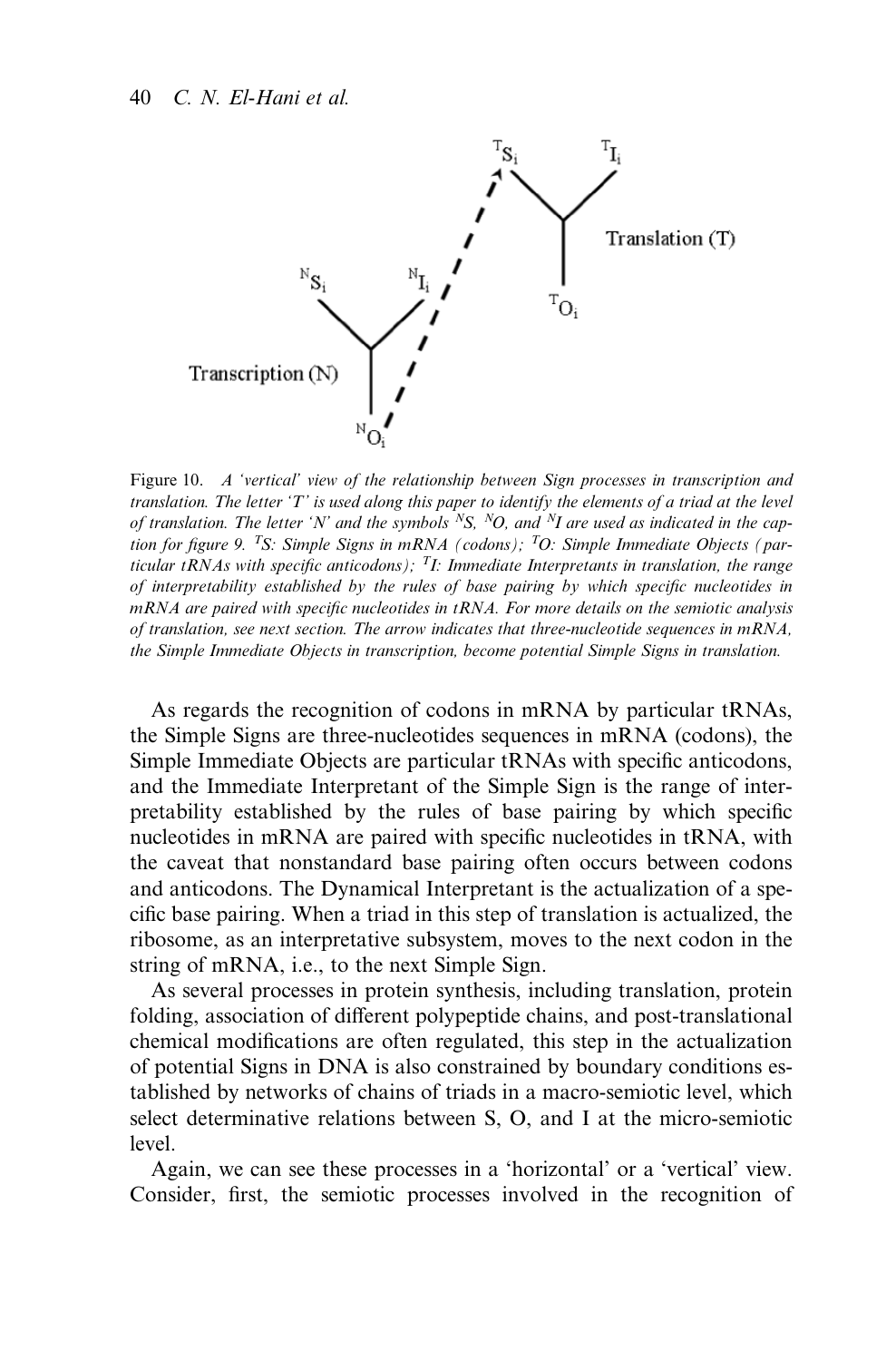

Figure 11. A 'horizontal' view of translation events in the ribosome. The letter 'T' and the symbols <sup>T</sup>S, <sup>T</sup>O, and <sup>T</sup>I are used as explained in the caption for figure 10. The ribosome is the interpretative system performing this step in protein synthesis. The arrows represent the movement of the ribosome to the next Simple Sign, when a triad is actualized in translation.

codons in mRNA by tRNAs. If we take a 'horizontal' view of this process, we will see, as in transcription, a mechanistic process consisting in the triggering of a sequence of Sign events by the movement of ribosomes along strands of mRNA (figure 11).

If we take a 'vertical' view of the relationship between semiotic processes in translation and in aminoacyl-tRNA synthesis, we will see a dynamical process in which the Simple Immediate Object of a triad, a tRNA with an anticodon that matches a codon in mRNAs, is also a potential Simple Sign<sup>24</sup> in the semiotic process in which a specific aminoacyl- $tRNA$ is synthesized (figure 12).

Other steps in protein synthesis can also be analyzed semiotically. For instance, protein folding, at least when it involves molecular chaperones, a special class of proteins that help guide the folding of many proteins, is regulated by processes involving signaling pathways. Nevertheless, we will not develop a semiotic analysis of this process in the context of this work.

Finally, it is worth discussing start and stop codons in the context of the semiotic analysis developed here. Translation is always initiated by the recognition of a start codon in mRNA, usually AUG, by a tRNA carrying the amino acid methionine. Translation is, therefore, a semiotic process with a peculiar characteristic: it typically begins with the same Simple Sign (AUG) and always with the same Simple Immediate Object (methionine). This Immediate Object, however, is in most cases subsequently eliminated from the sequence of amino acids which indicates the Dynamical Object of the Composite Sign, and, therefore, we have here an Immediate Object which is not really related to the semiotic availability of the functional protein indicated by a gene. In this case, the Dynamical Interpretant is the actualization of a rule of the genetic code, by which AUG usually encodes methionine, and the Dynamical Object is the instruction that translation should be initiated.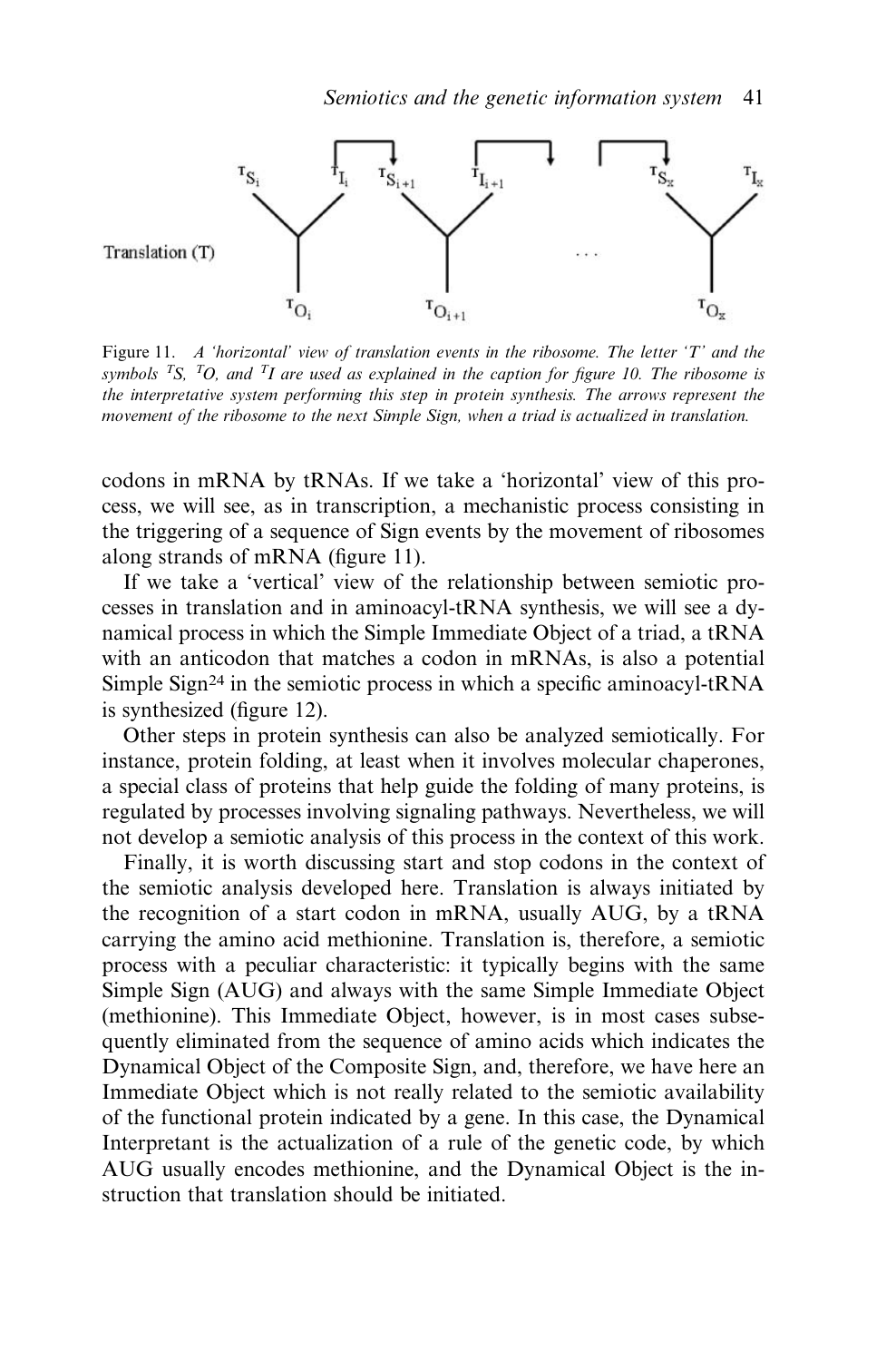

Figure 12. A 'vertical' view of the relationship between semiotic processes in translation and in aminoacyl-tRNA synthesis. The letter 'T' and the symbols <sup>T</sup>S, <sup>T</sup>O, and <sup>T</sup>I are used as explained in the caption for figure 10. The letter  $H'$  is used to identify the elements of a triad at the level of aminoacyl-tRNA synthesis.  $^{H}S$ : Signs: three-dimensional structure of tRNAs;  $^{H}O$ : Simple Immediate Objects: specific amino acids;  $H$ . Immediate Interpretant, the range of interpretability of each codon as a Simple Sign, established by the rules of the genetic code. The arrow indicates that the same element, a tRNA with a specific anticodon that matches a codon in mRNAs, plays the different functional roles of Simple Immediate Object and Simple Sign in different triads.

Stop codons (UAA, UAG, and UGA), in turn, are usually involved in the termination of the semiotic process of translation. None of the stop codons is recognized by a tRNA. Rather, they are recognized by proteins called 'release factors,' which act at the ribosomal site occupied, in the case of other codons, by an aminoacyl-tRNA. When a release factor binds this site, a molecule of water, instead of an amino acid, is added to the growing polypeptide chain, resulting in its release from the last tRNA. In this case, the Dynamical Object of the semiotic process is the instruction that the process should be interrupted, and this Dynamical Object is made semiotically available by the fact that a molecule of water, rather than an amino acid, is the Immediate Object of the Simple Sign at stake.

6.2.5. A global picture. It is time, then, to look at the processes discussed above from a global perspective, which will allow us to use the detailed analysis we carried out to reach, as an overall conclusion, the initial semiotic analysis presented in section 5. Figure 13 shows a complete view of all the semiotic processes involved in the actualization of potential Signs in DNA that were explained in the previous sections. It is important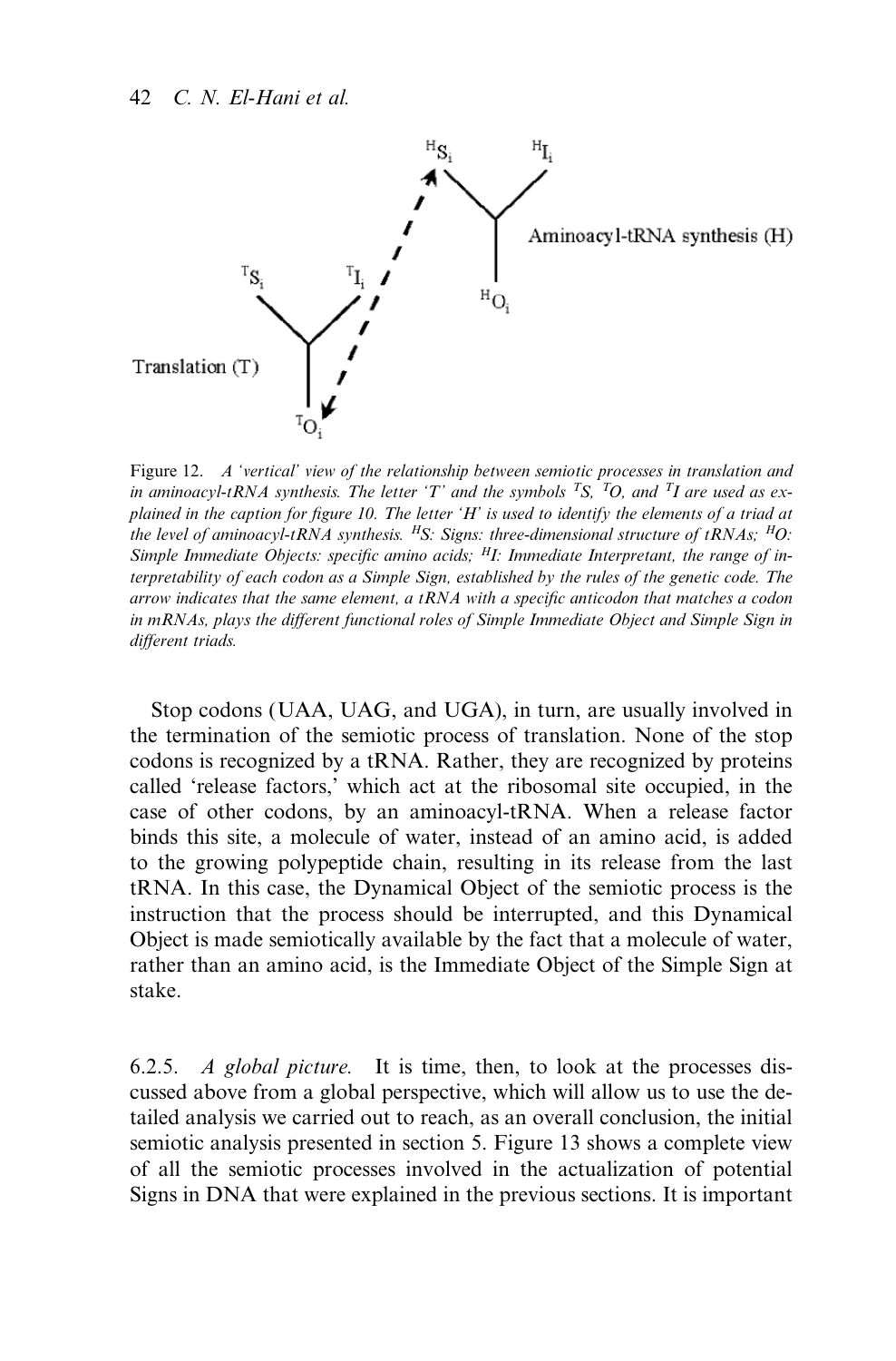

Figure 13. Whole view of the semiotic processes involved in the actualization of potential Signs in DNA. Letters 'N,' 'T,' 'H,' and symbols  ${}^N\!S$ ,  ${}^N\!O$ ,  ${}^N\!I$ ,  ${}^T\!S$ ,  ${}^T\!O$ ,  ${}^T\!I$ ,  ${}^H\!S$ ,  ${}^H\!O$ ,  ${}^H\!I$  are used as explained in figures 9, 10, and 12. Dashed arrows represent relationships between transcription and translation, and translation and aminoacyl-tRNA synthesis, as explained in figures 10 and 12. Continuous lines indicate the horizontal and vertical views explained in the text. Asterisks indicate signaling processes that can be analyzed semiotically, but were not addressed here for reasons of space.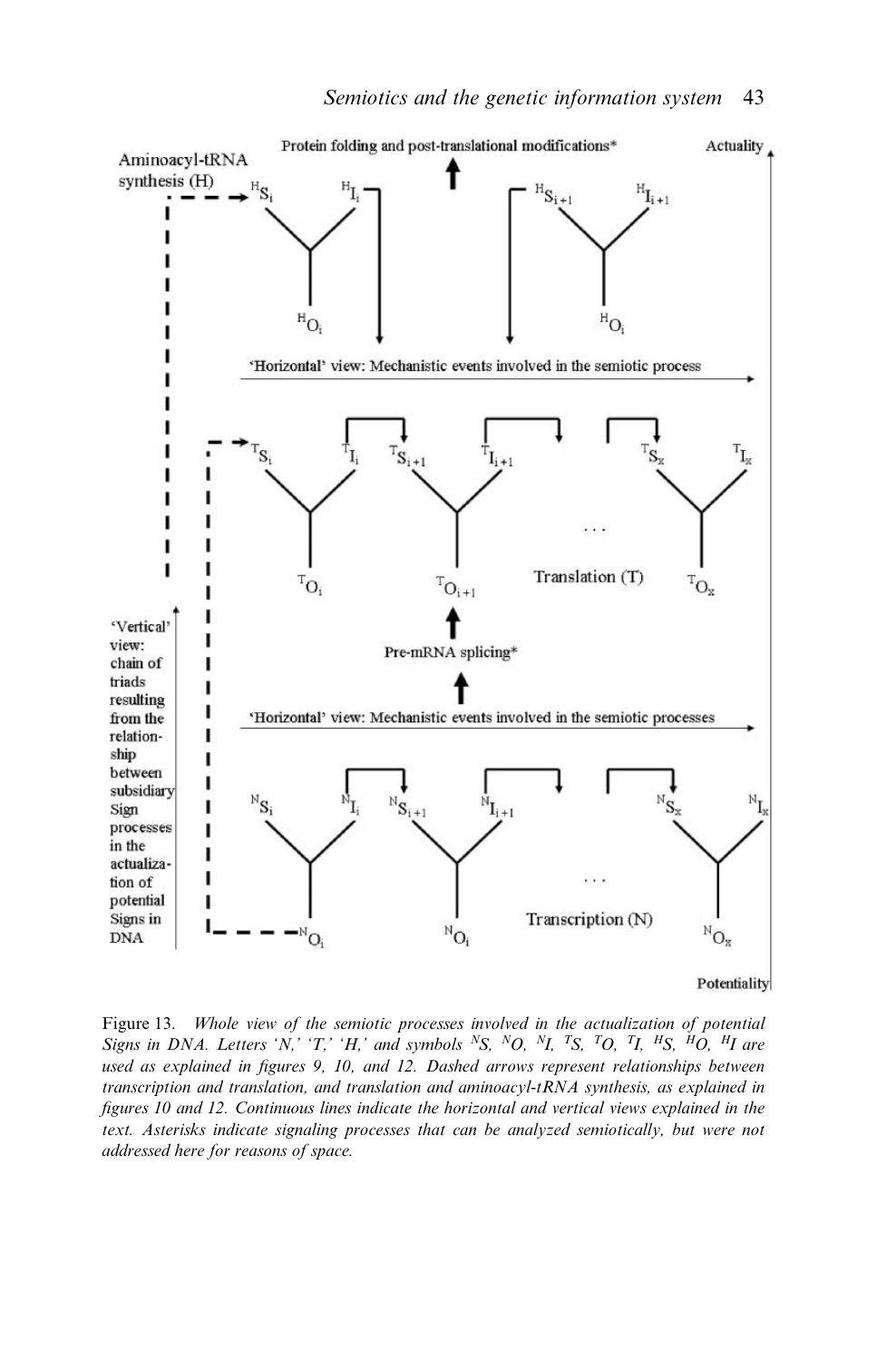

Figure 14. A global picture of genetic information as a triadic process. The letters 'N' and 'H' indicate transcription and aminoacyl-tRNA synthesis, respectively. The symbols  ${}^N\!S$  and  $H_O$  indicate a Simple Sign in DNA (a codon) and a Simple Immediate Object in the synthesis of aminoacyl-tRNA, that is, a specific amino acid. By means of the specificity of recognition of amino acids and tRNAs by aminoacyl-tRNA synthetases, the rules connecting sixty-one codons and twenty amino acids in the system of constraints expressed in the genetic code (the Immediate Interpretant of the Simple Sign) obtain. In the picture, it is indicated by  $H_I$ . By the summation of individual chains of triads, we obtain a global picture of genetic information as a semiotic process involving a gene as a Composite Sign, COMPS, i.e., a string of  $DNA$ ;  $^{COMPO}$ , the Composite Immediate Object of the gene, i.e., the linear sequence of amino acids in a protein (or polypetide), in the case of a protein-coding gene; and the Immediate Interpretant of the Composite Sign  $(^{COMP}I)$ , i.e., its range of interpretability, the possibilities of reconstruction of sequences of amino acids from that Sign in DNA. The expression 'COMP' stands here for 'Composite.' This global model is equivalent to the picture shown in figure 3.

to notice that the chains of triads are, as shown in the figure, arranged vertically, going from transcription to translation and aminoacyl-tRNA synthesis, each codon a time. The actualization of potential Signs in DNA is, indeed, a complex process including an impressive array of subsidiary semiotic processes, described in a stepwise manner above and expressed as a whole in figure 13. This is in accordance with the general idea that in living nature there are different levels of handling of information, i.e., generation, translation, coding, re-coding, and interpretation of Signs.

From the view of the semiotic processes involved in the actualization of potential Signs in DNA shown in figure 13, we can obtain a global picture (figure 14) that corresponds to the semiotic analysis presented in section 5. As we argued above, if genes are treated as Signs, they can only have an effect on a cell through a triadic process which is genetic information, and involves an irreducible relationship between three elements: the Composite Sign, which is a string of DNA, and can be transcribed into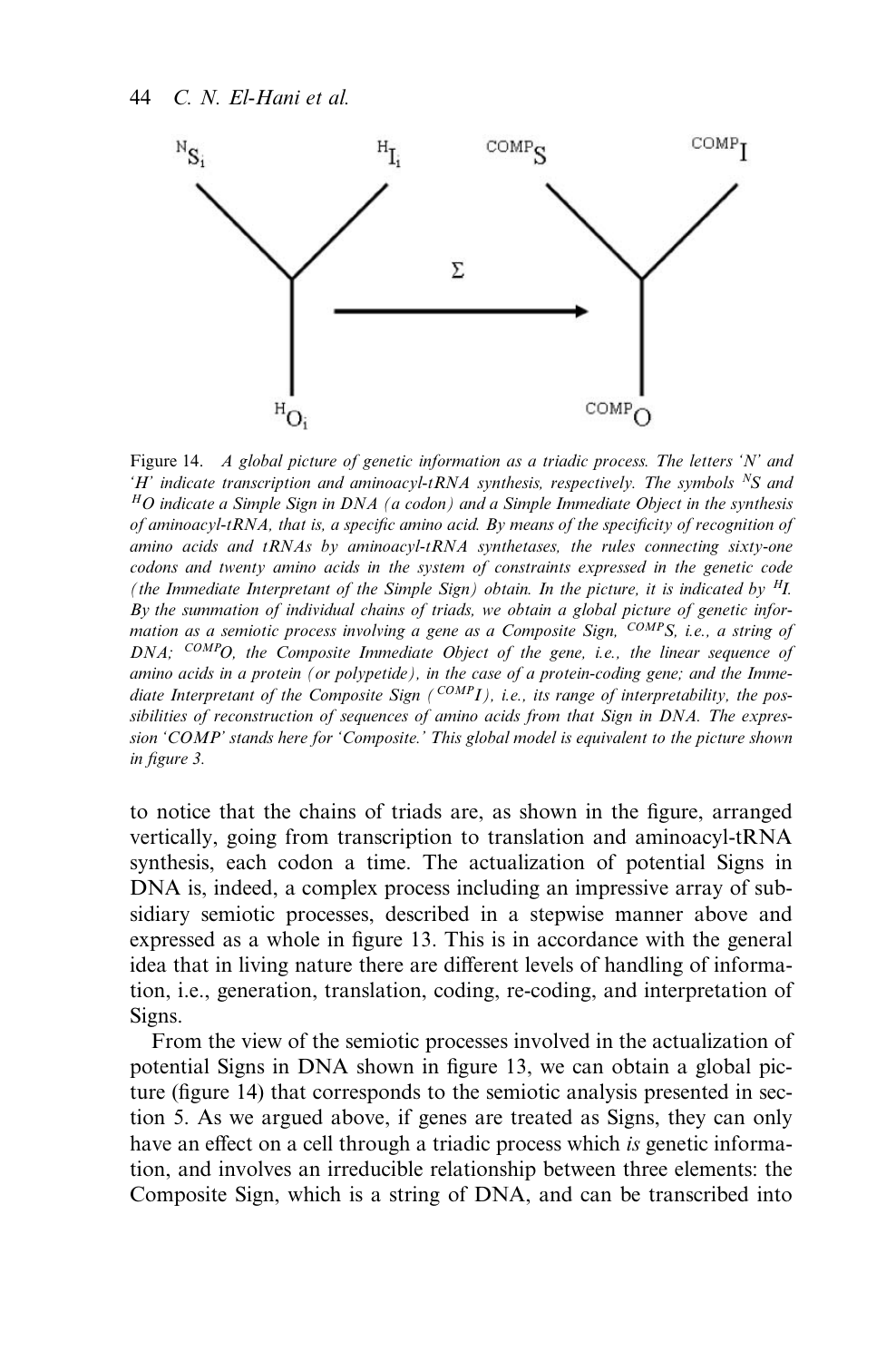RNA, processed, and, in the case of protein-coding genes, translated into a protein (or a polypeptide), by means of the semiotic processes analyzed above and shown in figure 13; the Composite Immediate Object, which is, in the case of protein-coding genes, a linear sequence of amino acids, and, in the case of RNA genes, a linear sequence of ribonucleotides; and the Immediate Interpretant of a Composite Sign, which is its range of interpretability, i.e., the possibilities of reconstruction of sequences of amino acids (Immediate Objects) from that Sign in DNA. The Dynamical Interpretant of a Composite Sign corresponds, in turn, to the effective reconstruction of a sequence of amino acids from a Sign in DNA.<sup>25</sup>

As the global picture in figure 14 illustrates, a model of genetic information interpreted as a Sign process can be obtained by the generative emergence resulting from the summation of lower-level semiotic processes, involving triads of which the codons in DNA (Simple Signs) are the first correlates. In this sense, the Composite Sign (a stretch of DNA) and the Composite Immediate Object (a linear sequence of amino acids or ribonucleotides) can be treated as resulting from an accumulative process of interpreting Simple Signs (codons in DNA) of Simple Immediate Objects (amino acids or ribonucleotides).

The Dynamical Object of a Composite Sign in DNA is a functional, folded, and chemically modified protein, which can exert a particular effect (the Dynamical Interpretant of the Dynamical Object) on a cell or organism of which the cell is part, among a range of possible effects (the Immediate Interpretant of the Dynamical Object). It is only then that a potential Sign, a potential gene in DNA, turns into an actual Sign, a gene effectively involved in the Sign process we interpret here as genetic information.

To put it differently, the full actualization of a string of DNA, which is only a potential Sign, demands the ultimate indication of a Dynamical Object, a functional protein, by the Composite Immediate Object, a polypeptide chain (in the case of a protein-coding gene). Only then the path from potential to effective information is completed in the genetic system. The actualization of potential Signs in DNA requires a series of interpretative subsystems, such as RNA polymerases, ribosomes, aminoacyltRNA synthetases, etc. The regulatory influence of the macro-semiotic level, as a network of signaling processes, on interpretative subsystems, and, thus, on transcription, splicing, translation, shows that, in the end, we have to consider, the whole cell as ultimately participating in the network necessary for the actualization of potential genes in DNA (see section 5). The cellular network of chains of triads is, in turn, highly responsive to environmental factors, given the semi-open nature of living systems.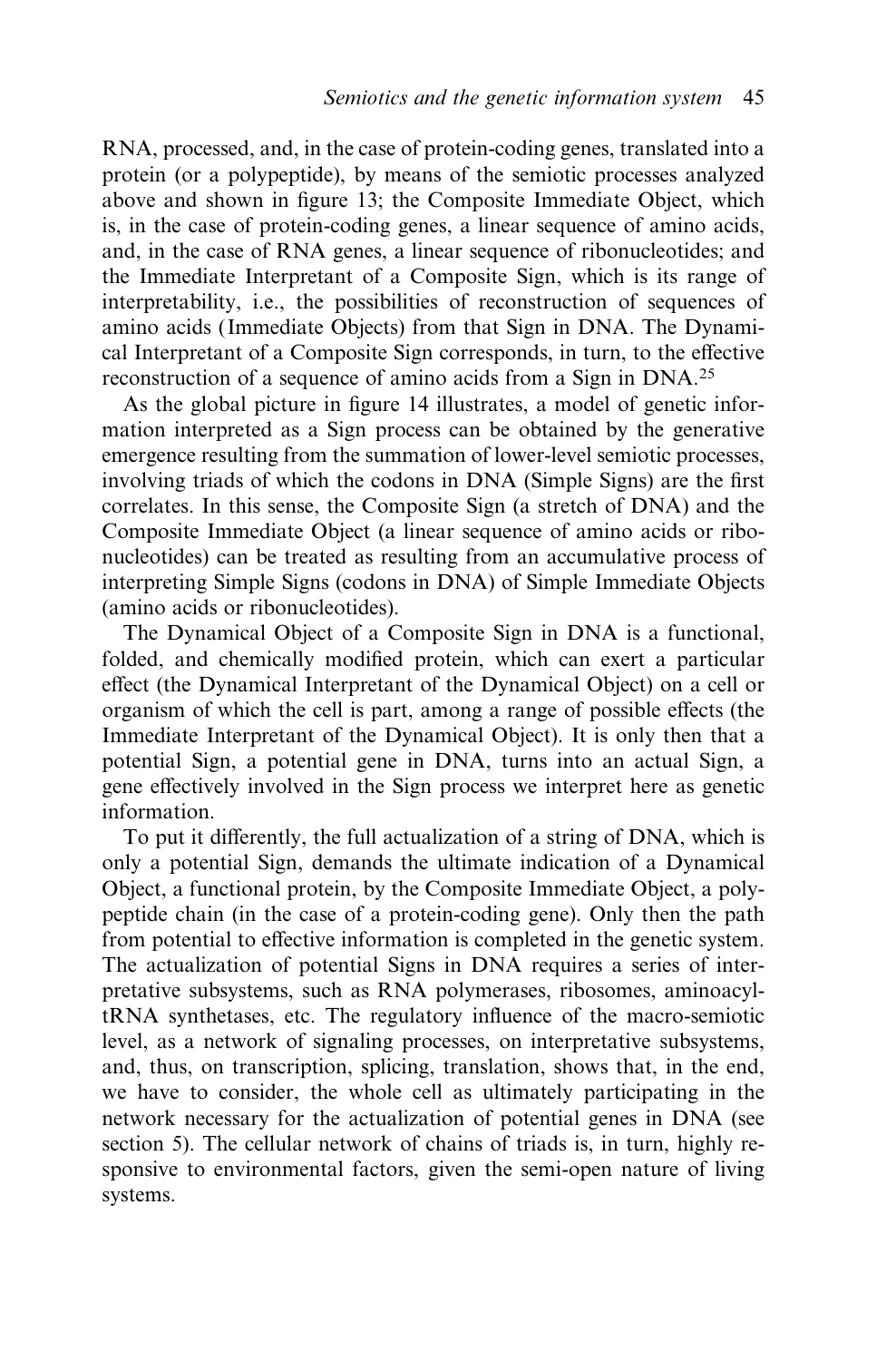Finally, we should consider how the process of actualization of a potential gene in DNA can be embedded into the model of semiosis in three levels shown in figure 8.<sup>26</sup> As figure 15 shows, potential Signs, potential genes in DNA, are actualized in response to regulatory dispositions arising from a network of signaling pathways that elicit cellular specific responses to signals, i.e., to Signs arising from the extra- or intracellular environment.<sup>27</sup> A controlled, regulated answer by a cell is impossible without signaling. When a particular gene product is needed, a signal from the environment activates the expression of a given gene by means of signaling mechanisms. The cell, as an interpreter, answers to an environmental cue by means of a specific alteration of its internal states, triggered by a whole network of signal transduction culminating in a change at some level of gene regulation (for a biosemiotic analysis of signal transduction systems, see Bruni 2003). These relations cannot be understood only in terms of the molecular interactions taking place in the network of signal transduction, because the latter crucially involves triadic-dependent interpretative processes, as the widespread usage of information talk in modeling and explaining signaling pathways clearly suggests. Through signaling pathways, cells are able to interpret Signs from the extra- and intracellular environment as meaning something, that is, being interpretable by the cell as signifying something beyond the chemical carrier of the Sign itself. Thus, the presence of an antigen bound to a membrane receptor may mean, for instance, that the organism is under the threat of a pathogen. In response to such an interpretation of the environment, a signal-transduction cascade can be activated in B-cells, leading to the actualization of genes associated with B-cell activation, and, thus, to specific effects on the B-cell, making it, for instance, engage in a process of presenting peptides derived from the antigen in its cell surface, where they can be recognized by T-cells, leading to T-cell activation. As molecules come to mean something else than just being molecules (in our example, the threat by a pathogen) and cells use them as parts of a process of interpreting its circumstances, something more than chemistry is going on there. Needless to say, there is nothing supernatural or at any rate mystical going on; it is just the case that semantic and pragmatic information plays a fundamental role in the lives of organisms, and information can be interpreted as a semiotic, triadic-dependent process, as we have argued throughout this paper.

Signaling pathways in a cellular system play the role of establishing boundary conditions to processes at the focal- and micro-semiotic levels, downwardly selecting particular strings of DNA, potential genes, to be actualized, among all the potential Signs at the micro-semiotic level that might be actualized at a given time  $t$ . It is the actualization of a specific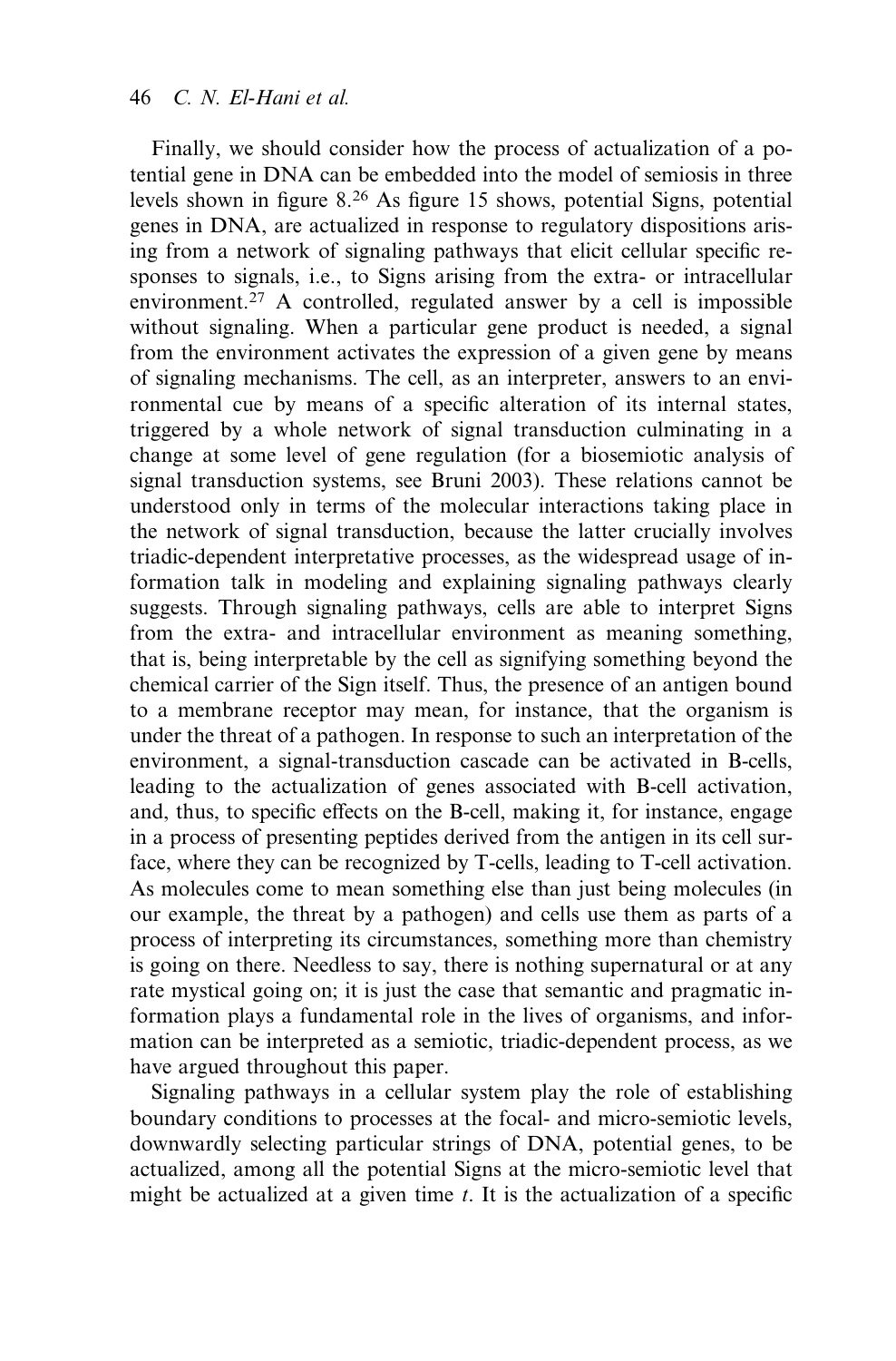

Figure 15. The process of actualization of a potential gene in DNA embedded into the model of semiosis in three levels shown in figure 8. COMPS, COMPO, COMPI, NS, NO, NI, TS, TO, TI,  ${}^{H}S$ ,  ${}^{H}O$ , and  ${}^{H}I$  are used as explained in the previous figures.  ${}^{COMP}S_{1-n}$  stands for potential Signs at the micro-semiotic level.  $\Delta t_1$  and  $\Delta t_2$  in the upper part of the figure indicate the diachronic nature of the semiotic processes involved. At the focal-level of semiosis, we show a chain of triads at the focal level and the global picture shown in figure 14.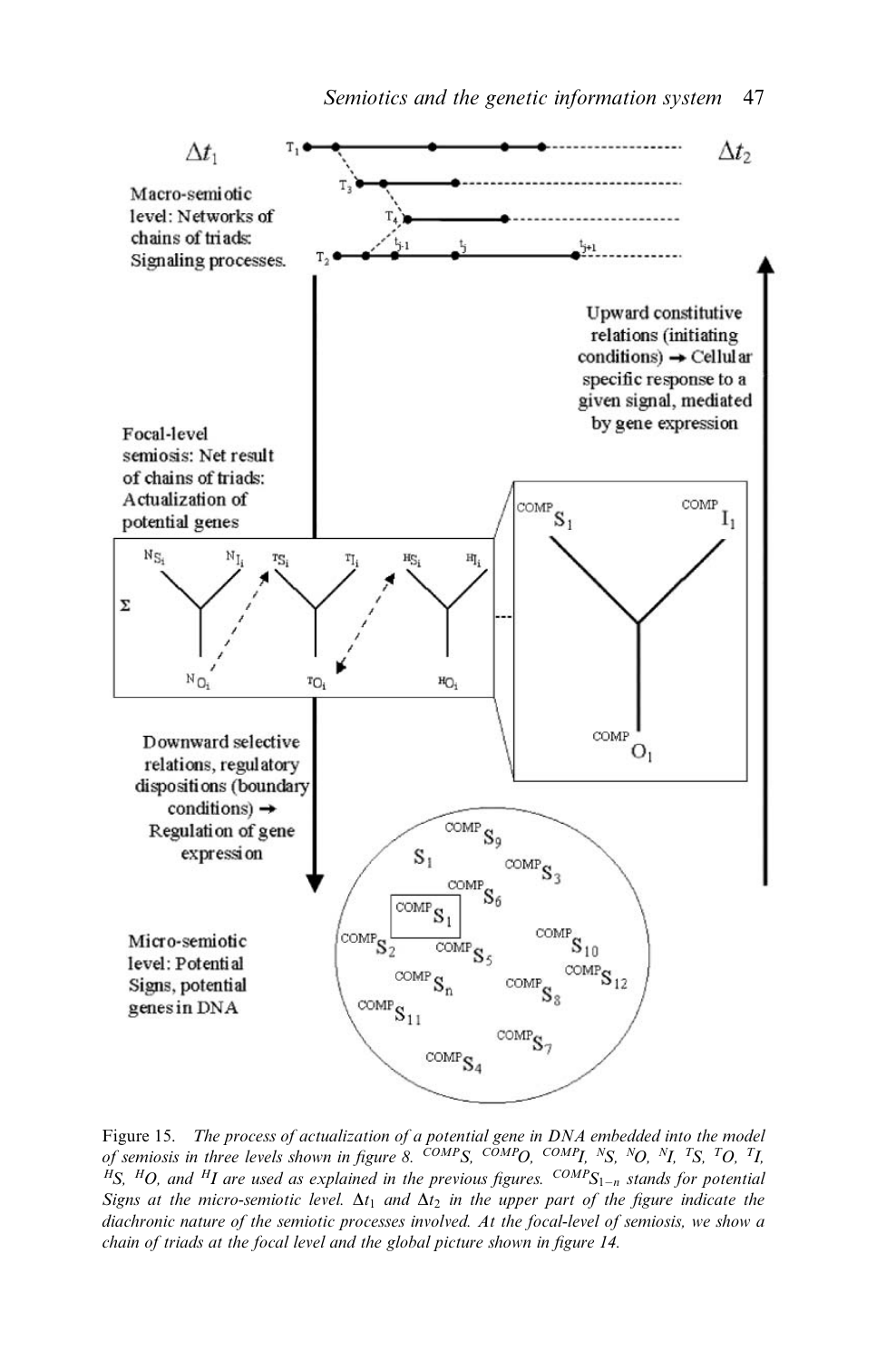set of potential genes (which can — but not necessarily should — include only one element, as shown in the hypothetical case in figure 15) that allows the cell to answer to a given signal in a specific way, by means of Dynamical Objects and their Dynamical Interpretants.

In the whole process of gene actualization, it is the cell and, as Hall (2001) emphasizes, its immediately adjacent peri- and extracellular matrices that carry out the responses to environmental changes. That is, although potential genes in DNA are being actualized in the process of responding to a given intra- or extracellular signal, it is not the case at all that genes are in the command; rather, they are commanded by the interpretive mechanisms of the cell to supply the materials needed for such a response.

# 7. What is genetic information?

In this section, we will come back to the claims we put forward in the end of section 5, namely, that genes can be regarded as Signs in DNA, which can only have an effect on a cell through a triadic-dependent process, which, in turn, *is* genetic information and involves more than just genes as Signs in DNA but also Objects and Interpretants. And, moreover, that information is the process by means of which a form in a Dynamical Object (a functional protein) is communicated to an Interpretant (the reconstruction of a specific sequence of amino acids in a cell) by means of Signs in DNA.

At the focal level of semiosis, the actualization of a potential gene is an emergent process, depending on two sets of constraints (see figure 15): First, as a given organism, as a product of a historical process, does not and cannot contain each and every possible coding string of DNA but rather only a specific set of them, its response to a given extra- or intracellular signal is constrained by the very fact that it contains a restricted set of available potential genes in its genome. According to the model developed in section 6.1, this set of potential genes establishes initiating conditions for the organism's response.

Secondly, a network of signaling pathways at the macro-semiotic level also constrains the organism's response, with the result that the response turns out to be quite specific to a given class of signals. In the general model presented in section 6.1, this amounts to the establishment of boundary conditions by the macro-semiotic level, *i.e.*, to a set of higherlevel constraining conditions that result in the selective choice of a set (which can contain only one member) of potential genes available in that organism's DNA to be actualized.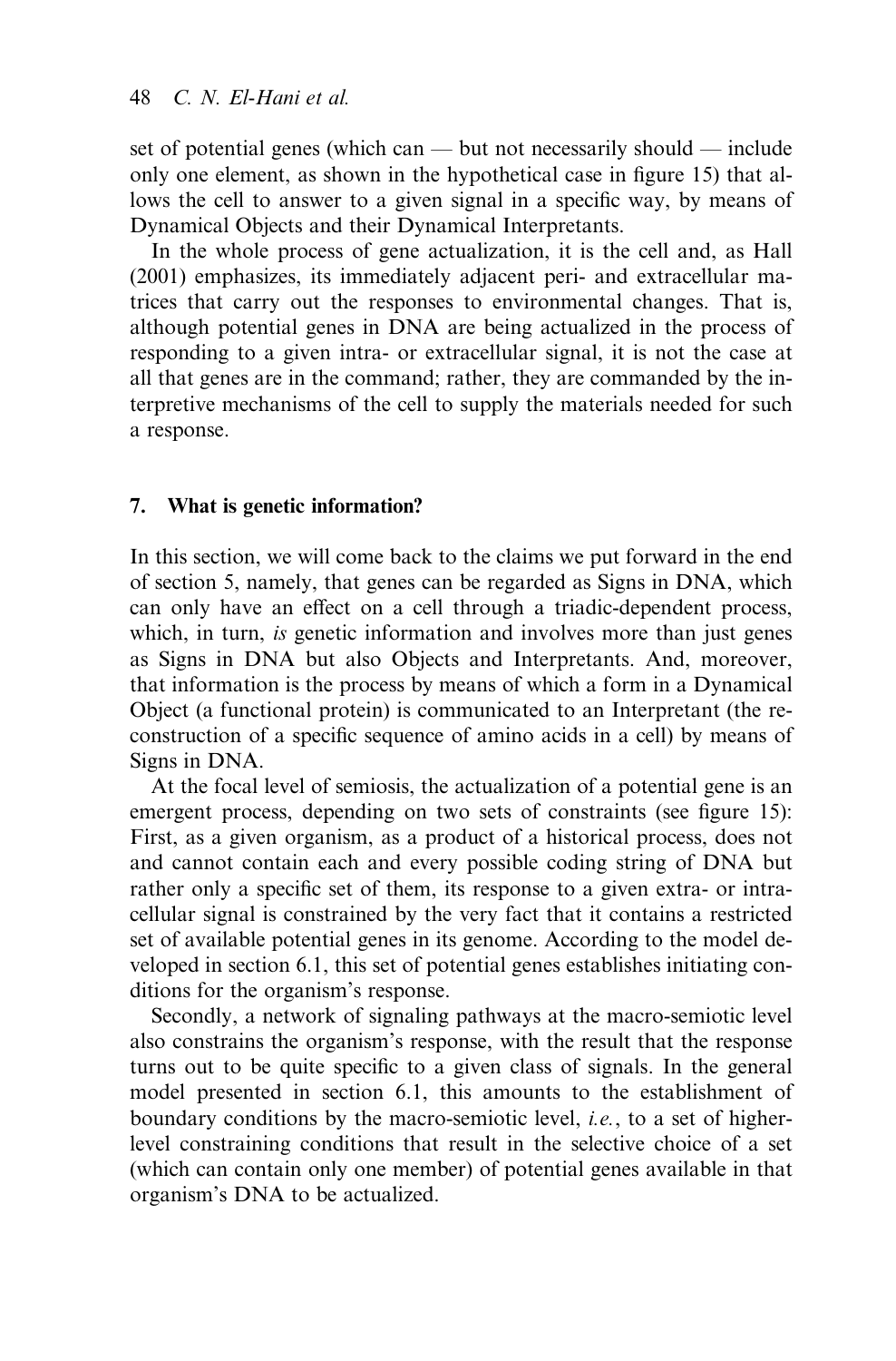But, then, what is, precisely speaking, information in this emergent process? Putting the concepts of information discussed in section 3 to work, we can say that the actualization of a potential gene triggers a triadicdependent process by means of which that gene has an effect on the cell. This process is effective information. A gene has an effect on the interpreter because it mediates, as a Sign, a process by which the form of a Dynamical Object (a functional protein) makes a difference to that interpreter. It is clear, then, that effective information — as defined here — is not contained in DNA, but, rather, is a semiotic process which is irreducibly triadic, involving a gene in action, a dynamical Sign that has an effect on its interpreter by determining an Interpretant (the effect of the Sign as a difference) to stand in a similar relation to something else (the Object of the Sign) as that to which the Sign stands, thus mediating the relation between Object and Interpretant.<sup>28</sup>

In the context of our analysis, we can say that, when a cell, as an interpreter, responds to an environmental cue, by means of a set of signaling pathways that ends up altering its pattern of gene expression, triggering the actualization of a set of potential genes, what happens is that the interpretation systems of a cell are acting to create differences inside the cell in correspondence to differences in the external environment interpreted by them. In response to a state of the system plus its environment, a difference is established between two or more classes of gene expression patterns, in which different sets of potential genes are actualized, that is,  $be$ come elements in effective semiosis, i.e., in effective information, as defined in this paper. These differences in patterns of gene expression have an effect on the cell by altering its internal states, through the action of Dynamical Objects indicated by different sets of potential genes that are getting actualized.

The semiotic analysis developed in this paper suggests that potential genes can be regarded as a kind of 'tacit' representational patterns having strings of DNA as their vehicles. A 'potential Sign' is something that *may* be a Sign of an Object to an Interpretant. A potential Sign, therefore, is a Sign which is not involved in effective semiosis (i.e., effective information), in a given time  $t$ . Potential information is defined here as a process of communicating a form embodied in an Object to an Interpretant through the mediation of a Sign that could take place in a given moment (see section 3). A potential gene, as a potential Sign, is just one element in semiosis. This means that potential genes, as patterns in DNA, are *not* and, also, do not carry information. Rather, they are only the first correlates of a triadic-dependent process that we define here as information. Potential genes and, therefore, DNA, *carry, harbor, convey* only the potentiality of a process we call 'information.'<sup>29</sup>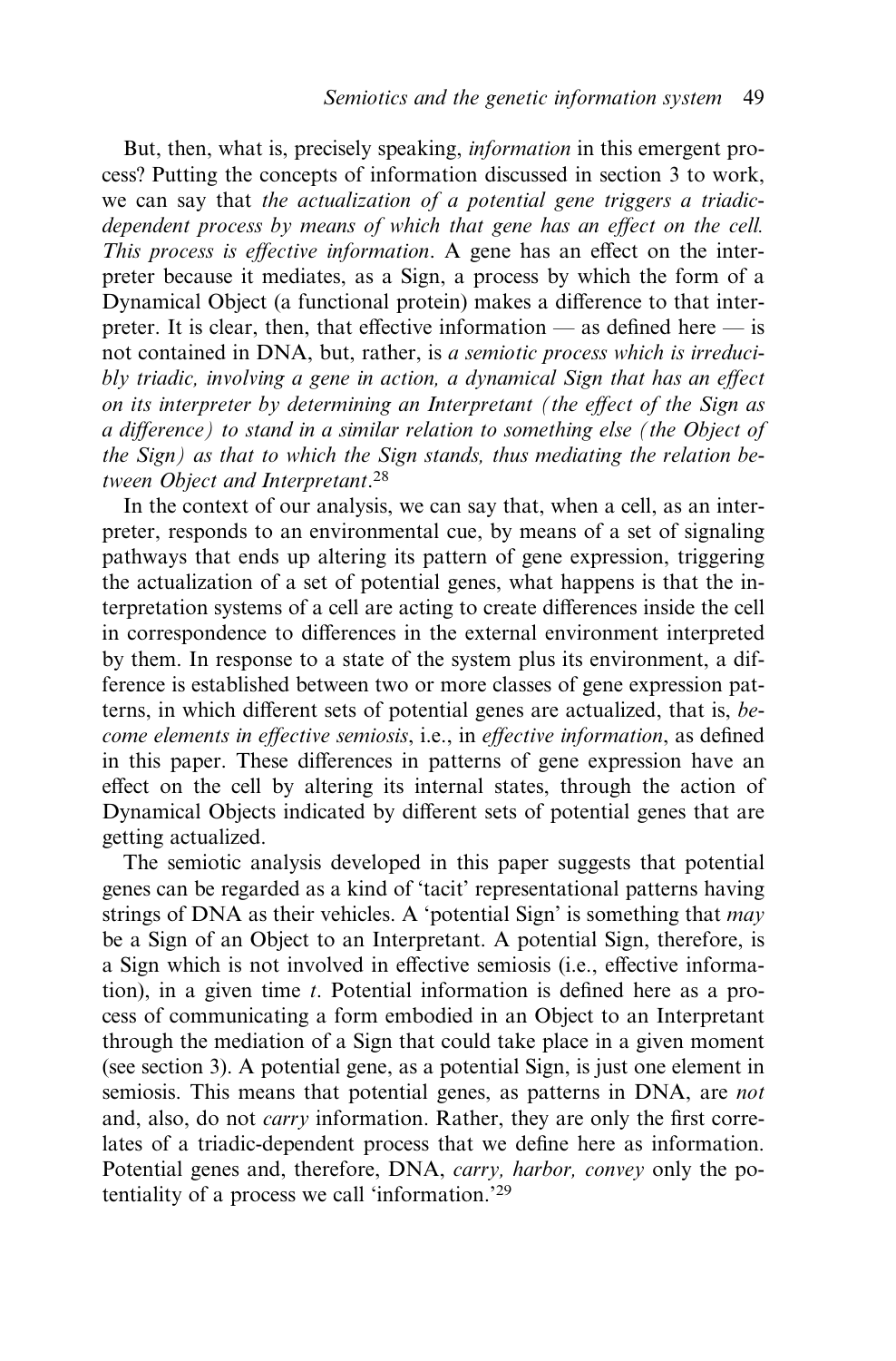Even if potential genes are treated as patterns in DNA, it will still be the case that to have any effect on the cell as an interpreter they must be subordinated to information as a process, an idea which is consistent with the general claim, in process philosophy, that substances are conceptually and ontologically subordinated to processes (Rescher 1996). It is within such a process perspective that we treat potential genes as potential Signs, a kind of disposition or pattern showing propensities for having certain effects on interpreters, i.e., as potential (semiotic) processes, or tendencies. That is, the framework developed here gives privilege to processes, not substances, and treats propensities or general tendencies as real. In these terms, it can be made consistent with the general picture about genetic information we find in current molecular biology and genetics, provided that this picture is reinterpreted within a general process philosophical stance.<sup>30</sup>

Effective information, in turn, is not carried by and cannot be identified with entities in DNA, but is, as defined here, the very triadic-dependent, semiotic process by means of which a gene can have any effect on a cell. As such a process, it irreducibly involves Signs, Objects, and Interpretants in a dynamical relationship. Notice, moreover, that it is the interpreter that coordinates the semiotic processes at stake. Biologically speaking, the genetic material does not do things to the cell, but, rather, it is the cell, as an interpreter, that does something with the genetic material.

The semiotic analysis we developed also allows us to offer an interesting account of the 'transmission' of information. It is not effective information that is being communicated when we observe, for instance, 'vertical transmission,' say, from parent to offspring.<sup>31</sup> From the perspective of our results, what is being communicated is only potential information, i.e., the potentiality of the process we call information, which can be said, as explained above, to be carried by stretches of DNA. Signs in DNA will only become elements in effective information when interpreted by the cell. Effective information itself cannot be carried from one system to another, but only potential information can be 'carried' by the first correlates of triads, Signs (the vehicles of which, in biological systems, are typically physicochemical entities).<sup>32</sup>

In this connection, we think Jablonka points in the right direction when she uses the term 'transmission' (taking into account Oyama's criticism of the typical usage of informational terms in biology) 'not for the handing over of preexisting entities, but to denote any process that results in an organization pattern from one entity being reproduced in another. Thus, when talking about heredity, an entity is related to others by special processes that lead to the reconstruction of its organization in those other entities' (Jablonka 2002: 588–589). Considering the genetic inheritance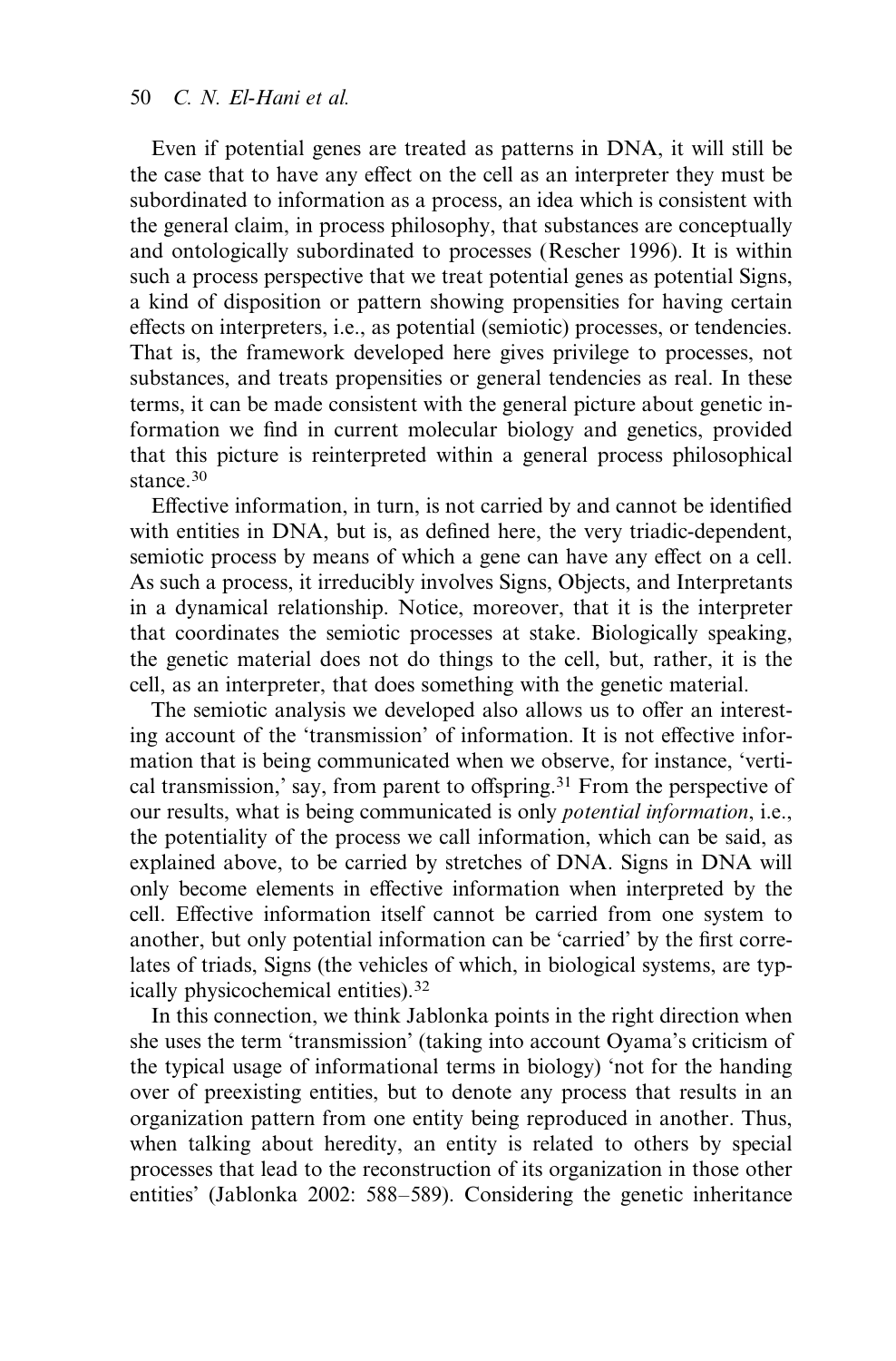system, this can be taken to mean, in our terms, that the pre-existent entities that are transmitted from one generation to another carry only potential information. They are 'fossils' in DNA, which will become, only when actualized. Signs in action, developmental resources (among others) in a set of processes that will end up reproducing the form or organization of an entity in other entities.

If we consider the communication of forms by genes from an evolutionary perspective, we will be in a position to claim that in this case forms are communicated from Dynamical Objects (functional proteins) to interpreters through genes as Signs, this being the reason why the Dynamical Object is the primary constraining factor in semiosis (see figure 5). To clarify the matter, suppose, for the sake of the argument, that a stretch of DNA which codes for a sequence of amino acids that does not indicate any functional protein suffers a mutation in time  $t_1$  that turns it into a potentially functional gene, *i.e.*, that, after that mutation, if that potential gene is actualized, it will indicate a functional protein. This protein, in turn, plays an adaptive role in a given lineage, affecting the likelihood of survival and successful reproduction of the organisms carrying it in  $t_1$ . That potential gene, that fossilized Sign in DNA, will tend to be preserved by natural selection in the future generations of that lineage, in times  $t_2, t_3, \ldots, t_n$ , if the selective regimen remains the same in the significant variables affecting the survival and reproduction of the organisms at stake. The form of the Dynamical Object in  $t_1$  increases the chance of the Sign indicating it being present in the next generation of interpreters, in  $t_2$ , in high frequency. The form of the Dynamical Object is communicated to the interpreters in the future generations through the mediation of the Sign. It is in this sense that we can say that form is communicated, from an evolutionary perspective, from a functional protein, as a Dynamical Object, to a gene, as a Sign. Notice that we are not postulating any inversion of the central dogma (as if sequences of amino acids in proteins might determine sequences of nucleotides in DNA). We are referring, rather, to the effect of functional proteins on the likelihood of certain Signs, certain genes, being present in future generations.

In somatic time scale, in a given generation, the form — as a type  $33 - 1$ which was evolutionarily communicated from a Dynamical Object at  $t_1$ — as a token of that type — to the interpreter by the mediation of the Sign is then communicated from the Sign to the Dynamical Object  $-$  as a token of the type which was communicated — in  $t_2$ , through the mediation of the Interpretant. Thus, the interpreter will be able to produce through habits acquired in evolution and development a new token of the Dynamical Object. Examining the process, therefore, from a proximal, rather than a distant (evolutionary) perspective, we can say that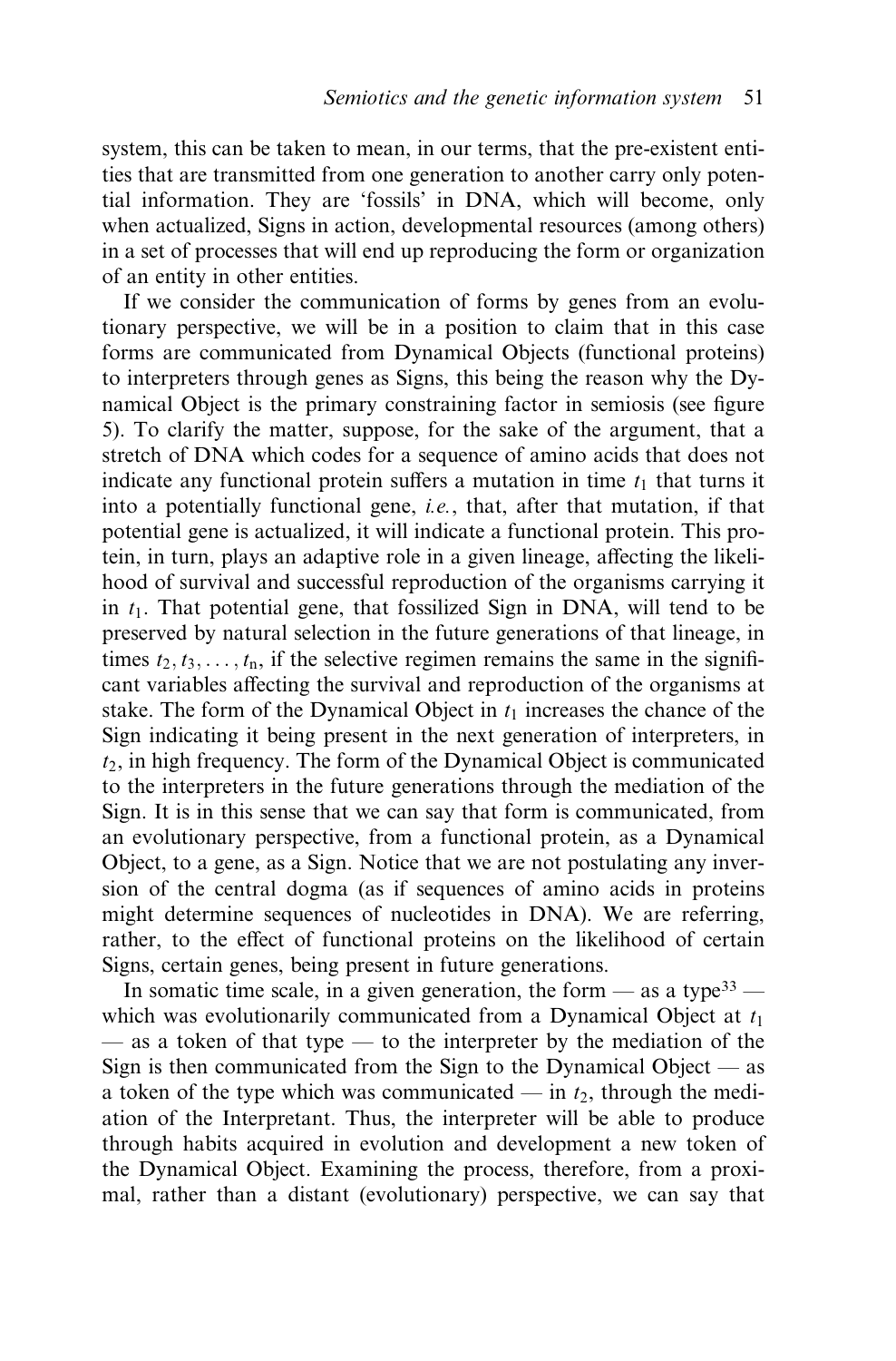effective information is a process by means of which a form is communicated from <sup>COMP</sup>S (as a fossilized Sign) to <sup>COMP</sup>O through <sup>COMP</sup>I, indicating a Dynamical Object, the final form of which will depend on constraints established by both COMPS (at the micro-semiotic level) and a series of habits, regularities, at work at the macro-semiotic level. When a Dynamical Object, a functional protein, is finally put into action in a cell, its actual effect on the cell, its Dynamical Interpretant, takes place in  $t<sub>2</sub>$ . The presence of that functional Dynamical Object in a given cell at  $t_2$  is mediated by the communication of the fossilized form as a Sign, which constrains the future semiotic processes in daughter cells. This constraint on the future semiotic processes increases the likelihood of repeating the successful, adaptive past interactions with the circumstances.

A final argument should be offered to support the claim that information should be identified with a process by which a sign has an effect on an interpreter, and not with any single element of the triadic-dependent process itself. To build this argument, let us consider in turn each element in a triadic-dependent process that might be regarded as information. Consider, first, that the presence of a given Sign S in DNA cannot be information in itself, since S is present in each and every cell of an organism, even in those in which it is not expressed and, therefore, has no actual effect on the cell. Secondly, consider that the presence of a Dynamical Object in a given cell do have an effect on it, as its Dynamical Interpretant. Nevertheless, the Dynamical Object has an effect on the cell by means of the communication of its form to an Interpretant by the mediation of the Sign. Information lies in the process of communicating a form, of in-form-ing the interpreter, and not in the form itself of the Dynamical Object. By the same token, we should not identify information with the Immediate Object, which simply indicates the Dynamical Object. Thirdly, the Immediate Interpretant is the range of interpretability of a Sign, and, thus, it doesn't have by itself an effect on the interpreter, but is rather a set of habits that allows something to mean something else and, thus, have an effect on the interpreter. Finally, we should consider the possibility that an environmental cue  $E$  to which a given cell responds is information. Surely, there are reasonable grounds for claiming that an environmental cue is 'informative,' and, no doubt, when we focus on the cell as a whole, a cue E to which the cell responds is involved in a process by which it has an effect on the interpreter (the cell). On then grounds of the framework developed here, we will call this process 'information.' However, by exploring this intuition further, and focusing on the relation between E and changes in gene expression as a subset of possible responses, we can see that when a cell answers to  $E$  by changing its pattern of gene expression, it is as if a 'fossilized' Sign in its DNA 'comes alive,' allowing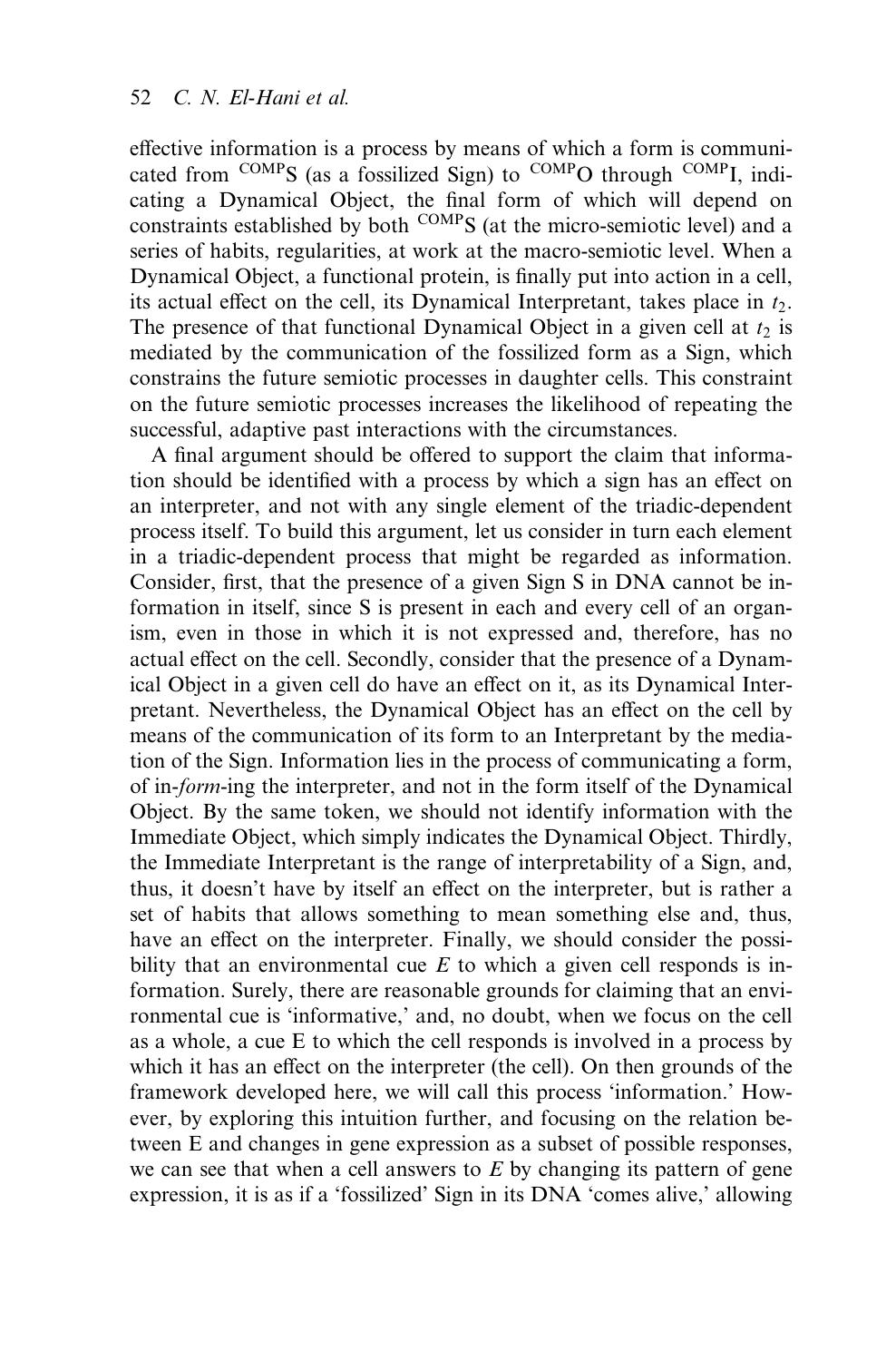the cell to answer to  $E$ . That is, the cell can retrieve, given the genetic mechanisms of transmission of potential Signs, past successful, adaptive interactions with environmental cues that have the same character as  $E$ in evolutionary events that happened to the lineages from which a given organism descends. But this means, then, that the cellular system operates to answer to a difference in its environment by *changing its internal states*. We should still look, in this case, inside the cellular system in order to find the change which takes place when it answers to an environmental cue. We are back, then, at the focal level of our analysis, and, at this level, we already discarded Signs in DNA, Immediate Objects, Immediate Interpretants, Dynamical Objects, and Dynamical Interpretants as possible single 'bearers' or 'units' of information. We reach, as a conclusion of this argument, the same idea we have been advocating throughout this paper, namely, that genetic information is a triadic-dependent, semiotic process.

#### 8. Concluding remarks

In this paper, we developed an analysis of the genetic information system which is, in our view, in full accordance with Peirce's theory of Signs and his general process approach to philosophy. Consider, for instance, the claim that potential genes carry only the potentiality of information interpreted as a process rather than an entity, and, accordingly, that information, not even in a potential sense, corresponds to sequences of nucleotides in stretches of DNA. This idea can be straightforwardly related to the claim that a sequence of nucleotides has no intrinsic meaning in the absence of a cell to interpret it. Furthermore, DNA becomes effective information only when it is used as 'data' (Atlan and Koppel 1990) (or, as we prefer, Signs) by an active and complex system of interpretation in the cell, i.e., when potential genes are actualized in response to intra- and/or extracellular signals. A nucleotide sequence means nothing apart from the dynamics of the cell. This is exquisitely consistent with Peirce's claim that '. . . it is impossible to deal with a triad without being forced to recognize a triad of which one member is positive but ineffective, another is the opponent of that, a third, intermediate between these two, is allpotent' (CP 4.317). Signs in DNA, potential genes, can be understood, if we borrow Peirce's terms, as being 'positive but ineffective.' Indeed, DNA, in a cell system, cannot do anything by itself, while the cell, in turn, can do things with DNA, by actualizing potential Signs fossilized in it, so as to indicate some useful molecule, say, a functional protein (an 'opponent'), a Dynamical Object, which determines a third, a Dynamical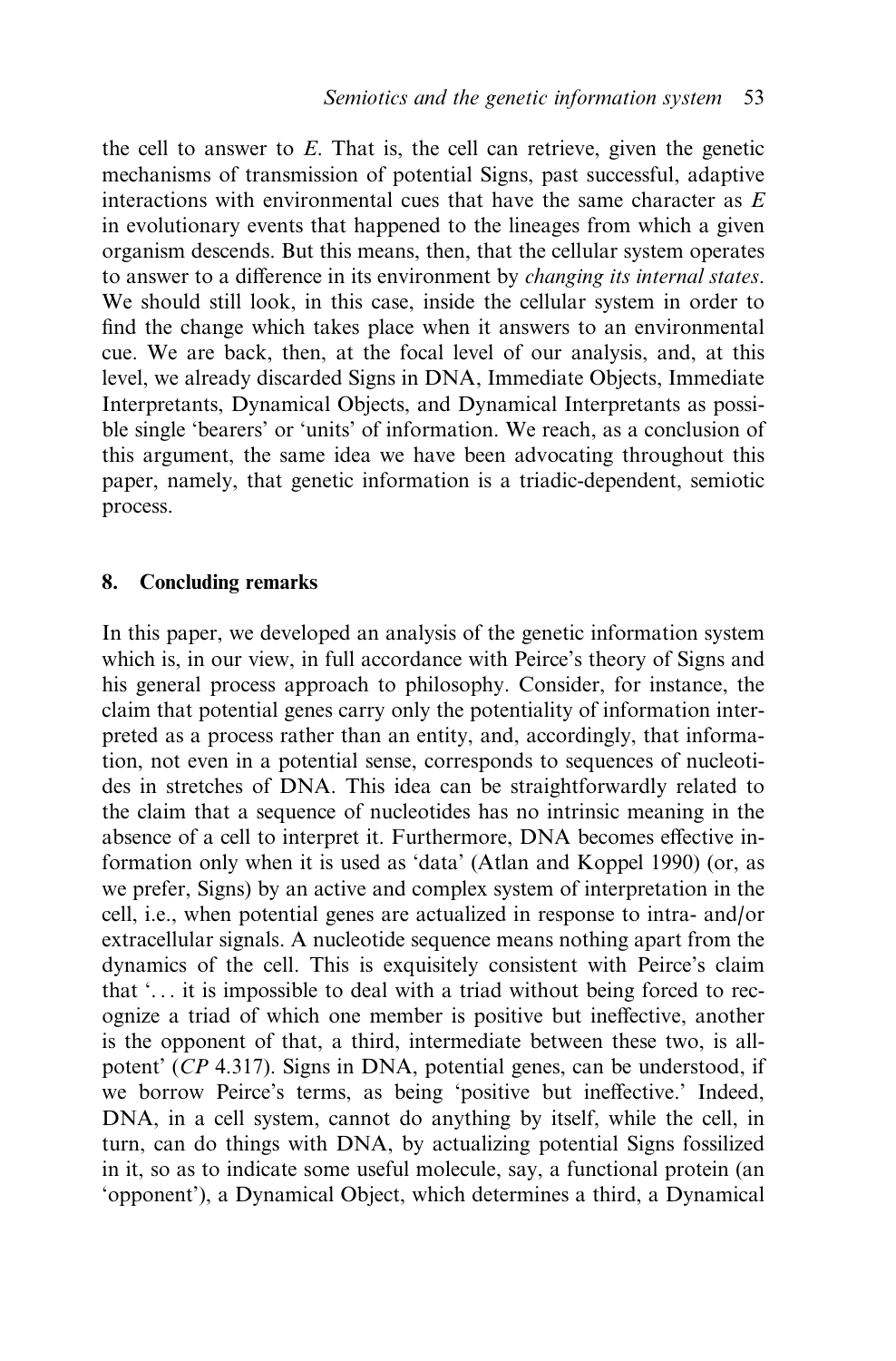Interpretant, which is 'all-potent,' playing a given function or resulting in a given dysfunction, depending on the specific case at stake.

Furthermore, the account developed here is also in accordance with the general picture of genes and how they are expressed in molecular biology, with the fundamental difference that information is differently conceptualized. Surely, this partly stems from the fact that we opted to present here a more conservative interpretation of our results, leaving a bolder interpretation — roughly similar to Neumann-Held's 'molecular process gene concept' (see Neumann-Held 1999, 2001; Griffiths and Neumann-Held 1999) — for further discussion in future works. One can consider, however, the compatibility of this conservative interpretation with molecular biology as a strength rather than a weakness of the account, since it can be taken to mean that it is possible to develop in this way a more consistent understanding of 'information' which can be smoothly integrated into established knowledge in molecular biology. It is just a question, then, of evaluating the pros and cons of building a semantic/pragmatic concept of information inside current paradigms in molecular biology, or of striving for promoting a conceptual revolution in this science and other fields from the standpoint of biosemiotics. One or the other project will seem attractive for different groups of researchers.

The arguments developed in this work hopefully show how the conceptual and methodological tools offered by biosemiotics can help us make it more precise what is information in biological systems. Thus, we may go beyond the unfortunate situation of information talk in biology as a loose bunch of metaphors with no clear meaning, to such an extent that some philosophers have suggested that the best thing to do would be to eliminate it. We hope our arguments have shown how biosemiotics can contribute to the project of building a theory about information in biology, including both semantic and pragmatic dimensions of information.

Rather than eliminating information talk from biology, the biosemiotic point of view regards it as essential to a way of conceiving biological systems that grasp their fundamental difference from standard chemical and physical systems. It is just the case of employing adequate tools, such as those offered by Peirce's theory of signs, to clarify the nature of information in a living system. Consider, for instance, Oyama's (2000 [1985]) argument that, while genes are represented as if they contained information about how an organism will develop, they will continue to be treated as determining causes, lending support to genetic determinism. The notion of information arising from the biosemiotic analysis presented above suggests that the problem is not really in the notion of information in itself, but rather in the way information has been typically conceived in genetics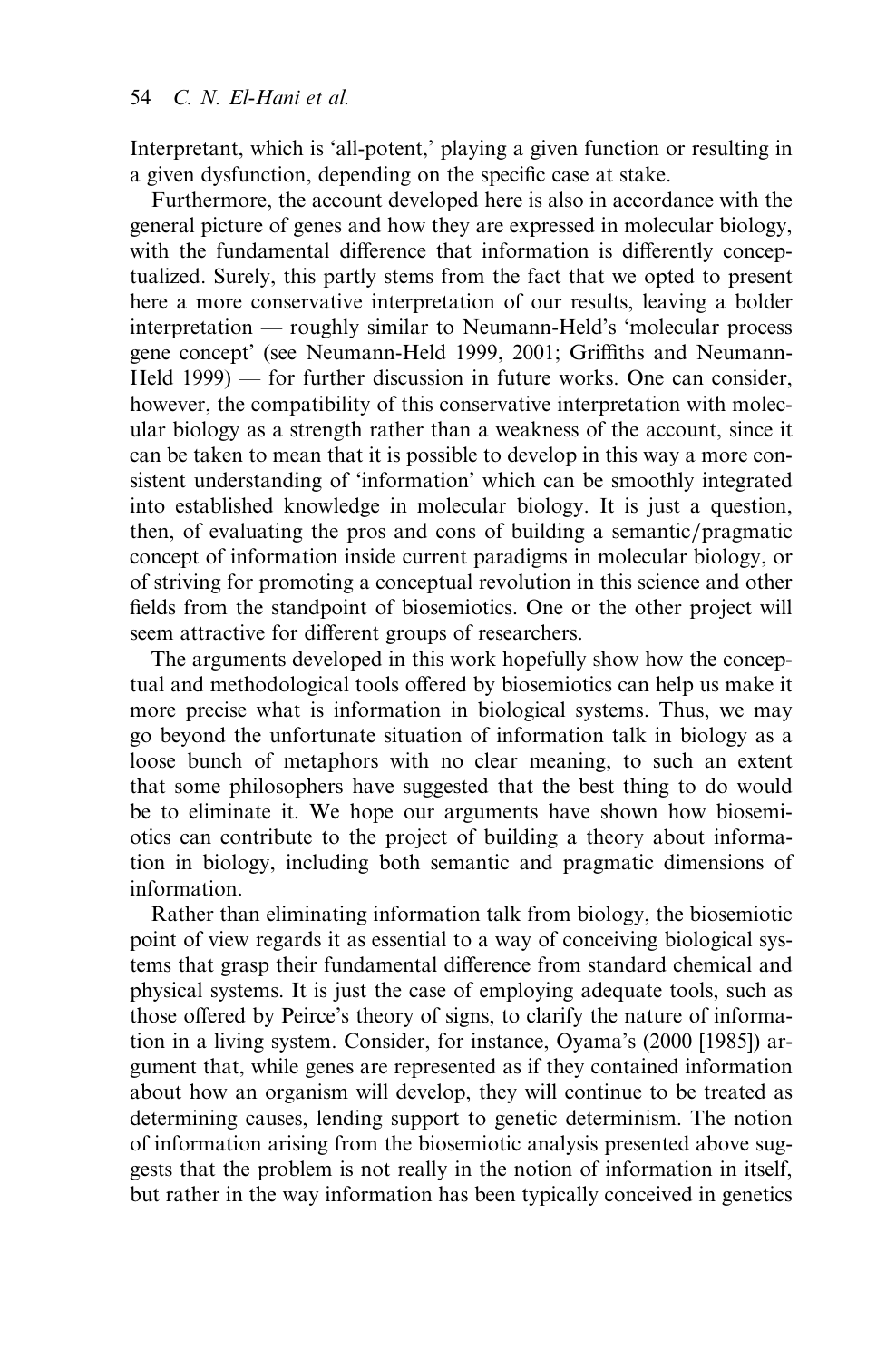and molecular biology, namely, in such a way that it was reduced to merely sequential information in a string of DNA. If we consider, as above, that strings of DNA only contain potential genes; that potential information, although arguably carried by stretches of DNA, should be treated as the potentiality of a process; and effective information is a triadic-dependent process including not only Signs in DNA but also Objects and Interpretants, we will be in a much better position to picture information as being fundamentally dynamical and distributed, being related not only to genes but to any structure that can act as a Sign. Maybe, we can even follow Keller (2000: 146) in her suggestion of a cellular program that is not limited to DNA, but is rather a shared program in which all cell components function alternatively as 'instructions' and 'data' (or, more precisely, Signs).

Williams (1997: 476–477), in his summary of a symposium promoted by Ciba Foundation to discuss the future of the reductionist approach in biology, states that the biggest challenge to reductionism comes from the concept of information. Some participants of that meeting, he reports '. . . felt that a deeper understanding of the role of information may yet throw a spanner in the grand reductionist scheme.' In a sense, he argues, information in biological systems is 'fully consistent with' reductionist principles of physics and chemistry, because it is 'carried and received by molecules.' In terms of a biosemiotic analysis, these molecules that carry and receive 'information' are regarded as just potential Signs. These potential Signs, however, to be effectively 'informational' should be part of triadicdependent, semiotic processes, involving more than just these potential entities, as we argued above. The conclusion that information is a process rather than an entity shows how a careful analysis of what is information in biological systems, based on a coherent framework such as that of semiotics, can indeed overcome a one-sided reliance on reductionist approaches to biology.

According to the picture presented in this paper, the meaning of a gene is highly context-sensitive. After all, information is highly contextsensitive, and genes can only mean something by being Signs within a triadic-dependent process defined here as information. A Peircean approach to the concepts of gene and information entails that both should be seen in the contexts in which information is handled by an interpreter, a conclusion which is in accordance with ideas stressed by a number of authors involved in the debates about these concepts (e.g., Nijhout 1990; Keller 2000; Hall 2001; Jablonka 2002) and highlights the pragmatic dimension of genetic information. The meaning of a gene is not contained in the sequence of nucleotides in a string of DNA, but rather emerges as a process involving the larger system by which genes are interpreted.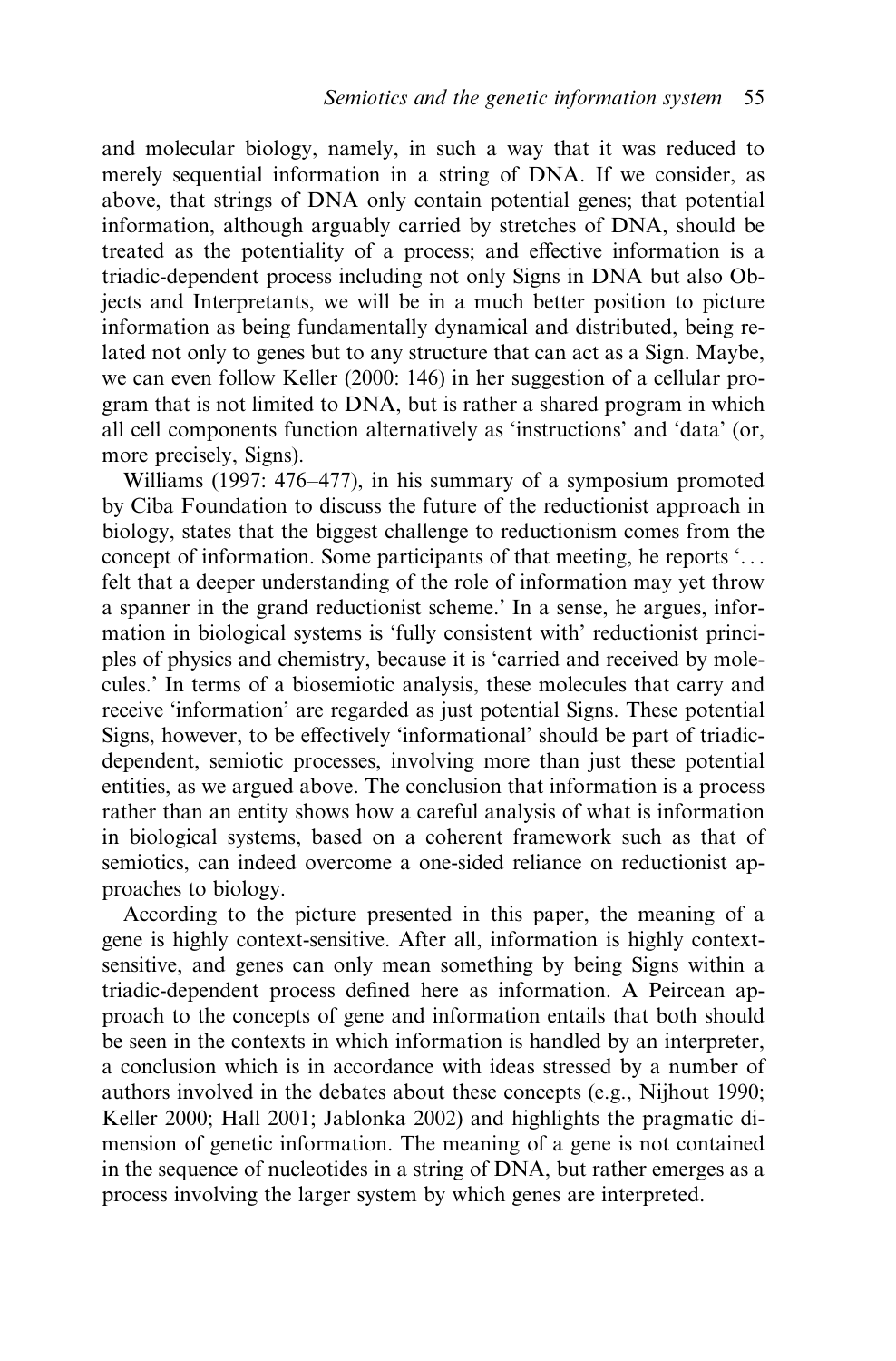As Hall (2001) emphasizes, however, one of the major unresolved problems in biology is how to place genes *in context*. His answer is in agreement with our conclusions in this paper: 'Simply, the gene's home, context, and locus of operation is the cell.'<sup>34</sup> This may seem at first sight too obvious to be of any relevance. Nevertheless, as Hall stresses, we have been slow to recognize that the cell is not only the place where genes reside, but 'the cell enables the gene, allowing it to play its role(s) in development and evolution' (Hall 2001: 226).

The very fact that the mainstream representation of genes is such that all information in a cell ended up being deposited in DNA shows how slow we have been to recognize that DNA is enabled by the cell to perform the roles it performs. As a consequence of the semiotic analysis offered in this paper, the interpretation of what is information in a cell system and, in particular, of how potential Signs in DNA can be actualized so as to be part of effective information, clearly ascribes to the cell, as an interpreter of Signs in DNA, the capacity of enabling genes, much in the sense proposed by Hall (2001). Cells enable DNA to perform its roles by harnessing the behavior of this macromolecule so as to make it operate in a particular way that is demanded by a given environmental situation a cell faces at certain locations and times. The mechanisms that allow cells to constrain the operation of DNA to their own needs involve the establishment of boundary conditions by a macrosemiotic level of signaling pathways, as discussed above. They show that DNA molecules are governed by the cell, rather than command the cell in a dictatorial way, as the metaphors of genetic 'programs' and 'controllers' suggest. Biological systems function by means of a 'democratic' rather than a 'dictatorial' control structure, *i.e.*, there is neither genomic nor metabolic supremacy over other cellular processes (Bruggeman et al. 2002).

The recognition that the cell is the context of genes unravels new and difficult challenges, for instance, that of identifying and understanding the spatial and temporal contexts (often quite complex and multifaceted) in which genes operate, or, as Hall (2001: 228) puts it, 'to unravel the epigenetic code underlying developmental evolution,' which is far more complicated than the genetic code of four 'letters' arranged in groups of three, encompassing a whole array of genetic and non-genetic factors that ultimately lead from genotype to phenotype by means of development. We should leave, however, the analysis of other biological features relevant to the project of a semiotic analysis of the genetic information system for subsequent works. The arguments developed in this work are, in our view, sufficient to show both the relevance and the far-reaching consequences of such an analysis.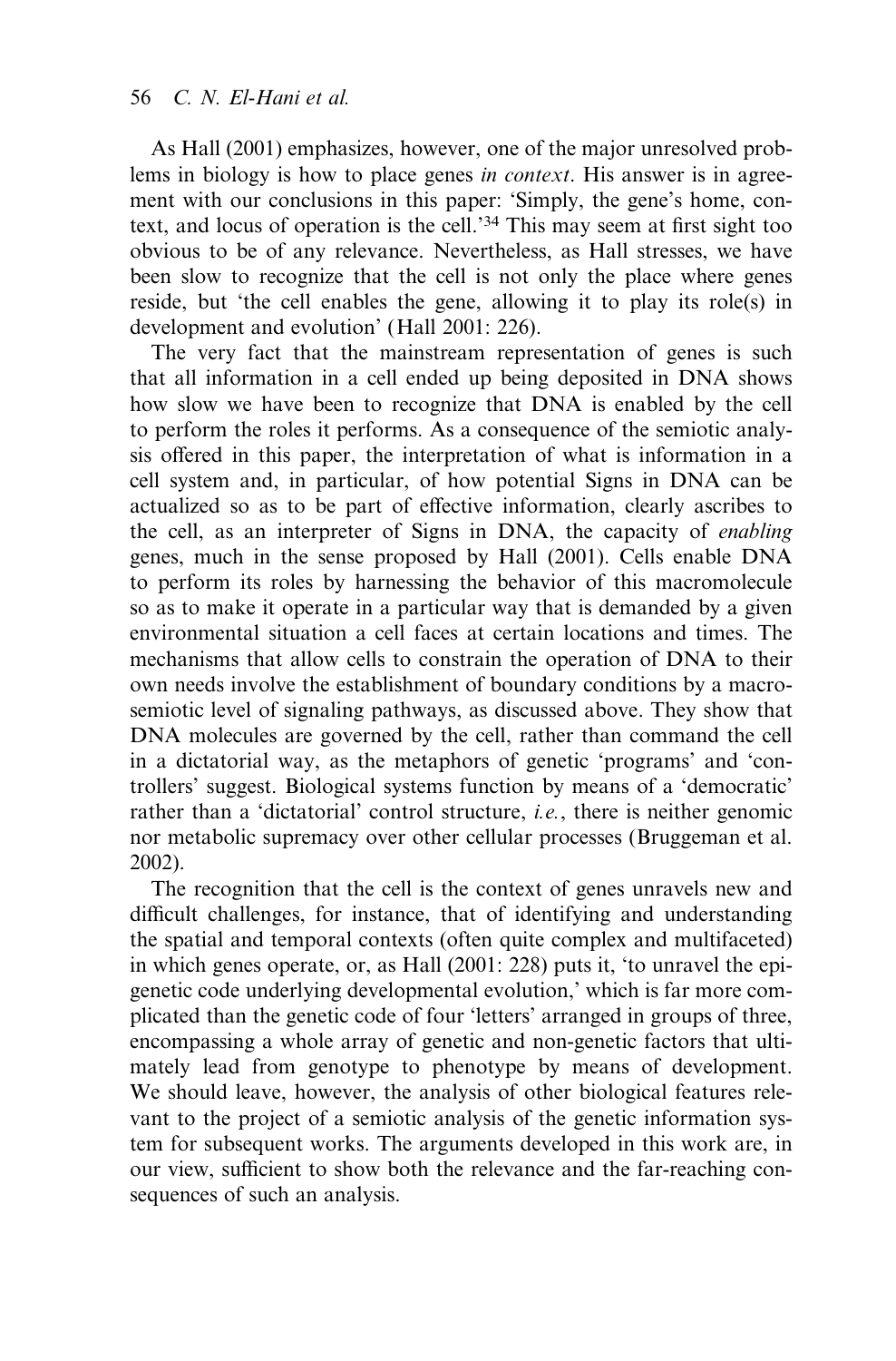#### **Notes**

- Charbel Niño El-Hani thanks the Brazilian National Research Council (CNPq) for research grant number 302495/02–9, post-doctoral studies grant number 200402/03–0, and funding of the project number  $402708/2003-2$ . João Queiroz thanks the State of São Paulo Research Foundation (FAPESP) for the post-doctoral studies grant number 02/09763–2. Claus Emmeche thanks the Faculty of Science, University of Copenhagen. We are indebted to Jesper Hoffmeyer, Kalevi Kull, Luis Bruni, Mia Trolle Borup, Peter Harries-Jones, Soren Brier, Alexei Sharov, Don Favareau, and Lenny Moss for discussions in the presentation of a previous version of this paper at Gatherings in Biosemiotics IV in Prague in 2004. We are also thankful to Wolfgang Hofkirchner and Toshiyuki Nakajima for their comments about the paper while one of us (C.N.E.H.) were visiting the Center for Advanced Studies in Information and Communication Technologies and Society (ICT and S) at the University of Salzburg.
- 1. For critiques of this way of representing DNA and, consequently, genes (if they are regarded, as usual, as strings of DNA), see, among several other works, Oyama 2000 [1985]; Nijhout 1990; Moss 1992; Smith 1994; Sarkar 1996; El-Hani 1997; Keller 2000).
- 2. It is important to avoid losing from sight that the distinction between gene-P and gene-D is not identical to the distinction between classical and molecular genes. Molecular entities can be treated as genes-P. For details, see the original works.
- 3. This is only a methodological decision, made for the sake of simplicity. We intend to build a theoretical framework for future analyses on the grounds of the more well established case, subsequently applying it to more difficult and less well-known cases.
- 4. 'Sign' was used by Peirce to designate the irreducible triadic relation between S, O and I as well as to refer to the first term of the triad (sometimes 'Representamen'). Some commentators proposed, then, that we should distinguish between 'Sign in a broad sense' and 'Sign in strict sense' (e.g., Johansen 1993: 62). Charles Morris (see Nöth 1995: 80) proposed the use of the expression 'Sign vehicle' in the place of 'Sign in strict sense.' We will systematically use the term 'Sign' in this paper to refer to the first term of the triad, and 'semiosis,' to refer to the whole triad. We will not use the expression 'Sign vehicle' often but sometimes we will employ it due to its interesting metaphorical connotations in the case of biological systems, in which the first term of a triadicdependent process is typically a physical entity, such as a molecule or set of molecules, as, e.g., DNA. In these cases, we apply the notion of 'Sign vehicle' especially to emphasize the 'material quality' of a Sign (CP 5.287).
- 5. When a part or subsystem of a system is the interpreter, its actions as an interpreter will be typically subordinated, i.e., regulated by the system as a whole (that we will call, in this case, a 'global' interpreter). We can call, as Jablonka (2002), the subordinated interpreters 'interpretative systems' within a global interpreter. It can happen that a system loses its control over one or more of its included interpreters. In this case, dysfunctional states may result from the interpretation of Signs in that system. It is possible to analyze in these terms, for instance, events in carcinogenesis in which stretches of DNA are transcribed in a place and/or time in which they were not supposed to be transcribed. These would be misinterpretation events. By 'misinterpretation,' we mean the interpretation of a Sign that does not lead to a successful coping with a system's circumstances, i.e., that does not contribute to the maintenance of the dynamic stability of a system in a given circumstance.
- 6. In the context of our analysis, we will not employ the concept of Final Interpretant. It will not play an important role in our current arguments, and, thus, we consider we can leave it to subsequent works.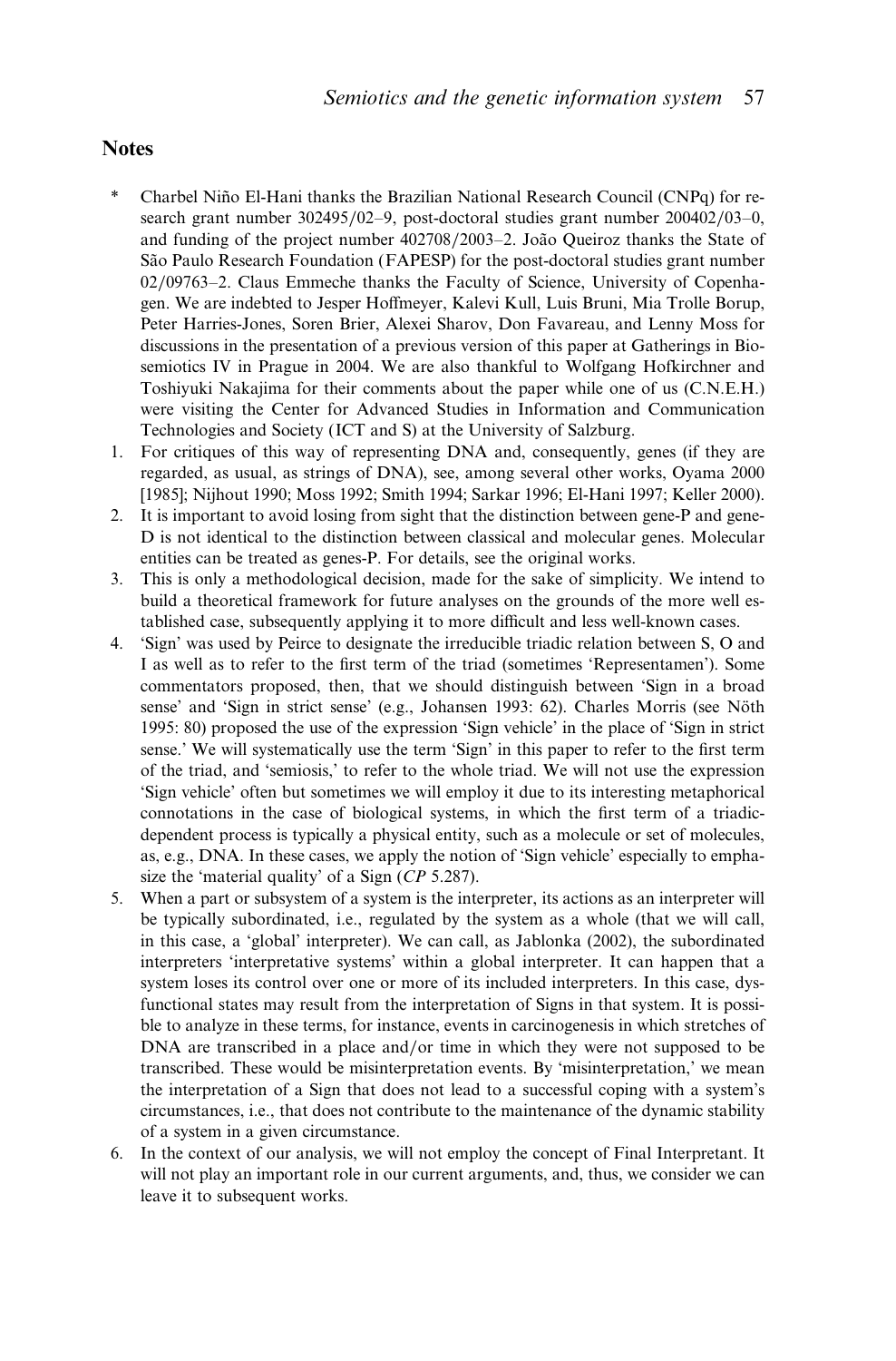- 7. Notice that our argument is grounded on a passage found in a late work by Peirce, in which the idea of a Sign as a medium of communication of a form is prominent  $(EP 2)$ 2.544, note 22; also EP 2 2:329, EP 2 2:389–2.391).
- 8. These books are also the basic sources in this section, unless otherwise noticed. As this section only summarizes some elementary ideas in cell and molecular biology, any reader who doesn't feel any need of perusing these notions can simply skip it.
- 9. If alternative splicing does not occur, it will be the case that Signs in DNA and Signs in mature mRNA will be equivalent.
- 10. In the case of genes, the Objects at stake are entities, as described above. Nevertheless, it is important to bear in mind that, in Peirce's framework, it is not the case that the Object of a Sign should necessarily be an entity, a thing, or even an existent. Consider, for instance, the following passage: 'The Objects — for a Sign may have any number of them — may each be a single known existing thing or thing believed formerly to have existed or expected to exist, or a collection of such things, or a known quality or relation or fact, which single Object may be a collection, or whole of parts, or it may have some other mode of being, such as some act permitted whose being does not prevent its negation from being equally permitted, or something of a general nature desired, required, or invariably found under certain general circumstances' (CP 2.232).
- 11. Symptomatically, Godfrey-Smith (1999) and Griffiths (2001) argue that developmental information is not stored in the genetic code, because the formal coding relation between codons in DNA and amino acids in polypeptides specifies only the primary structure of proteins. To be more precise, we should consider here proteins that acquire their mature conformation spontaneously. These proteins show the property of selfassembly. In this case, the three-dimensional structure of a protein simply follows from its primary sequence of amino acids, and, therefore, the Immediate Object directly determines the Dynamical Object. (Here we find yet another peculiar feature of the genetic information system, when compared to the standard Peircean framework). There are a number of proteins, however, that cannot self-assemble and should be assisted by proteins called chaperones in order to acquire their proper structures. In this case, the sequence of amino acids, the Immediate Object, only indicates the functional protein, the Dynamic Object. In the text, we are dealing particularly with this case, which fits Peirce's understanding of the relationship between Immediate and Dynamical Objects. Chaperones can be treated, in these terms, as part of the habits cells acquired in evolution.
- 12. In our analysis, we are dealing with genes-D, as defined by Moss (2001, 2003), but by introducing the idea that the sequence of amino acids of a protein is the Dynamical Object represented in a Sign in DNA in its semiotically available form, we can be accused of introducing in our analysis a risky conflation between gene-P and gene-D. Even though we agree with Moss' diagnosis that genetic determinism is supported by the confusion between genes as determinants of phenotypes (gene-P) and genes as developmental resources (gene-D), we think there is no problem with regarding genes as determinants of phenotypes at the level of the primary structure of a protein. Or, to put it differently, as regards the relationship between sequences of nucleotides and sequences of amino acids at the level of translation, we believe no serious problem follows from understanding the primary structure of proteins as being represented in DNA. We don't see how genetic determinism, the main threat Moss has in view when vigorously criticizing the conflation of gene-P and gene-D, might follow from the claim that components of the primary structure of proteins are semiotically available in DNA in the form of nucleotide sequences. This problem only appears, in our view, when one considers that phenotypic levels higher than that of the primary structure of proteins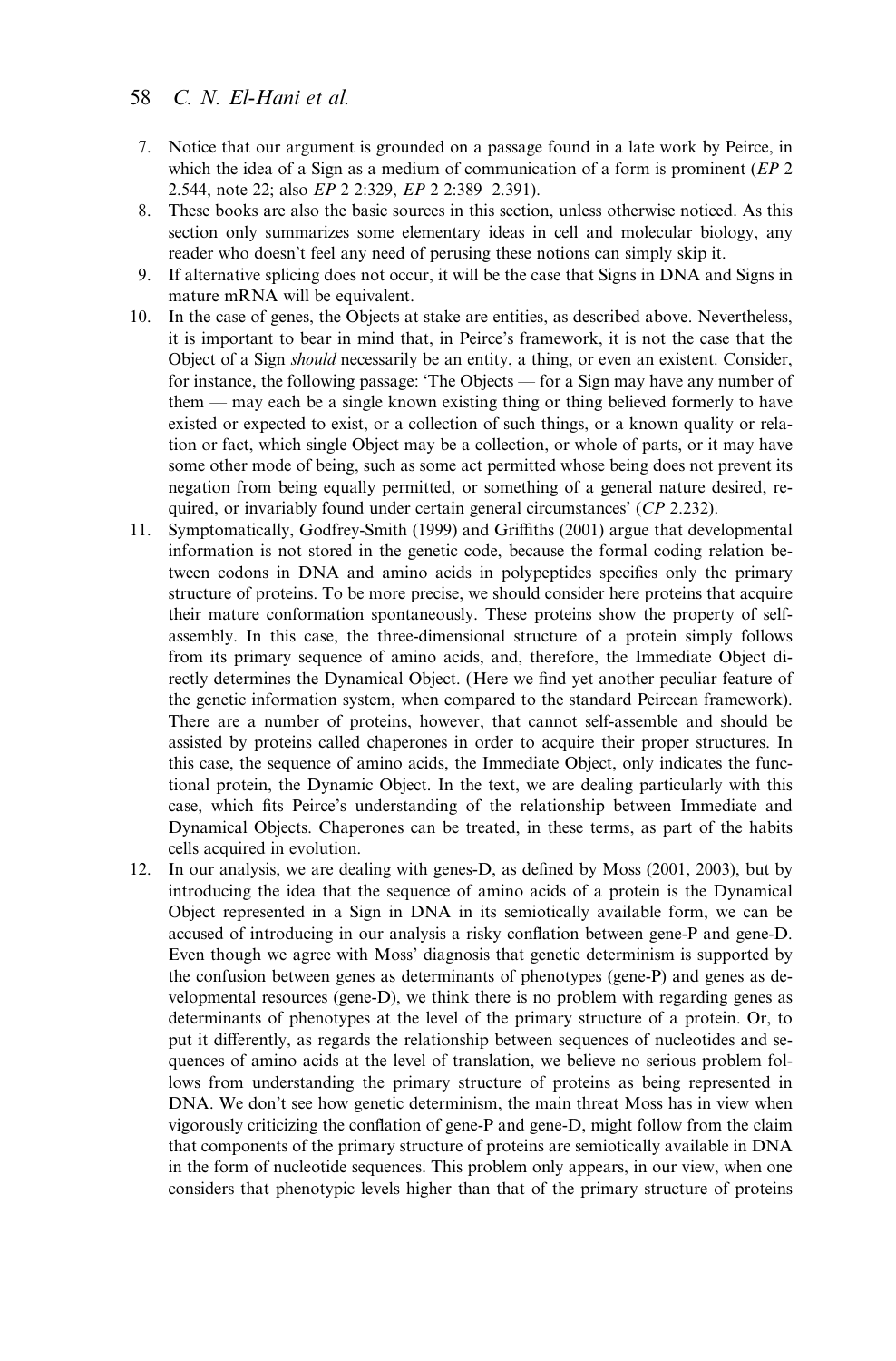are determined by genes. Genetic determinism is also avoided in the context of our analysis if we take into account that, yet at the cell level, functional proteins as Dynamical Objects often are not determined by DNA sequences, but only indicated by them and found by cells through habits established through evolution and development. Thus, often it is not even the case that the three-dimensional structure of a protein is completely determined by, or even represented in, DNA in our picture. Furthermore, our analysis keeps genes on the same plane as other biomolecules involved in development, giving them no causal privileging. We work here with genes as developmental resources which represent a range of possible proteins (their Immediate Interpretant), which will in turn be embedded in complex causal structures, in which many other molecules play important causal roles. In fact, we don't see a possible conflation of gene-P and gene-D as a sufficient basis for arguing that one should abandon such a basic idea in molecular biology as that of genetic coding. We consider that there is a fundamental difference between talking about genes-D as representing amino acid sequences and talking about genes-D as determinants of organismic phenotypes. This latter way of talking should be avoided, as Moss rightly argues, since it involves a commitment to a preformationist, determinist view of the relationship between genotype and phenotype. The former, however, is in fact implied by an idea that appears in Moss' works themselves, namely, that a gene-D is a specific nucleic acid template. We think our analysis is compatible with the idea that genes-D contain 'molecular template resources' involved in the synthesis of 'gene products,' as Moss argues (see, e.g., Moss 2001: 88).

- 13. In a Peircean framework, the Immediate Object can be understood as the characteristics selected in the Sign as a means of indicating the Dynamical Object. It is not the case, in this framework, that the Immediate Object is a condition of possibility to the Dynamical Object. Nevertheless, in the case we are analyzing here the interpreter creates a Dynamical Object of a given class (showing a given habit) on the grounds of indications present in the Sign. A cell uses Signs in DNA as a basis for synthesizing a Dynamical Object sufficiently resembling a past Dynamical Object that does not exist anymore but resulted in successful, adaptive experiences. This is the reason why we claim that, in this case, the Immediate Object establishes conditions of possibility to the Dynamical Object.
- 14. The irreducibility of the triadic relation S-O-I is a logical property. Therefore, while it makes no sense to sort out a primary constraining factor in such a logical relation, dynamically it makes sense to sort out the Dynamical Object as the primary constraining factor of semiosis (for a detailed discussion about this issue, see Short 1998: 31).
- 15. In this picture, it is important to take in due account that we are not claiming that DNA causes or brings about the protein as an Object, since DNA is a set of data (or, as we prefer, signs) rather than a program, a source of materials rather than a master agent in the cell. It is the DNA processing system that produces the proteins. We are not claiming, therefore, that the Sign causes the Object.
- 16. The regulation of a focal-level process by higher-level boundary conditions is interpreted here as a kind of selective process. Suppose that the causal relation between a given element of a system,  $A$ , and another element of the same system,  $B$ , is regulated. This is understood, in this framework, as the selection of  $B$  as the most probable effect of  $A$ , among other possible effects, by boundary conditions established by a level higher to the level where the causal relation at stake is taking place. This is related to ideas found in Polanyi (1968), who introduced the term 'boundary conditions' in the biological sciences, and Campbell (1974), who introduced the expression 'downward causation,' commonly employed in discussions about emergence. For Polanyi (1968), boundary conditions are higher-level general principles that control or delimit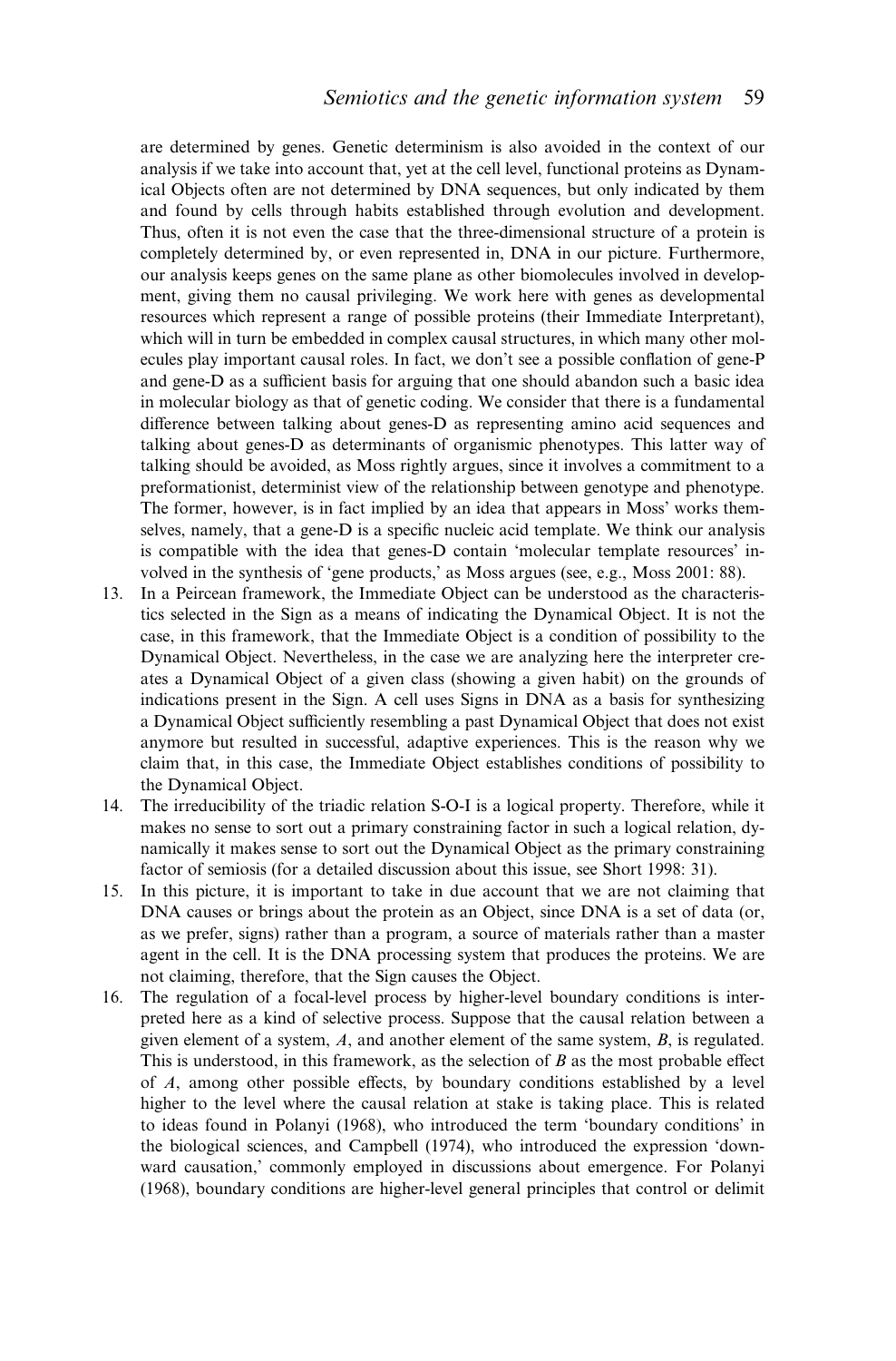lower-level processes. Campbell (1974: 180), in turn, claims that 'all processes at the lower level of a hierarchy are restrained by and act in conformity to the laws of the higher levels.' These higher-level laws act as 'selective systems' for lower-level processes. Van Gulick (1993) also understands downward causation as a selective restraint due to boundary conditions, which he regards basically as real and causally potent 'patterns of organization.'

- 17. The choice of a focal level depends on the purpose of a given research. Therefore, a researcher can choose as a focal level in her investigation a level in which other researcher, guided by another purpose, locates the boundary conditions in the triadic system she is studying. We will see below that a higher level constraining focal-level semiotic processes can include itself semiotic processes. The latter would turn into focal-level processes for a research aiming specifically at studying them.
- 18. There are several issues to be dealt with in order to apply in a consistent way the idea of emergence to the understanding of semiotic processes. Nevertheless, it is not in the scope of this paper to address all these issues, even though some of them are considered in the arguments put forward below. A thorough treatment of the conditions which should be fulfilled for semiosis to be characterized as an emergent process is found in Queiroz and El-Hani (2004, in press).
- 19. Even though we will not pursue this issue in this paper, we should emphasize that there is a clear correspondence between the hierarchical structure proposed by Salthe and Peirce's categories. The micro-semiotic level — at which processes relating S, O, and I are initiated — gives Sign processes an inevitable character of indeterminacy. It is straightforward, then, to associate the micro-semiotic level with firstness. Salthe himself stresses that this level exhibits a fundamentally stochastic behavior. At the focal level, specific, particular processes are spatiotemporally instantiated, as *tokens*, which are cases of secondness. The macro-semiotic level, in turn, gives Sign processes their generality and temporality, making them historical and context-dependent. We can say, thus, that macro-semiotic levels show the nature of thirdness. The stochastic behavior at the micro-semiotic level establishes *potentialities* for the particular Sign processes that are instantiated at the focal level. These potentialities are not the same as mere possibilities. For the sake of our arguments, consider Peirce's treatment of Quality as a 'mere abstract potentiality'  $(CP \ 1.422)$ . Quality has the nature of firstness, being essentially indeterminate and vague. But we can also talk about a generality of Quality. In this case, we are beyond the realm of pure firstness, as generality refers to some law-like tendency, and thus to the nature of thirdness. Peirce works, in this case, with a merging of firstness and thirdness. It is in this latter sense that we understand potentialities at the micro-semiotic level here, as a particular set of potential Signs, Objects, and Interpretants which have been established due to the fact that the micro-semiotic level is embedded in a hierarchical system which includes levels showing the nature of secondness and thirdness (focal and macro-semiotic levels, respectively). These potentialities show, thus, the nature of a generality, being closer to a merging of firstness and thirdness than to pure firstness. Such a treatment seems to be compatible with Peirce's categoreal scheme, since, as Potter (1997: 94) stresses, 'the categoreal structure which Peirce uses is . . . highly subtle and complex, admitting of various combinations.'
- 20. It is in this sense that we will talk about 'potential genes' in the following sections. Cf. Jablonka's (2002: 586–587) hypothetical example of proto-cells in which DNA was not used as an 'informational resource' but as a high-energy storage polymer. If, in such proto-cells, a given stretch of a storage DNA polymer had, by chance, the precise sequence coding for, say, fibronectin, this would have '... of course ... no special consequences for the proto-cell, since there is no cellular system that can interpret this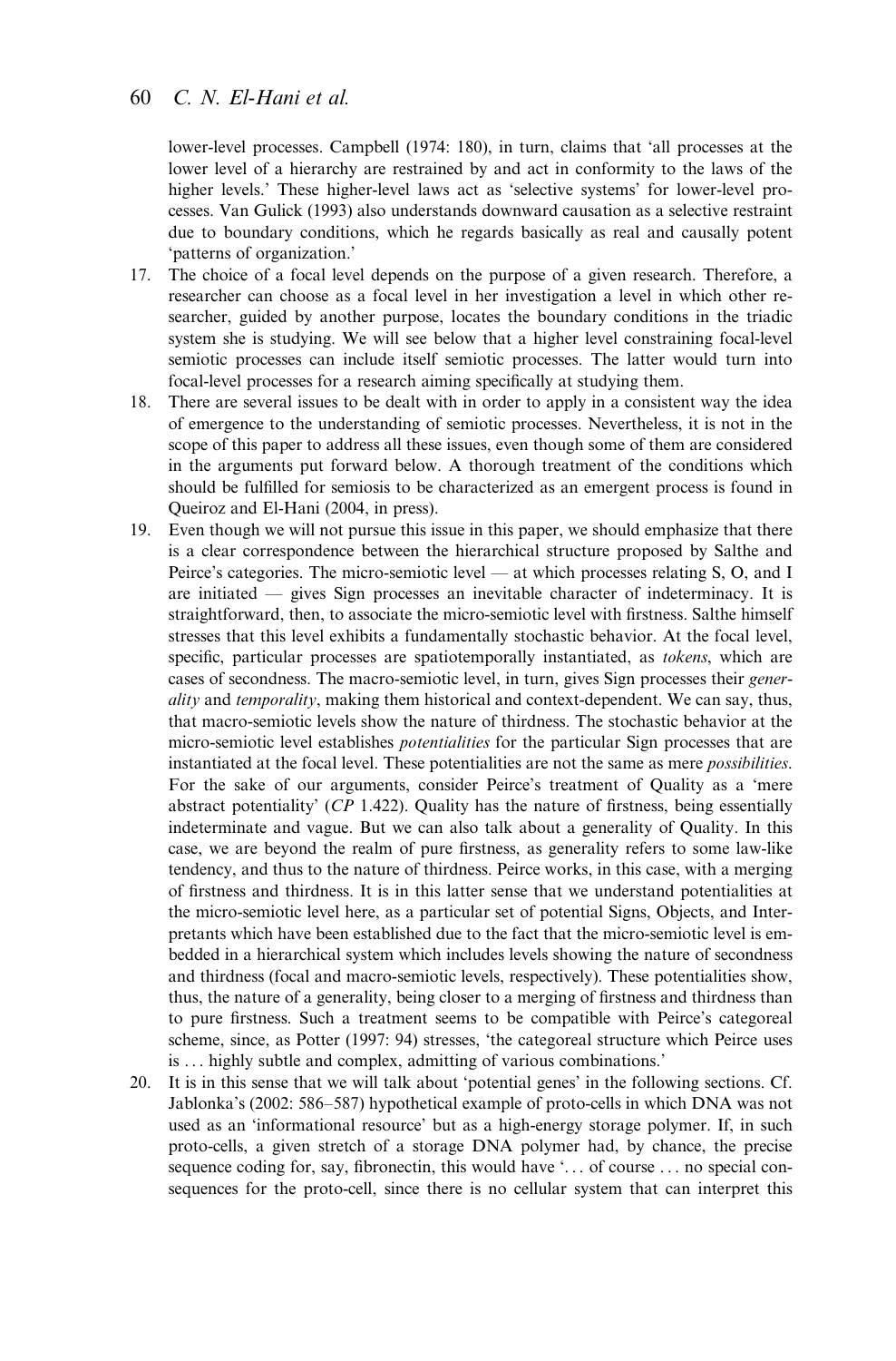sequence in a specific way' (Jablonka 2002: 586–587). That is, that coding stretch of DNA would always remain a potential Composite Sign, a potential gene, and, as it would never get actualized, it would mean nothing to a cell, it would be no effective information at all, precisely for the lack of a Dynamical Interpretant.

- 21. For the sake of clarity, it is important to emphasize that this claim applies to the event in which nucleotide sequences in mRNA become part of actual triads qua Signs, since, if they were transcribed, they were already part of actual triads, but  $qua$  Immediate Objects.
- 22. But notice that, even though an actualization of potential triads indeed takes place in transcription, this is just a first step in the process of actualization of a potential gene in DNA, which will involve several other steps. The actualization of a potential Sign in DNA results in another potential Sign, now in pre-mRNA.
- 23. Just for the sake of the argument, we are skipping RNA splicing here. It is as if we were analyzing a string of DNA resulting in a pre-mRNA with only one mature mRNA as the result of its processing. This doesn't mean, however, that we don't take RNA splicing into account in our analysis, as the previous comments about the FN gene in this very section show. If we consider that splicing patterns are cell type-, development-, and age-regulated by mechanisms involving signaling pathways, we will see that semiotic processes play a role also in pre-mRNA splicing. For reasons of space, we will not explore this avenue in the scope of this paper, leaving it for subsequent works.
- 24. We should still talk about potential Signs in this case because the process of actualization of a potential gene can still be interrupted, as it depends on the availability of specific amino acids. Consider, for instance, the case of a starving animal that can lack some amino acids necessary for protein synthesis.
- 25. This analysis should be made somewhat more complex to accommodate mRNA editing (Hanson 1996; Lewin 2004), a process in which individual bases are added to or deleted from mRNA during processing. In this case, Simple and Composite Signs in mRNA are changed in such a manner that the Composite Immediate Object has a different sequence, in the end, from that which is semiotically available in DNA. As Lewin (2004: 742, emphasis added) puts it, 'RNA editing is a process in which *informa*tion changes at the level of mRNA. It is revealed by situations in which the coding sequence in an RNA differs from the sequence in DNA from which it is transcribed.' Nevertheless, mRNA editing is a rare phenomenon, and, thus, we can say that it doesn't affect our analysis to a great extent, even though we should leave room to accommodate it.
- 26. In the following arguments, we will not focus on genes which are constitutively expressed, such as housekeeping genes, but rather on genes that can be turned on or off depending on the context in which a cell is embedded.
- 27. We use the expression 'extra- or intracellular environment' mostly for the sake of simplicity. There is, in fact, a hierarchy of 'contexts,' 'environments,' or, in our own terms, semiotic levels that can direct gene expression (*i.e.*, establish boundary conditions for the selection of potential genes in DNA), ranging from systems of gene-gene interactions to organisms, and passing through nucleus, cytoplasm, cell, cell surface, extracellular matrix, morphogenetic fields, collective condensations of cells (blastemas), organs, etc. (see, for example, Hall 2001).
- 28. This shows how the metaphor that information 'flows' in a cell is inadequate. First, it is redundant to say that information flows, since information is itself a process. Second, it leads to the misinterpretation that information is a sort of entity going from one place to another. See Hoffmeyer (2002).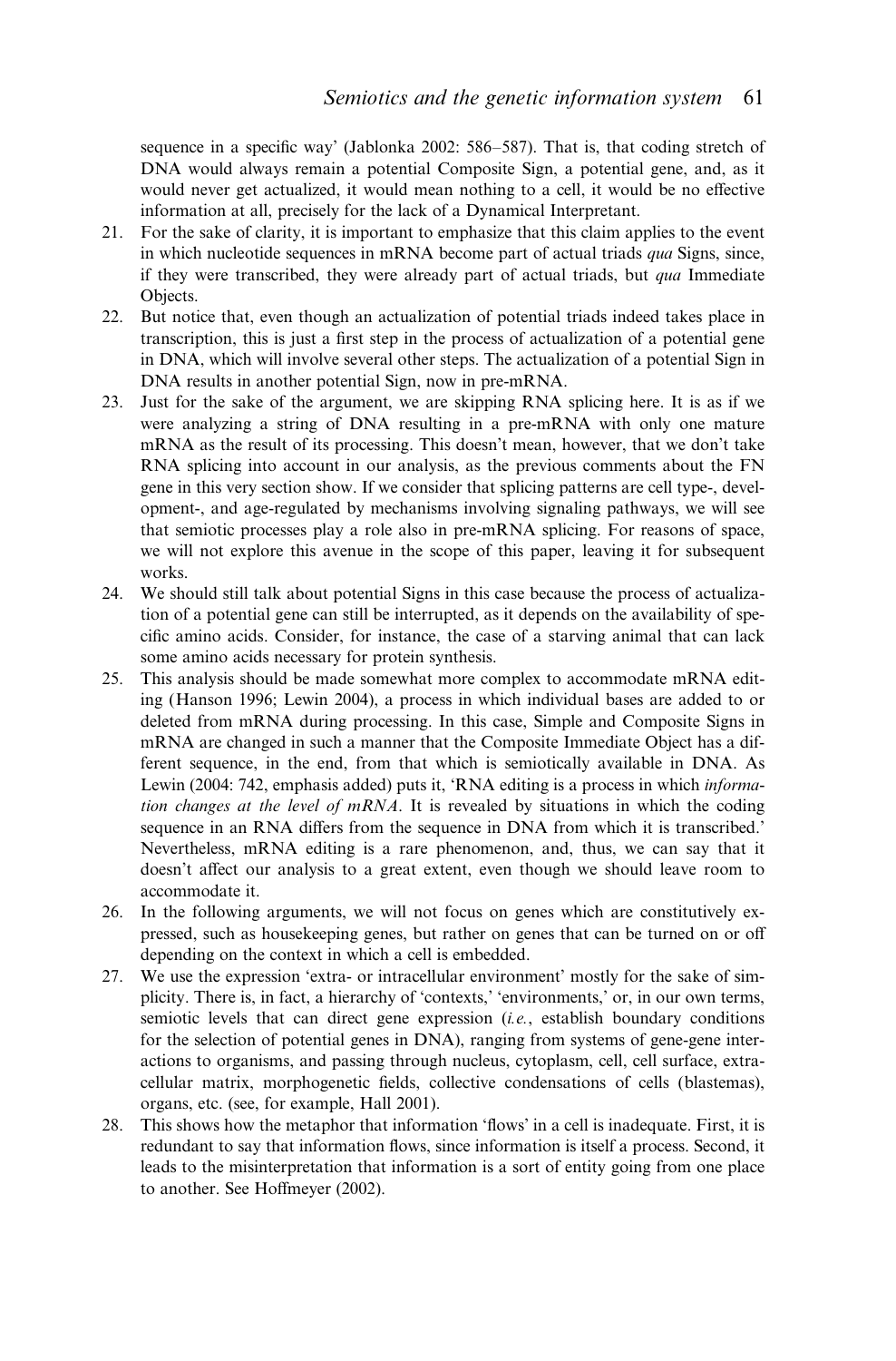- 29. In this connection, it is interesting to note that the genetic information system and the human symbolic culture are regarded by Jablonka (2002) as the only information systems capable of transmitting 'latent' ('potential,' 'non-expressed,' 'non-actualized') forms of information. Some kinds of epigenetic cellular information systems also can, in her view, sometimes transmit latent information. Given the framework developed in the present paper, this restriction of the capacity of transmitting potential information to only a subset of biological information systems demands careful appraisal. Nevertheless, we will limit, for the moment, our conclusions to the genetic information system, leaving this issue to be dealt with elsewhere.
- 30. In fact, the semiotic analysis we developed can be interpreted in a more conservative way, in which 'information' is treated as a process, but 'genes' are still treated in a manner which is close to viewing them as 'entities' in DNA. This interpretation is the one presented here. It is in line with a concept Griffiths and Neumann-Held (1999) named 'the contemporary molecular gene concept.' A bolder interpretation, in which 'genes' themselves are conceived as processes, particularly when they are expressed, can be also proposed, but we opted for leaving this interpretation to be presented elsewhere. It shows remarkable similarities with the 'molecular process gene concept' (Neumann-Held 1999, 2001; Griffiths and Neumann-Held 1999), and, as that concept, faces some difficulties as regards the individuation of genes, as Moss (2001) argues. As we don't have space here to address this controversy, we think it is better to leave this more daring interpretation to be dealt with elsewhere.
- 31. Two modes of 'information transmission' are usually recognized: 'horizontal transmission,' between individuals belonging to the same generation, and 'vertical transmission,' from one generation to another.
- 32. A more colloquial example may help us show the correctness of an understanding of what is usually taken as 'information transmission' as the communication of potential information. Suppose you send an e-mail to somebody else but, ultimately, the e-mail is lost in the intricacies of the worldwide web, so that the receiver never really reads the message. The message will obviously have no effect at all on that receiver. That is, what you sent through the web was not effective, but rather potential information, that only when interpreted, turned into an effective triadic-dependent process, i.e., effective information. As the message in this case never reached the recipient, it remained as just potential information. The idea that, without an interpretation that actualizes it, a Sign, when transmitted, is only potential information also help us understand why information in living systems is irreducible to the physicochemical carriers of its potentiality. Considering the above example, when you send an e-mail to a receiver that is never read, you indeed produced a change in physical states in a number of computers throughout the world, but, as interpretation never happened, no effective information was ever produced. Therefore, there is something more to effective information, to Signs in effective action, than simply physicochemical carriers, and this 'something more' is a triadic-dependent process by means of which Signs, Objects, and Interpretants are dynamically interrelated.
- 33. To understand what we mean by 'type' here, consider that if we have a protein-token, say, a particular molecule of fibronectin, it is a token of a type, fibronectin. It is because of the communication of a general form, which define 'fibronectin,' from one generation to another by Signs in DNA that a particular, a fibronectin-token, is reconstructed in a given generation.
- 34. In fact, as Hall (2001: 228) also recognizes, genes have multilevel homes or contexts, given the nested structure of living systems. Cells are given preeminence for their widely acknowledged role as fundamental units of organic structure and function,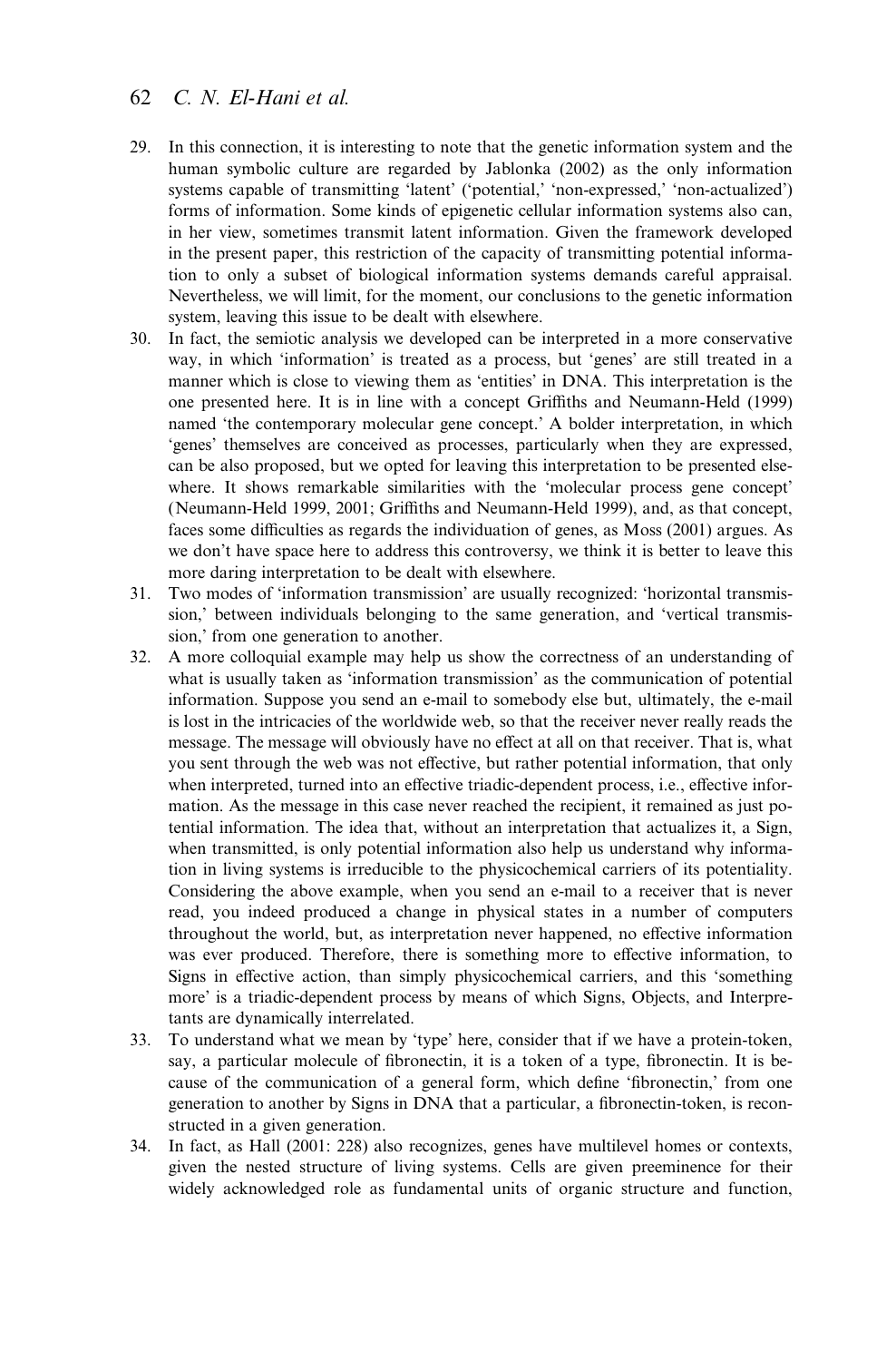and, also, for the fact that there are an enormous number of (unicellular) organisms which have no level higher than the cell.

#### **References**

- Adami, Christoph (2004). Information theory in molecular biology. Physics of Life Reviews 1, 3–22.
- Alberts, Bruce, Johnson, Alexander, Lewis, Julian, Raff, Martin, Roberts, Keith, and Walter, Peter (2002). Molecular Biology of the Cell, 4th ed. New York: Garland Science.
- Atlan, Henry and Koppel, Moshe (1990). The cellular computer DNA: Program or data? Bulletin of Mathematical Biology 52 (3), 335–348.
- Bergman, Mats (2000). Reflections on the role of the communicative sign in semeiotic. Transactions of the Charles S. Peirce Society 36 (2), 225–254.
- Black, Douglas L. (2003). Mechanisms of alternative pre-messenger RNA splicing. Annual Review of Biochemistry 72, 291–336.
- Bruggeman, Frank J., Westerhoff, Hans V., and Boogerd, Fred C. (2002). Biocomplexity: A Pluralist research strategy is necessary for a mechanistic explanation of the 'live' state. Philosophical Psychology 15 (4), 411–440.
- Bruni, Luis Emilio (2003). A sign-theoretic approach to biotechnology. Ph.D. dissertation, Institute of Molecular Biology, University of Copenhagen.
- Brunning, Jackeline (1997). Genuine triads and teridentity. In Studies in the Logic of Charles Sanders Peirce, Nathan Houser, D. Roberts, and J. Evra (eds.), 252–270. Bloomington: Indiana University Press.
- Brunning, Jackeline and Forster, Paul (eds.) (1997). The Rule of Reason: The Philosophy of Charles Sanders Peirce. Toronto: University of Toronto Press.
- Campbell, Donald T. (1974). 'Downward causation' in hierarchically organized biological systems. In Studies in the Philosophy of Biology: Reduction and Related Problems, Francisco Ayala and Theodosius Dobzhansky (eds.), 179–186. Berkeley: University of California Press.
- Colapietro, Vincent (1989). Peirce's Approach to the Self: A Semiotic Perspective on Human Subjectivity. Albany: State University of New York Press.
- Cover, Thomas M. and Thomas, Joy A. (1999). Information theory. In The MIT Encyclopedia of the Cognitive Sciences, Robert A. Wilson and Frank C. Keil (eds.), 404–406. Cambridge MA: MIT Press.
- Coyne, Jerry A. (2000). The gene is dead: Long live the gene. Nature 408, 26–27.
- Crick, Francis H. (1958). On protein synthesis. Symposium of the Society of Experimental Biology 12, 138–163.
- Deacon, Terrence (1997). The Symbolic Species: The Co-evolution of Language and the Brain. New York: W.W. Norton.
- Debrock, Guy (1996). Information and the metaphysical status of the sign. In Peirce's Doctrine of Signs — Theory, Applications, and Connections, V. Colapietro and T. Olshewsky (eds.), 80–89. Berlin/New York: Mouton de Gruyter.
- De Tienne, André (1992). Peirce's semiotic monism. In Signs of Humanity/L'homme et ses signes. Proceedings of the Fourth International Congress/Actes du Quatrième Congrès  $Mondial$  ( $=$  Approaches to Semiotics 107), International Association for Semiotic Studies/Association Internationale de Sémiotique, G. Deledalle, M. Balat, and J. Deledalle Rhodes (eds.), 1291–1303. Berlin: Mouton de Gruyter.
- (2003). Learning *qua* semiosis. *S.E.E.D.* (3),  $37-53$ .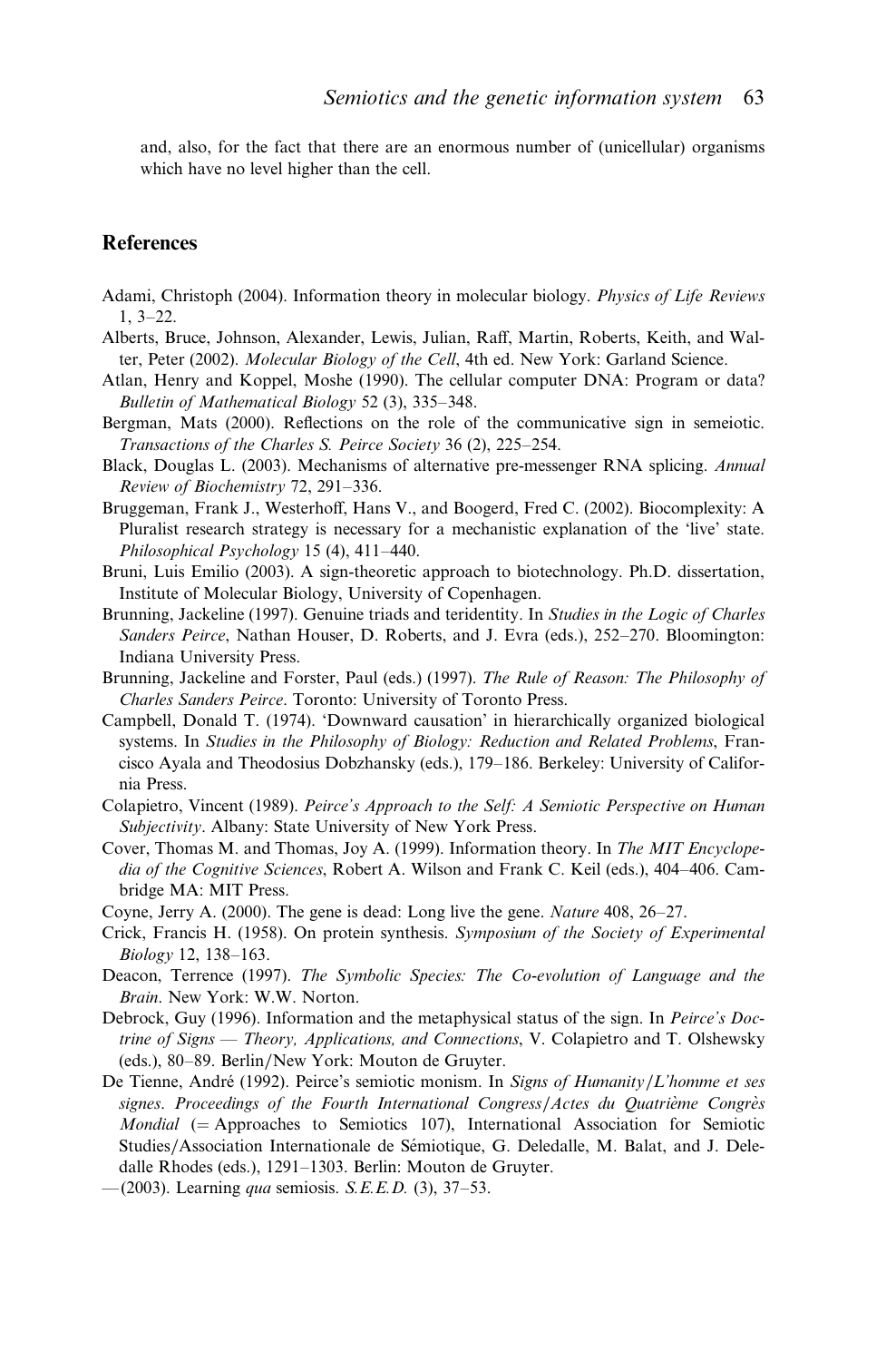- El-Hani, Charbel Niño (1997). Explicações causais do desenvolvimento: são os genes suficientes? Cadernos de História e Filosofia da Ciência, série 3, 7 (1), 121-167.
- Emmeche, Claus (2003). Causal processes, semiosis, and consciousness. In Process Theories: Crossdisciplinary Studies in Dynamic Categories, Johanna Seibt (ed.), 313–336. Dordrecht: Kluwer.
- Emmeche, Claus and Hoffmeyer, Jesper (1991). From language to nature the semiotic metaphor in biology. Semiotica 84 (1/2), 1–42.
- Emmeche, Claus, Køppe, Simo and Stjernfelt, Frederik (1997). Explaining emergence: Towards an ontology of levels. Journal for General Philosophy of Science 28, 83–119.
- Falk, Raphael (1986). What is a gene? Studies in the History and Philosophy of Science 17, 133–173.
- $-(2000)$ . The gene  $-A$  concept in tension. In The Concept of the Gene in Development and Evolution, Peter J. Beurton, Raphael Falk, and Hans-Jörg Rheinberger (eds.), 317–348. Cambridge: Cambridge University Press.
- $-(2001)$ . Can the norm of reaction save the gene concept? In Thinking about Evolution: Historical, Philosophical and Political Perspectives, Rama S. Singh, Costas B. Krimbas, Diane B. Paul, and John Beatty (eds.), 119–140. New York: Cambridge University Press.
- Fetzer, James (2001). Computers and Cognition: Why Minds are not Machines. Dordrecht: Kluwer.
- Fitzgerald, John (1966). Peirce's Theory of Signs as Foundation for Pragmatism. University of Notre Dame: Mouton.
- Fogle, Thomas (1990). Are genes units of inheritance? Biology and Philosophy 5, 349–371.
- $-(2000)$ . The dissolution of protein coding genes. In The Concept of the Gene in Development and Evolution, Peter J. Beurton, Raphael Falk, and Hans-Jörg Rheinberger (eds.), 3–25. Cambridge: Cambridge University Press.
- Freadman, Anne (2004). The Machinery of Talk: Charles Peirce and the Sign Hypothesis. Stanford: Stanford University Press.
- Freeman, Eugene (1983). The Relevance of Charles Peirce. La Salle IL: Monist Library of Philosophy.
- Gavin, Anne-Claude, Bösche, Markus, Krause, Roland, Grandi, Paola, Marzioch, Martina, Bauer, Andreas, Schultz, Jörg, et al. (2002). Functional organization of the yeast proteome by systematic analysis of protein complexes. Nature 415, 141–147.
- Gelbart, William (1998). Data bases in genomic research. Science 282, 660.
- Gilbert, Walter (1978). Why genes in pieces? Nature 271, 501.
- Godfrey-Smith, Peter (1999). Genes and codes: Lessons from the philosophy of mind? In Biology Meets Psychology: Philosophical Essays, Valerie Gray Hardcastle (ed.), 305–331. Cambridge: MIT Press.
- (2000). Information, arbitrariness, and selection: Comments on Maynard Smith. *Philoso*phy of Science 67 (2), 202–207.
- Gomes, Antonio, Gudwin, Ricardo, and Queiroz, João (2003). On a computational model of Peircean semiosis. In Proceedings of the International Conference on Integration of Knowledge Intensive Multi-Agent Systems, KIMAS'03, H. Hexmoor (ed.), 703–708. Los Alamitos CA: IEEE.
- Gray, Russell D. (1992). Death of the gene: Developmental systems fight back. In Trees of Life: Essays in the Philosophy of Biology, Paul E. Griffiths (ed.), 165–209. Dordrecht: Kluwer.
- Griffiths, Anthony J. F., Gelbart, William M., Miller, Jeffrey H., and Lewontin, Richard C. (1999). Modern Genetic Analysis. New York: W. H. Freeman. Available online at http:// www.ncbi.nlm.nih.gov/PubMed/.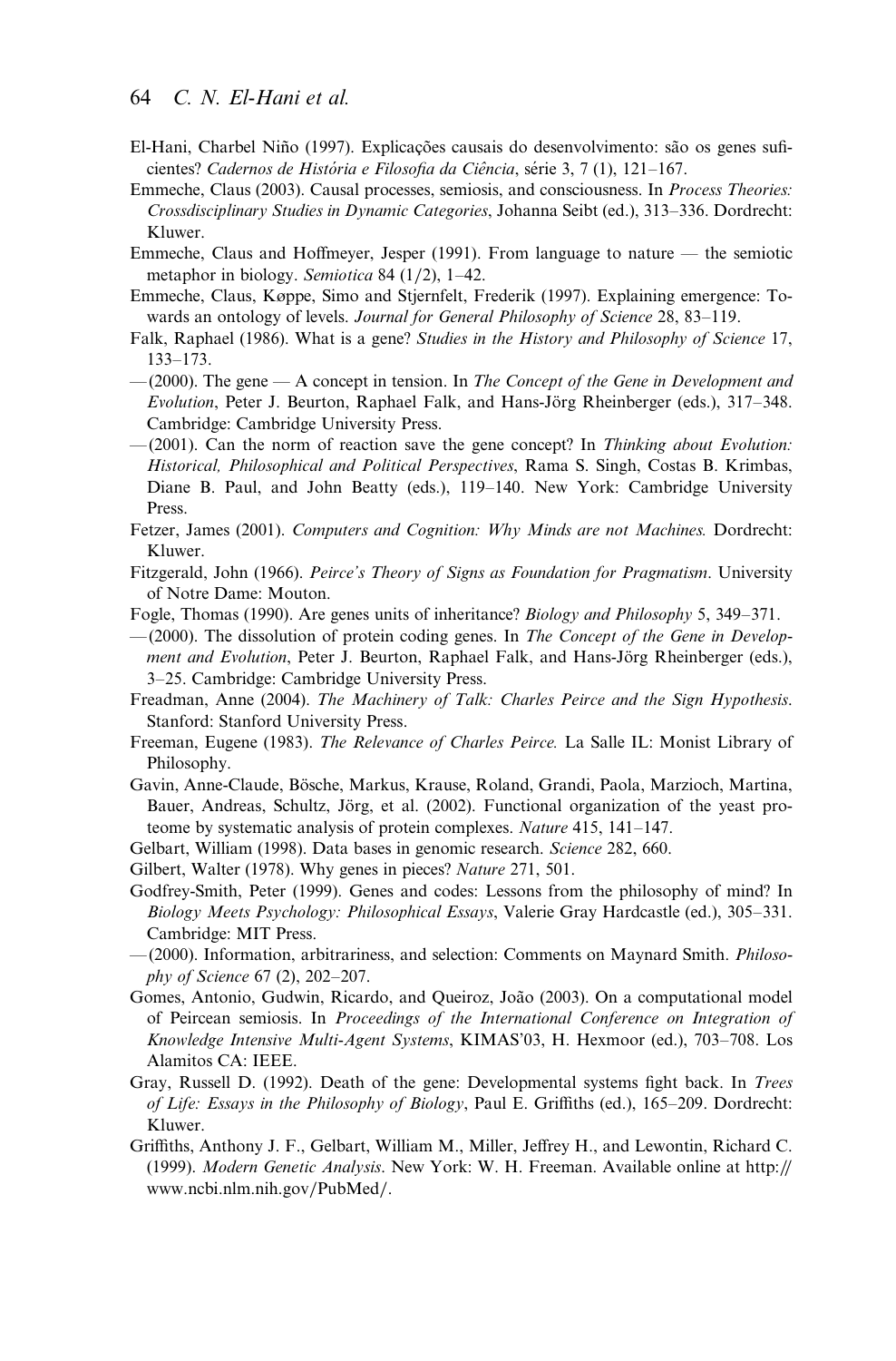- Griffiths, Paul E. (2001). Genetic information: A metaphor in search of a theory. Philosophy of Science 68 (3), 394–403.
- Griffiths, Paul E. and Neumann-Held, Eva (1999). The many faces of the gene. *BioScience* 49 (8), 656–662.
- Grós, François (1989). Civilização do Gene. Lisbon: Terramar.
- Hall, Brian K. (2001). The gene is not dead, merely orphaned and seeking a home. *Evolution* and Development 3 (4), 225–228.
- Hanson, Maureen R. (1996). Protein products of incompletely edited transcripts are detected in plant mitochondria. The Plant Cell 8 (1), 1–3.
- Hausman, C. (1993). Charles Sanders Peirce's Evolutionary Philosophy. Cambridge: Cambridge University Press.
- Hoffmeyer, Jesper (1996). Signs of Meaning in the Universe. Bloomington: Indiana University Press.
- $-(2002)$ . The central dogma: A joke that became real. Semiotica 138 (1/4), 1–13.
- Hookway, Christopher (1992). Peirce. London/New York: Routledge and Kegan Paul.
- (2002). Truth, Rationality, and Pragmatism: Themes from Peirce. Oxford: Oxford University Press.
- Houser, Nathan (1997). Introduction: Peirce as a logician. In Studies in the Logic of Charles Sanders Peirce, Nathan Houser, D. Roberts, and J. Evra (eds.), 1–22. Bloomington: Indiana University Press.
- Jablonka, Eva (1994). Inheritance systems and the evolution of new levels of individuality. Journal of Theoretical Biology 170, 301–309.
- $-(2001)$ . The systems of inheritance. In Cycles of Contingency: Developmental Systems and Evolution, Susan Oyama, Paul E. Griffiths, and Russell D. Gray (eds.), 99–116. Cambridge: MIT Press.
- (2002). Information: Its interpretation, its inheritance, and its sharing. Philosophy of Science 69, 578–605.
- Jablonka, Eva and Szathmáry, Eörs (1995). The evolution of information storage and heredity. Trends in Ecology and Evolution 10, 206–211.
- Jablonka, Eva, Lamb, Marion J., and Avital, Eytan (1998). 'Lamarckian' mechanisms in Darwinian evolution. *Trends in Ecology and Evolution* 13, 206–210.
- Jakobson, Roman (1969). Linguistica e Comunicação. São Paulo: Cultrix.
- Johannsen, Wilhelm (1909). Elemente der Exakten Erblichkeitslehre. Jena: Gustav Fischer.
- Johansen, Jorgen Dines (1993). *Dialogic Semiosis*. Bloomington: Indiana University Press.
- Kampa, Dione, Cheng, Jill, Kapranov, Philipp, Yamanaka, Mark, Brubaker, Shane, Cawley, Simon, Drenkow, Jorg, et al. (2004). Novel RNAs identified from an in-depth analysis of the transcriptome of human chromosomes 21 and 22. Genome Research 14, 331– 342.
- Keller, Evelyn Fox (2000). The Century of the Gene. Cambridge: Harvard University Press.
- Kitcher, Philip (1982). Genes. British Journal for the Philosophy of Science 33, 337–359.
- Kull, Kalevi (1999). Biosemiotics in the twentieth century: A view from biology. Semiotica 127 (1/4), 385–414.
- Lewin, Benjamin (2004). Genes VIII. Upper Saddle River NJ: Pearson Education.
- Lizska, James J. (1990). Peirce's interpretant. Transactions of the Charles S. Peirce Society. 26 (1), 17–61.
- Lodish, Harvey, Berk, Arnold, Matsudaira, Paul, Kaiser, Chris A., Krieger, Monty, Scott, Matthew P., Zipursky, S. Lawrence, and Darnell, James (2003). Molecular Cell Biology, 5th ed. New York: W. H. Freeman. Available online at http://www.ncbi.nlm.nih.gov/ PubMed/.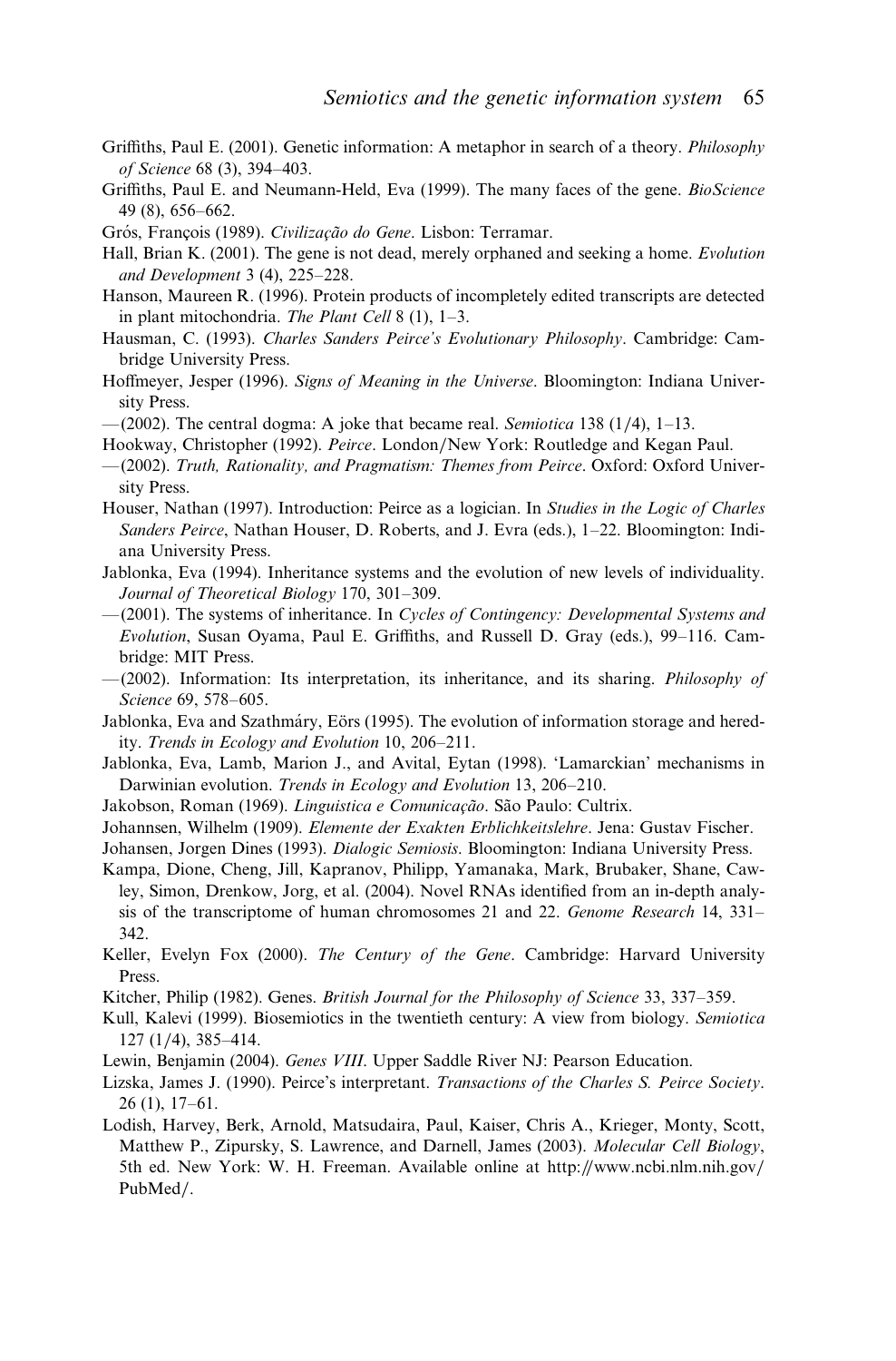- Magurran, Anne (2000). Backseat drivers. Review of The Century of the Gene by E. F. Keller. New York Times Book Reviews, December 10, 26.
- Maniatis, Tom and Reed, Robin (2002). An extensive network of coupling among gene expression machines. Nature 416, 499–506.
- Maynard Smith, John (2000a). The concept of information in biology, *Philosophy of Science* 67 (2), 177–194.
- (2000b). The cheshire cat's DNA. New York Review of Books 47, 43–46.
- Maynard Smith, John and Szathmáry, Eörs (1995). The Major Transitions in Evolution. Oxford: W. H. Freeman.
- (1999). The Origins of Life: From the Birth of Life to the Origins of Language. Oxford: Oxford University Press.
- Merrell, Floyd (1995). Peirce's Semiotics Now. Toronto: Canadian Scholar's Press.
- Modrek, Barmak and Lee, Christopher (2002). A genomic view of alternative splicing. Nature Genetics 30, 13–19.
- Moss, Lenny (1992). A kernel of truth? On the reality of a genetic program. PSA 1, 335–348.
- (2001). Deconstructing the gene and reconstructing molecular developmental systems. In Cycles of Contingency: Developmental Systems and Evolution, Susan Oyama, Paul E. Griffiths, and Russell D. Gray (eds.), 85–97. Cambridge: MIT Press.
- (2003). What Genes Can't Do. Cambridge: MIT Press.
- Murphey, Murray (1993). The Development of Peirce's Philosophy. Cambridge: Harvard University Press.
- Neumann-Held, Eva (1999). The gene is dead Long live the gene: Conceptualizing genes the constructionist way. In Sociobiology and Bioeconomics: The Theory of Evolution in Biological and Economic Thinking, Peter Koslowski (ed.), 105–137. Berlin: Springer.
- (2001). Let's talk about genes: The process molecular gene concept and its context. In Cycles of Contingency: Developmental Systems and Evolution, Susan Oyama, Paul E. Griffiths, and Russell D. Gray (eds.), 69-84. Cambridge: MIT Press.
- Nijhout, Frederik H. (1990). Metaphors and the role of genes in development. Bioessays 12 (9), 441–446.
- Nöth, Winfried (1995). Handbook of Semiotics. Bloomington: Indiana University Press.
- Oyama, Susan (2000 [1985]). The Ontogeny of Information: Developmental Systems and Evolution, 2nd ed. Cambridge: Cambridge University Press.
- Parker, Kelly (1998). The Continuity of Peirce's Thought. Nashville: Vanderbilt University Press.
- Peirce, Charles S. (1931–1966). The Collected Papers of Charles S. Peirce, 8 vols., C. Hartshorne, P. Weiss, and A. W. Burks (eds.). Cambridge: Harvard University Press. [Reference to Peirce's papers will be designated CP followed by volume and paragraph number.]
- (1967). Manuscripts in the Houghton Library of Harvard University, as identified by Richard Robin, Annotated Catalogue of the Papers of Charles S. Pierce. Amherst: University of Massachusetts Press. [Reference to Peirce's manuscripts will be designated MS.]
- (1976). The New Elements of Mathematics, vol. 4, C. Eisele (ed.). Berlin: Mouton; Atlantic Highlands, NJ: Humanities Press. [Reference to volume 4 of Peirce's New Elements will be designated NEM 4.
- (1982–). Writings of Charles S. Peirce, 5 vols., M. Fisch, E. Moore, and C. Kloesel (eds.). Bloomington: Indiana University Press. [Reference to Peirce's writings will be designated W followed by volume and page number.]
- (1998). Essential Peirce. Selected Philosophial Writings, vol. 2 (1893–1913). Peirce Edition Project (eds.). Bloomington: Indiana University Press. [Reference to volume 2 of *Essential* Peirce will be designated EP 2.]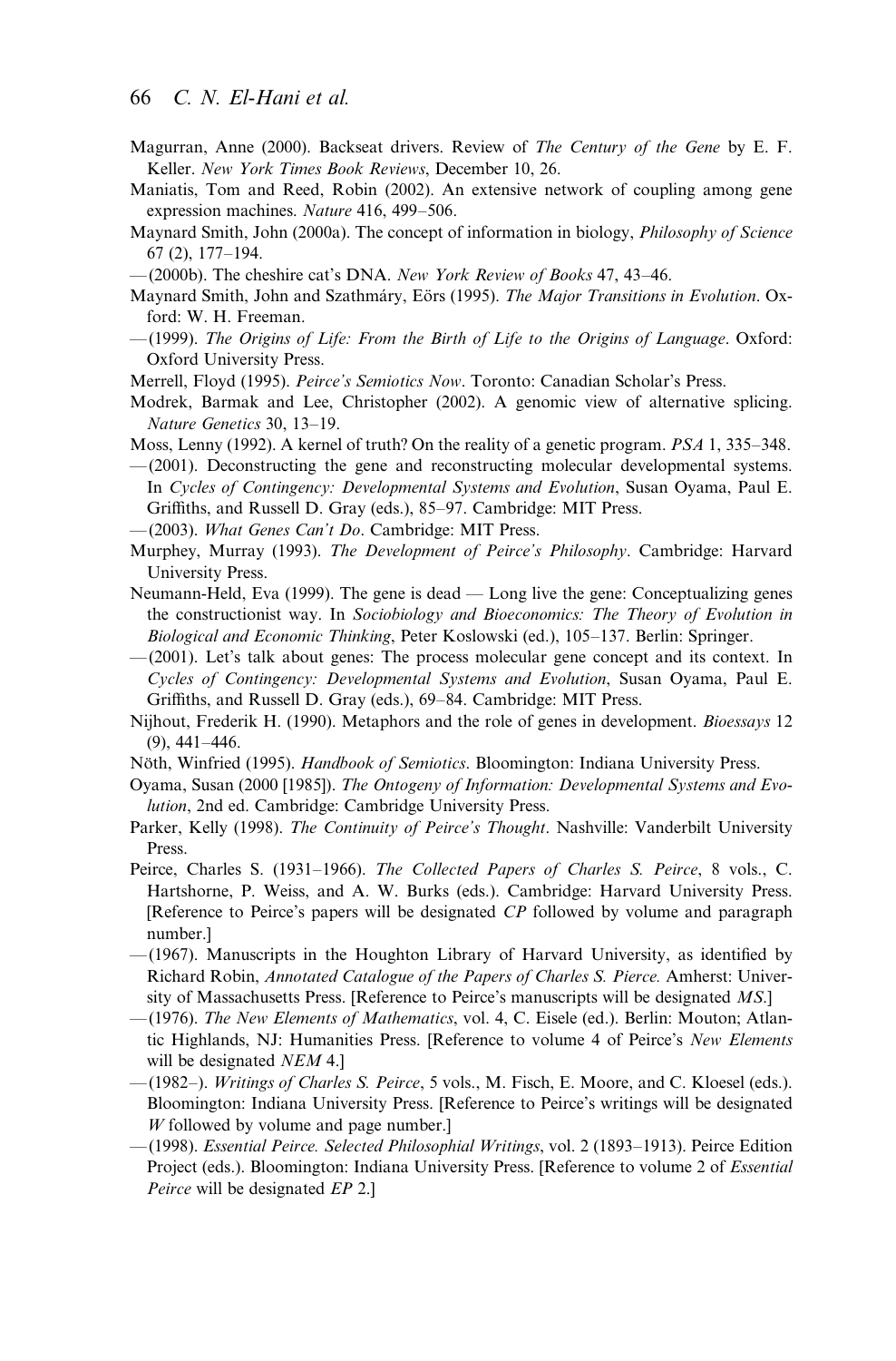Polanyi, Michael (1968). Life's irreducible structure. Science 160, 1308–1312.

- Portin, Petter (1993). The concept of the gene: short history and present status. *Quarterly* Review of Biology 56, 173–223.
- Potter, Vincent (1997). Charles S. Peirce: On Norms and Ideals. Amherst: University of Massachusetts Press.
- Queiroz, João and El-Hani, Charbel Niño (2004) Towards a multi-level approach to the emergence of semiosis. Tech Report DCA-FEEC-UNICAMP 07-04, 1-21. ftp://ftp.dca. fee.unicamp.br/pub/docs/techrep/2004/RT-DCA-FEEC-07-2004.pdf
- (in press). Semiosis as an emergent process. Transactions of the Charles S. Peirce Society.
- Ransdell, Joseph (1977). Some leadings ideas of Peirce's semiotic. Semiotica 19 (3/4), 157–178.
- (2003). The relevance of Peircean semiotic to computational intelligence augmentation. S.E.E.D. 3 (3), 5–36.
- Rescher, Nicholas (1996). Process Metaphysics: An Introduction to Process Philosophy. New York: State University of New York Press.
- Rios, Ricardo Iglesias (2004). O início do fim do gene, resenha de Keller, E. F. O Século do Gene. Ciência Hoje 34 (204), 72-73.
- Salthe, Stanley N. (1985). Evolving Hierarchical Systems: Their Structure and Representation. New York: Columbia University Press.
- Sampedro, Javier (2004). Deconstruyendo a Darwin: Los Enigmas de la Evolución a la Luz de la Nueva Genética. Barcelona: Crítica.
- Santaella-Braga, Lucia (1994). Peirce's broad concept of mind. European Journal for Semiotic Studies 6 (3/4), 399–411.
- Sarkar, Sahotra (1996). Biological information: A skeptical look at some central dogmas of molecular biology. In The Philosophy and History of Molecular Biology: New Perspectives, Sahotra Sarkar (ed.), 187–231. Dordrecht: Kluwer.
- (1998). Forty years under the central dogma. Trends in Biochemical Sciences 23, 312–316.
- (2000). Information in genetics and developmental biology: Comments on Maynard Smith. Philosophy of Science 67 (2), 208–213.
- Savan, David (1986). Response to T. L. Short. Transactions of the Charles S. Peirce Society 22 (2), 125–143.
- $-$ (1987–1988). An Introduction to C. S. Peirce's Full System of Semeiotic (= Monograph Series of the Toronto Semiotic Circle 1). Toronto: Toronto Semiotic Circle.
- Shannon, Claude E. and Weaver, Warren (1949). The Mathematical Theory of Communication. Urbana, IL: University of Illinois Press.
- Short, Thomas (1996). Interpreting Peirce's interpretant: A response to Lalor, Liszka, and Meyers. Transactions of the Charles S. Peirce Society 32 (4), 488–541.
- $-$ (1998). What's the use? Semiotica 122 (1/2), 1–68.
- Smith, Kelly C. (1994). The Emperor's New Genes: The Role of the Genome in Development and Evolution. Ph.D. dissertation, Duke University.
- Sorek, Roten, Shamir, Ron, and Ast, Gil (2004). How prevalent is functional alternative splicing in the human genome? Trends in Genetics 20 (2), 68–71.
- Stephan, Achim (1998). Varieties of emergence in artificial and natural systems. Zeitschrift für Naturforschung 53c, 639–656.
- (1999). Emergenz: Von der Unvorhersagbarkeit zur Selbstorganisation. Dresden/Munich: Dresden University Press.
- Sterelny, Kim (2000). The 'genetic program' program: A commentary on Maynard Smith on information in Biology. Philosophy of Science 67 (2), 195-201.
- Stotz, Karola, Griffiths, Paul E., and Knight, Rob (2004). How biologists conceptualize genes: An empirical study. Studies in the History and Philosophy of Biological and Biomedical Sciences 35, 647–673.